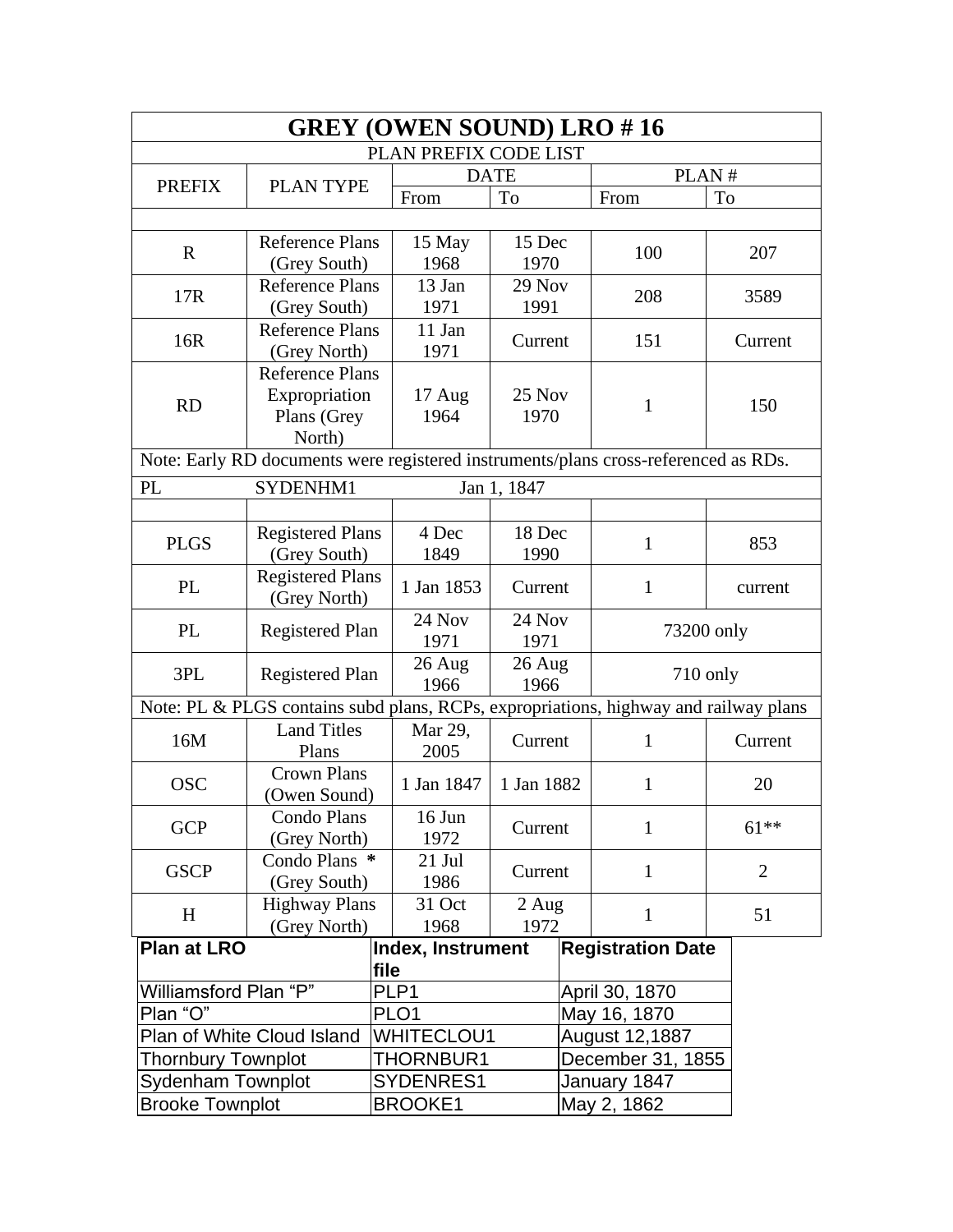Cape Rich Subdivision CAPERICH1 August 1856

| Plan No.<br>(include)<br>additional<br>number if<br>plan was<br>renumbered) | <b>PREFIX TO</b><br><b>INDEX BOARD</b><br><b>PLANS (MBP)</b> | <b>Type of Plan</b><br><b>M=Land Titles</b><br><b>Subdivision</b><br><b>R=Registry</b><br><b>Subdivision</b><br>C=Compiled<br>T=Townplot/Village<br><b>Site</b><br>O=Other | <b>Date</b><br>S=surveyed,<br>R=registered       | <b>Description (underlying</b><br>geographics)                                                   |
|-----------------------------------------------------------------------------|--------------------------------------------------------------|----------------------------------------------------------------------------------------------------------------------------------------------------------------------------|--------------------------------------------------|--------------------------------------------------------------------------------------------------|
| PL <sub>1</sub>                                                             | MBP1                                                         | R                                                                                                                                                                          | S:<br>01/25/1855<br>R:<br>07/25/1855             | Park Lot 5, South Dease<br><b>Street</b> ; Sydenham                                              |
| PL <sub>2</sub>                                                             | MBP <sub>2</sub>                                             | R                                                                                                                                                                          | S:<br>03/10/1855<br>R:<br>07/07/1855             | <b>Plan Town Lots;</b><br>Sydenham                                                               |
| PL <sub>4</sub>                                                             | MBP4                                                         | R                                                                                                                                                                          | S:<br>09/15/1855<br>R:<br>09/21/1855             | Park Lot 9, East Side<br><b>West Street; Sydenham</b>                                            |
| PL <sub>5</sub>                                                             | MBP <sub>5</sub>                                             | R                                                                                                                                                                          | S:<br>12/15/1855<br>R:<br>02/11/1856             | Lots 1 & 2, South Side<br><b>Division Street, West</b><br><b>Side Scrope Street;</b><br>Sydenham |
| PL7                                                                         | MBP7                                                         | R                                                                                                                                                                          | 10/23/1855                                       | Lot 13, West Side<br><b>Murdoch Street;</b><br>Sydenham                                          |
| PL <sub>8</sub>                                                             | MBP8                                                         | R/T                                                                                                                                                                        | S:<br>02/23/1856<br>$\mathsf{R}$ :<br>02/27/1856 | Park Lot 2, 4th Range<br><b>East Garafraxa Road;</b><br>Sydenham                                 |
| PL <sub>9</sub>                                                             | MBP9                                                         | R                                                                                                                                                                          | <b>S: MARCH</b><br>1856<br>R:<br>07/16/1856      | Park Lot 1, 2, 3 (North) &<br>Park Lot 2, 3 (South)<br><b>Baring Street;</b><br>Sydenham         |
| <b>PL10</b>                                                                 | MBP10                                                        | R                                                                                                                                                                          | S: July 1856<br>$\mathsf{R}$ :<br>08/05/1856     | East 1/2 Lot 14,<br><b>Concession 6; Meaford</b>                                                 |
| <b>PL11</b>                                                                 | MBP11                                                        | R                                                                                                                                                                          | S: June 1857<br>R:<br>09/24/1856                 | Park Lot 3, 1st Range<br><b>West Of River;</b><br>Sydenham                                       |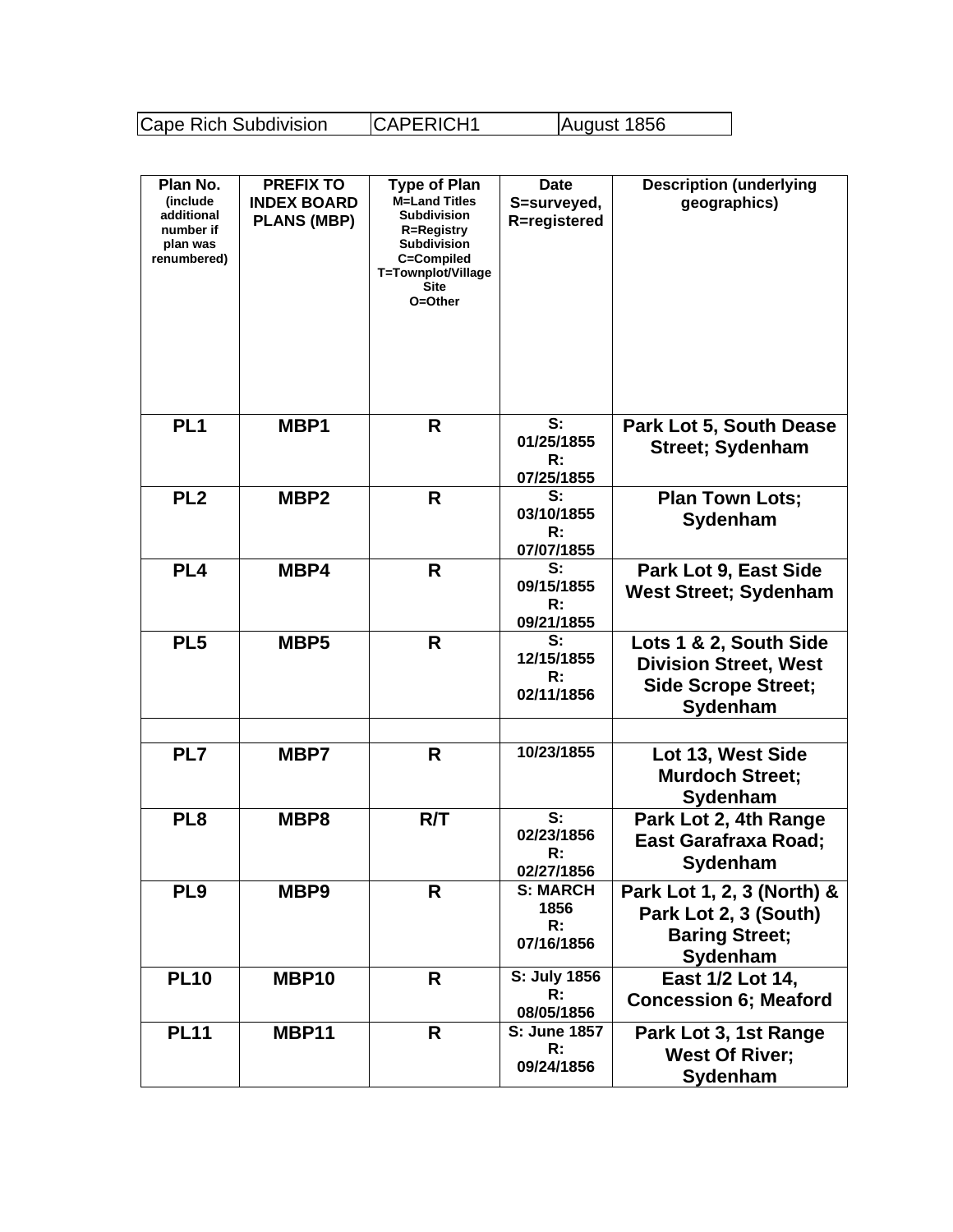| <b>PL12</b> | <b>MBP12</b> | R            | S: March<br>1856<br>R:<br>11/20/1856                        | Lot 13 & 14, East Marsh<br><b>Street; Sydenham</b>                                     |
|-------------|--------------|--------------|-------------------------------------------------------------|----------------------------------------------------------------------------------------|
| <b>PL13</b> | MBP13        | O            | S:<br>01/31/1857<br>R:<br>02/06/1857                        | Park Lot 11, 2nd Range<br><b>West Of River;</b><br>Sydenham                            |
| <b>PL14</b> | MBP14        | R            | S: May 1857<br>R:<br>09/15/1857                             | Lot 13-16, South Union<br><b>Street; Owen Sound</b>                                    |
| <b>PL15</b> | <b>MBP15</b> | R            | S:<br>R:<br>05/14/1857                                      | <b>Part Mill Reserve; Owen</b><br>Sound                                                |
| <b>PL16</b> | MBP16        | T            | S:<br>08/04/1857<br>R:<br>09/15/1857                        | Park Lot 5, 6 & 7, 1st<br><b>Range East of Garafraxa</b><br>Road; Owen Sound           |
| <b>PL17</b> | MBP17        | R            | S:<br>R:<br>02/14/1857                                      | Park Lot 9, 2nd Range<br><b>West Of River; Owen</b><br>Sound                           |
| <b>PL18</b> | MBP18        | R            | S:<br>02/28/1859<br>R:<br>07/08/1859                        | Park Lot 10, 2nd Range<br><b>West Of River; Owen</b><br>Sound                          |
| <b>PL19</b> | <b>MBP19</b> | R.           | <b>June 1856</b>                                            | Park Lot 4, North Baring<br><b>Street &amp; East Church</b><br><b>Street; Sydenham</b> |
| <b>PL20</b> | <b>MBP20</b> | R.           | $\overline{\mathbf{s}}$ :<br>06/24/1862<br>R:<br>08/25/1862 | Part Lot 8, East Side<br><b>Stephens Street; Owen</b><br>Sound                         |
| <b>PL21</b> | <b>MBP21</b> | $\mathsf{R}$ | S:<br>R: 1860                                               | Park Lot 8, 1st Range<br><b>West Of River; Owen</b><br>Sound                           |
| <b>PL22</b> | <b>MBP22</b> | $\mathsf{R}$ | S:<br>08/01/1866<br>R:<br>09/14/1866                        | Park Lot 10, Range 10;<br>Sydenham                                                     |
| <b>PL24</b> | <b>MBP24</b> | R            | S:<br>06/18/1873<br>R:<br>10/07/1873                        | Lot 6, East Side Water<br><b>Street, West Side Bay</b><br><b>Street; Owen Sound</b>    |
| <b>PL25</b> | <b>MBP25</b> | R            | S:<br>R:<br>07/06/1874                                      | Park Lot 4 & 5, South Of<br>Division, East Of<br><b>Church Street; Owen</b><br>Sound   |
| <b>PL26</b> | <b>MBP26</b> | R            | S: March<br>1856<br>R:<br>12/07/1870                        | Lot 12, East Of Marsh<br><b>Street, West Of Water</b><br><b>Street; Owen Sound</b>     |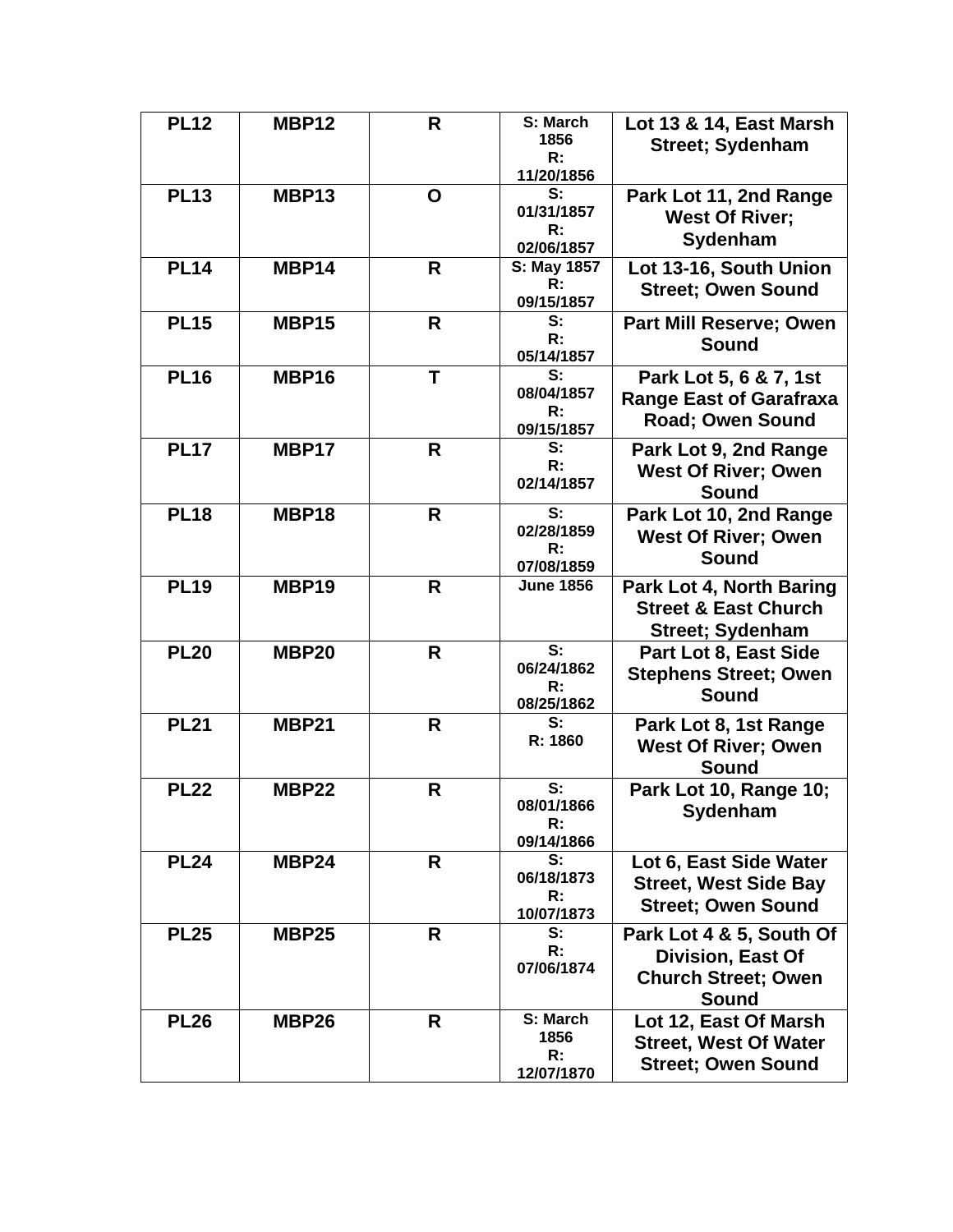| <b>PL27</b> | MBP27        | R | S:<br>R:<br>01/13/1875                                      | Park Lot 10, Between<br><b>West Street &amp; The River;</b><br>Sydenham                |
|-------------|--------------|---|-------------------------------------------------------------|----------------------------------------------------------------------------------------|
| <b>PL28</b> | MBP28        | R | S:<br>06/01/1872<br>R:<br>03/24/1876                        | Part Park Lot 8, First<br>Range, West Of The<br><b>River; Owen Sound</b>               |
| <b>PL29</b> | <b>MBP29</b> | R | S:<br>R:<br>12/15/1876                                      | Park Lot 10, Range 1,<br><b>West Of River; Owen</b><br>Sound                           |
| <b>PL30</b> | <b>MBP30</b> | R | S:<br>R:<br>04/20/1878                                      | Lot 1 & 2, East Side<br><b>Poulett Street; Owen</b><br>Sound                           |
| <b>PL31</b> | <b>MBP31</b> | R | $\overline{\mathbf{s}}$ :<br>09/03/1861<br>R:<br>11/02/1861 | Lot 4, 5 & 6, East Side<br><b>Hill Street; Owen Sound</b>                              |
| <b>PL32</b> | <b>MBP32</b> | R | $\overline{\mathbf{s}}$ :<br>08/26/1872<br>R:<br>12/14/1872 | Lot 11 & 12, East Side<br><b>Scrope Street; Owen</b><br><b>Sound</b>                   |
| <b>PL33</b> | <b>MBP33</b> | R | S:<br>R:<br>01/06/1880                                      | Lot 8, 3rd Range, West<br>Of Sydenham River;<br><b>Owen Sound</b>                      |
| <b>PL34</b> | <b>MBP34</b> | R | S:<br>R:<br>01/06/1880                                      | Park Lot 11, 3rd Range<br><b>West Of River:</b><br>Sydenham                            |
| <b>PL35</b> | <b>MBP35</b> | R | S:<br>R:<br>11/22/1883                                      | Park Lot 12, 1st Range<br><b>West Of River; Owen</b><br><b>Sound</b>                   |
| <b>PL36</b> | <b>MBP36</b> | R | S:<br>11/18/1883<br>R:<br>11/22/1883                        | Park Lot 14, 2nd Range<br><b>West Of River; Owen</b><br>Sound                          |
| <b>PL37</b> | <b>MBP37</b> | R | S:<br>04/21/1884<br>R:<br>05/05/1884                        | Lot 6, 7 & 8, West West<br><b>Street, North Frost</b><br><b>Street: Owen Sound</b>     |
| <b>PL38</b> | <b>MBP38</b> | R | S:<br>04/09/1884<br>R:<br>05/22/1884                        | Lot 5, West Stephens<br><b>Street; Owen Sound</b>                                      |
| <b>PL39</b> | <b>MBP39</b> | R | S:<br>04/29/1884<br>R:<br>07/26/1884                        | Lot 5 & 6, East Side Bat<br><b>Street, West Side Hill</b><br><b>Street; Owen Sound</b> |
| <b>PL40</b> | MBP40        | R | S:<br>R:<br>11/14/1884                                      | Park Lot 9, 1st Range,<br><b>West Of River; Owen</b><br><b>Sound</b>                   |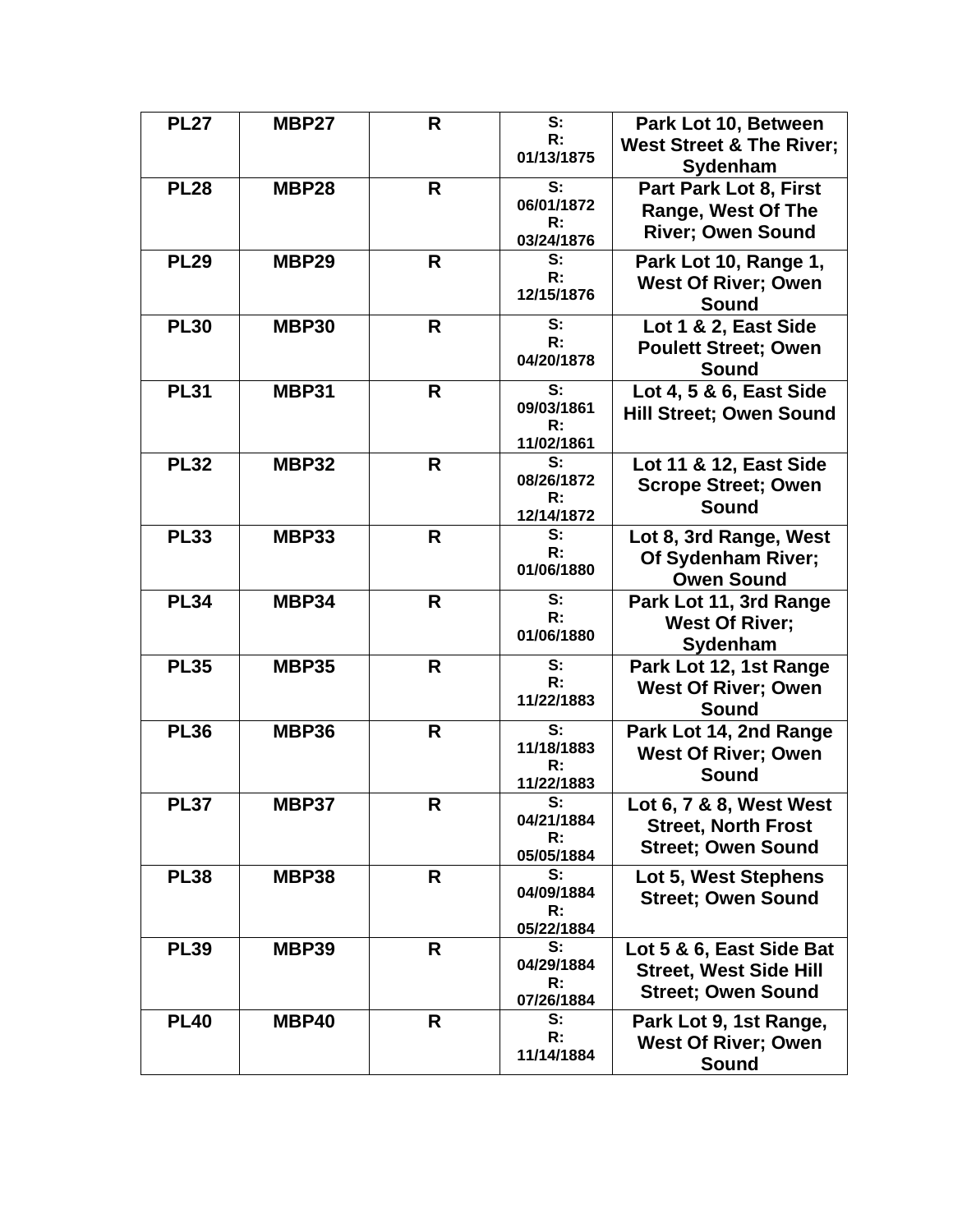| <b>PL41</b> | <b>MBP41</b> | R  | S:<br>05/04/1885<br>R:<br>07/10/1885             | Part Lot 13, Range 2,<br><b>West Of River, North</b><br><b>Frost Street; Owen</b><br><b>Sound</b>                     |
|-------------|--------------|----|--------------------------------------------------|-----------------------------------------------------------------------------------------------------------------------|
| <b>PL42</b> | MBP42        | R  | S:<br>02/10/1885<br>R:<br>01/05/1886             | Part Park Lot 9, Range<br>3, West Of River; Owen<br><b>Sound</b>                                                      |
| <b>PL43</b> | MBP43        | R  | S:<br>07/26/1886<br>R:<br>07/29/1886             | Lot 15, South 1/2 Lot 20,<br><b>West Side Hill Street;</b><br><b>Owen Sound</b>                                       |
| <b>PL44</b> | MBP44        | R  | S:<br>06/03/1887<br>R:<br>06/04/1887             | Part Lot 11, Range 2,<br><b>West Of River, Road</b><br><b>Allowance Between</b><br>Lots 11 & 12; Owen<br><b>Sound</b> |
| <b>PL45</b> | <b>MBP45</b> | R  | S:<br>10/05/1886<br>R:<br>10/14/1887             | Part Lot 10, Range 3,<br><b>West Of River; Owen</b><br><b>Sound</b>                                                   |
| <b>PL46</b> | MBP46        | R. | S:<br>11/01/1887<br>$\mathsf{R}$ :<br>11/12/1887 | Part Park Lot 'A' & 'K';<br><b>Owen Sound</b>                                                                         |
| <b>PL47</b> | MBP47        | R  | S:<br>11/08/1887<br>R:<br>11/16/1887             | Part Park Lot 11, 2nd<br><b>Range West Of River;</b><br><b>Owen Sound</b>                                             |
| <b>PL48</b> | <b>MBP48</b> | R  | S:<br>05/28/1888<br>R:<br>07/19/1888             | Part Lot 2 & 3, North<br><b>Side Baker Street; Owen</b><br><b>Sound</b>                                               |
| <b>PL49</b> | MBP49        | R  | S:<br>08/08/1888<br>R:<br>08/14/1888             | Lot 1 & 2, 1st Range<br><b>West Of River; Owen</b><br><b>Sound</b>                                                    |
| <b>PL50</b> | <b>MBP50</b> | R  | S: June 1888<br>R:<br>10/02/1888                 | Park Lot 4, South Baker<br><b>Street: Owen Sound</b>                                                                  |
| <b>PL51</b> | <b>MBP51</b> | R  | S:<br>02/19/1889<br>R:<br>03/18/1889             | Part Lot 14, Range 1<br><b>West Of River; Owen</b><br><b>Sound</b>                                                    |
| <b>PL52</b> | <b>MBP52</b> | R  | S:<br>02/26/1889<br>R:<br>04/02/1889             | Lot 10, West Williams<br><b>Street, 2nd Range West</b><br>Of River; Owen Sound                                        |
| <b>PL53</b> | <b>MBP53</b> | R  | S:<br>05/05/1889<br>R:<br>06/11/1889             | <b>Mill Site On Sydenham</b><br><b>River; Owen Sound</b>                                                              |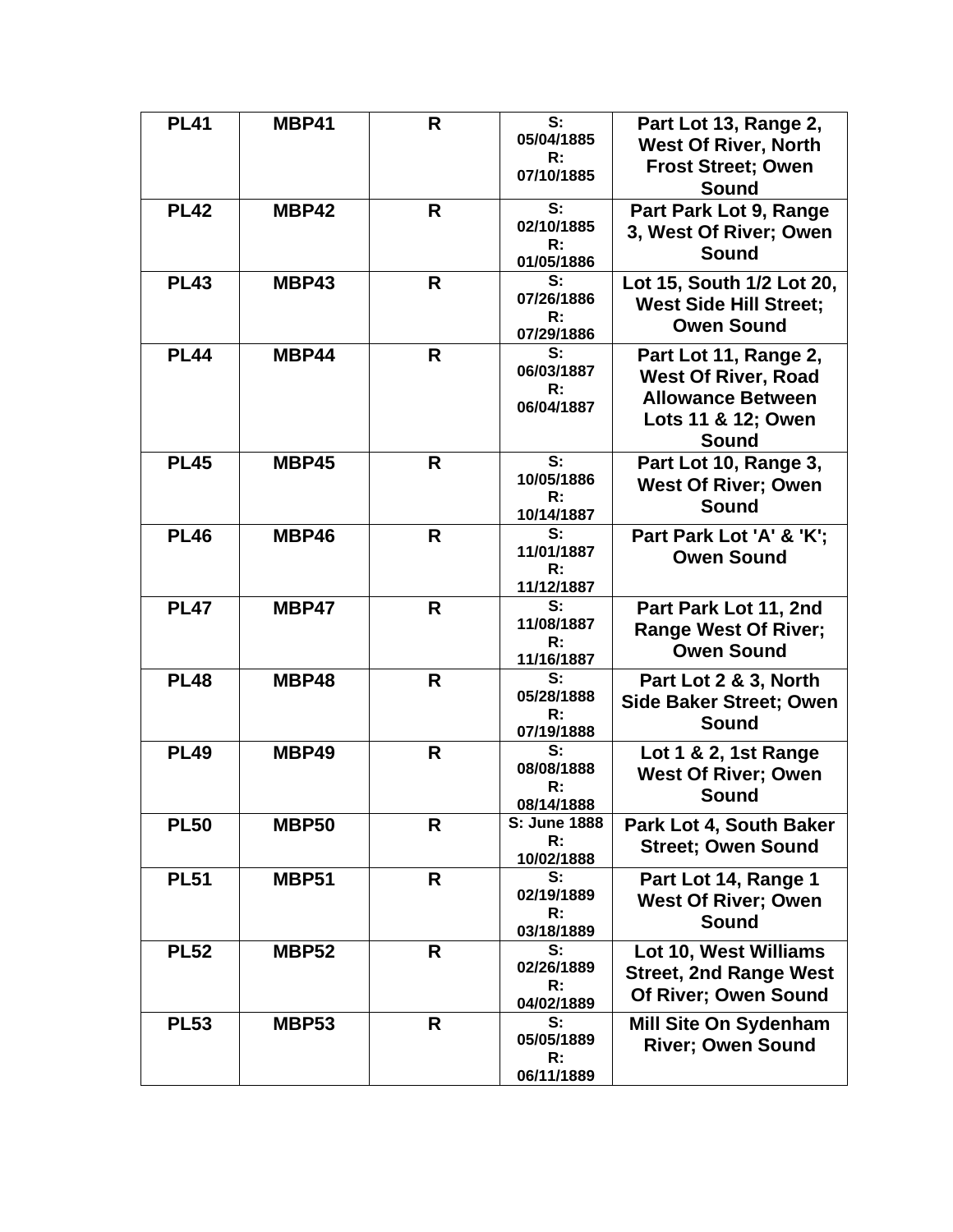| <b>PL54</b> | <b>MBP54</b> | R            | $\overline{\mathbf{s}}$ :<br>05/01/1889<br>R:<br>07/09/1889 | Lot 6, 7 & 8, East Side<br><b>West Street, North Frost</b><br><b>Street: Owen Sound</b>                          |
|-------------|--------------|--------------|-------------------------------------------------------------|------------------------------------------------------------------------------------------------------------------|
| <b>PL55</b> | <b>MBP55</b> | R            | S: August<br>1889<br>R:<br>09/09/1889                       | <b>Part of Westerly Part</b><br>Park Lot 5, 2nd Range<br><b>West of the Garafraxa</b><br><b>Road; Owen Sound</b> |
| <b>PL56</b> | <b>MBP56</b> | R.           | S:<br>08/01/1889<br>R:<br>10/09/1889                        | Lot 1 & 2, 1st Range<br><b>West Of River; Owen</b><br><b>Sound</b>                                               |
| <b>PL57</b> | <b>MBP57</b> | R            | S:<br>05/02/1889<br>R:<br>05/22/1889                        | Part Lot 12, 2nd Range<br><b>West Of River; Owen</b><br><b>Sound</b>                                             |
| <b>PL59</b> | <b>MBP59</b> | R            | S:<br>04/21/1890<br>R:<br>05/13/1890                        | Lot 3, East Bay Street;<br><b>Owen Sound</b>                                                                     |
| <b>PL60</b> | <b>MBP60</b> | $\mathsf{R}$ | S:<br>07/19/1890<br>R:<br>07/24/1890                        | Park Lot 5, South Side<br><b>Baring Street; Owen</b><br>Sound                                                    |
| <b>PL61</b> | <b>MBP61</b> | R            | S:<br>09/15/1890<br>R:<br>09/20/1890                        | Park Lot 1 & 2, 1st<br><b>Range West Of River;</b><br><b>Owen Sound</b>                                          |
| <b>PL62</b> | <b>MBP62</b> | R            | S:<br>05/02/1889<br>R:<br>05/22/1889                        | Lot 6, North Baker<br><b>Street; Owen Sound</b>                                                                  |
| <b>PL63</b> | <b>MBP63</b> | R            | S:<br>11/21/1890<br>R:<br>11/25/1890                        | Lot 1 & 2, East Side Bay<br><b>Street, Block B; Owen</b><br>Sound                                                |
| <b>PL64</b> | <b>MBP64</b> | $\mathsf{R}$ | S:<br>05/02/1887<br>R:<br>05/16/1887                        | Lot 7, East Poulett<br><b>Street, West Scrope</b><br><b>Street: Owen Sound</b>                                   |
| <b>PL65</b> | <b>MBP65</b> | R            | $s$ :<br>10/22/1867<br>R:<br>04/20/1878                     | Lot B, East Side Water<br><b>Street: Owen Sound</b>                                                              |
| <b>PL66</b> | <b>MBP66</b> | R            | S:<br>04/29/1890<br>R:<br>05/29/1890                        | Front Of Lot 2, West<br><b>Side Poulett Street;</b><br><b>Owen Sound</b>                                         |
| <b>PL67</b> | MBP67        | O            | S:<br>R:<br>01/29/1889                                      | <b>Harbor Improvements;</b><br><b>Owen Sound</b>                                                                 |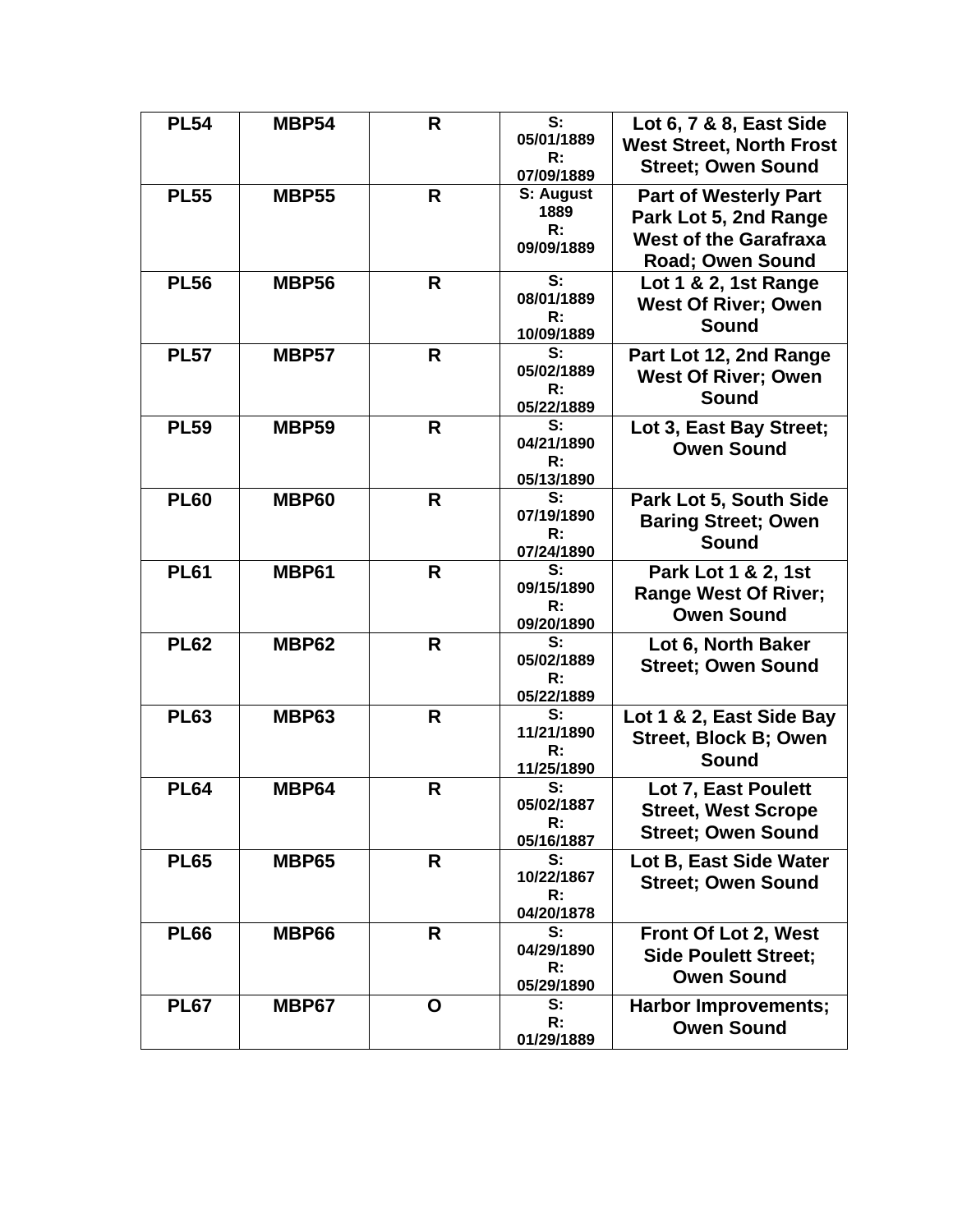| <b>PL68</b> | <b>MBP68</b> | O | S:<br>02/02/1889<br>R:<br>02/04/1889 | Park Lot 8, East<br><b>Stephens Street, Park</b><br>Lot 9, East West Street,<br><b>North Frost Street;</b><br><b>Owen Sound</b> |
|-------------|--------------|---|--------------------------------------|---------------------------------------------------------------------------------------------------------------------------------|
| <b>PL69</b> | <b>MBP69</b> | O | S:<br>06/07/1889<br>R:<br>06/11/1889 | <b>Harbor Improvements;</b><br><b>Owen Sound</b>                                                                                |
| <b>PL70</b> | <b>MBP70</b> | O | S:<br>06/18/1889<br>R:<br>06/22/1889 | <b>Harbor Improvements;</b><br><b>Owen Sound</b>                                                                                |
| <b>PL71</b> | <b>MBP71</b> | T | S:<br>R:<br>07/25/1853               | <b>South Part Meaford,</b><br><b>Part Lot 15, Concession</b><br>5; St. Vincent                                                  |
| <b>PL72</b> | <b>MBP72</b> | R | S:<br>03/04/1869<br>R:<br>03/23/1869 | Lot 15, Concession 5;<br><b>St. Vincent</b>                                                                                     |
| <b>PL73</b> | <b>MBP72</b> | R | S:<br>R:<br>02/19/1874               | <b>Part Lot 15, Concession</b><br>5, St. Vincent                                                                                |
| <b>PL74</b> | <b>MBP74</b> | R | S: 1856<br>R:<br>07/09/1859          | Part Lot 17, Concession<br>5; St. Vincent                                                                                       |
| <b>PL75</b> | <b>MBP75</b> | R | S:<br>R:<br>08/07/1859               | Part Lot 17, Concession<br>5; St. Vincent                                                                                       |
| <b>PL76</b> | <b>MBP76</b> | R | S:<br>05/30/1873<br>R:<br>06/28/1873 | Part Lot 18, Concession<br>5; St. Vincent                                                                                       |
| <b>PL77</b> | MBP77        | R | S:<br>08/07/1862<br>R:<br>03/13/1862 | <b>Part Lot 15, Concession</b><br>4; St. Vincent                                                                                |
| <b>PL78</b> | <b>MBP78</b> | R | S:<br>01/19/1880<br>R:<br>01/20/1880 | Part Lot 15, Concession<br>4, East St. Vincent<br><b>Street: St. Vincent</b>                                                    |
| <b>PL79</b> | <b>MBP79</b> | R | S:<br>10/19/1867<br>R:<br>08/20/1874 | North East Part Lot 16,<br><b>Concession 6; St.</b><br><b>Vincent</b>                                                           |
| <b>PL80</b> | <b>MBP80</b> | R | S:<br>08/20/1874<br>R:<br>12/30/1874 | Part Lot 16, Concession<br>6; St. Vincent                                                                                       |
| <b>PL82</b> | <b>MBP82</b> | R | S:<br>11/25/1879<br>R:<br>12/13/1879 | Part Lot 15, Concession<br>5; St. Vincent                                                                                       |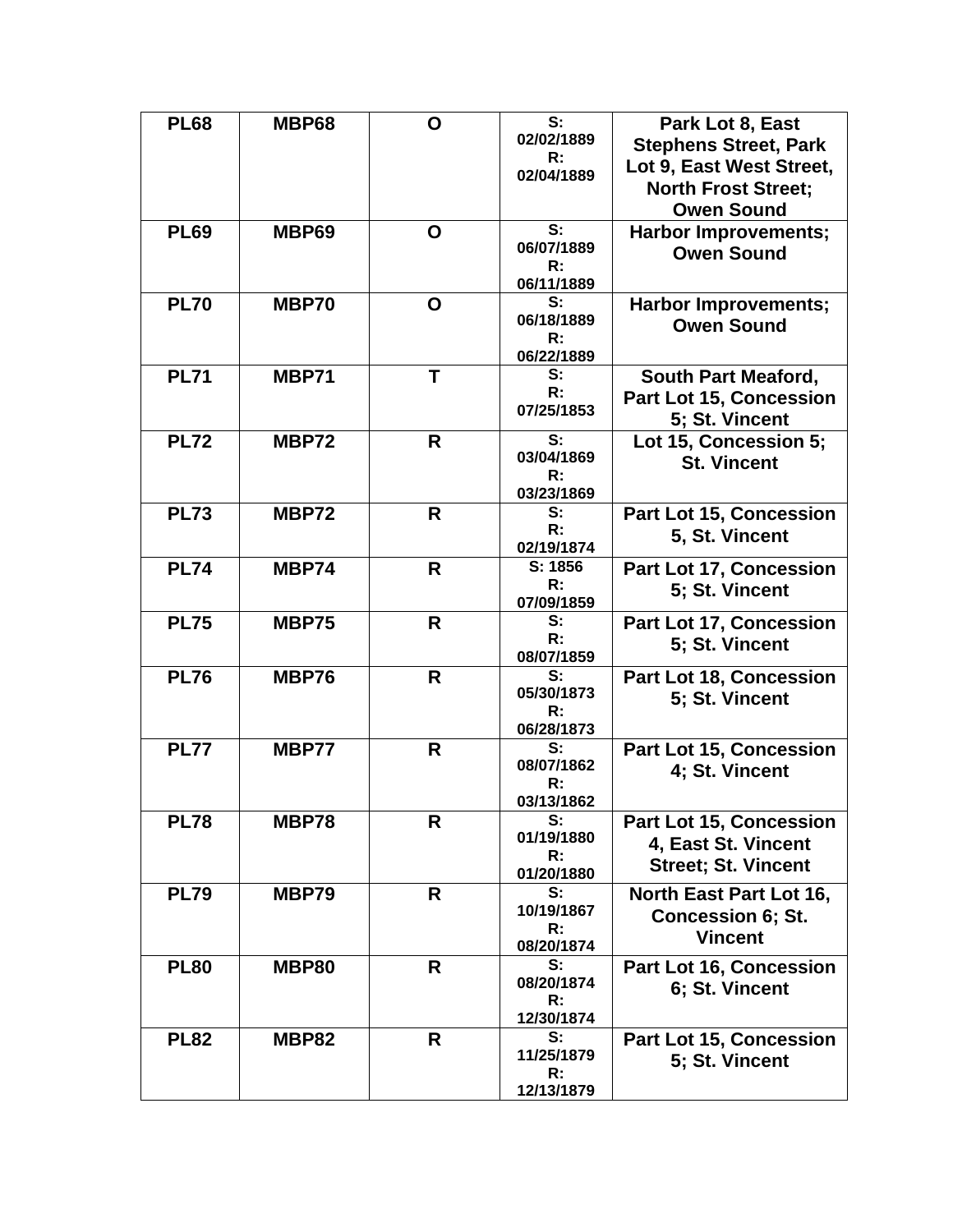| <b>PL83</b> | <b>MBP83</b> | R  | S:<br>03/12/1864<br>R:<br>03/16/1864 | Lot 19; Meaford                                                                                                                 |
|-------------|--------------|----|--------------------------------------|---------------------------------------------------------------------------------------------------------------------------------|
| <b>PL84</b> | <b>MBP84</b> | R  | S:<br>03/03/1864<br>R:<br>06/30/1864 | Lot 19; Meaford                                                                                                                 |
| <b>PL85</b> | <b>MBP85</b> | R  | $s$ :<br>R:<br>11/20/1887            | Lot 22 & 23; Meaford                                                                                                            |
| <b>PL86</b> | <b>MBP86</b> | R  | S:<br>R:<br>11/09/1881               | East 1/2 Lot 14,<br><b>Concession 5; St.</b><br><b>Vincent</b>                                                                  |
| <b>PL87</b> | <b>MBP87</b> | R  | S: Jan 1884<br>R:<br>02/14/1884      | Part Lot 11, Concession<br>4; St. Vincent                                                                                       |
| <b>PL88</b> | <b>MBP88</b> | R. | S:<br>03/21/1884<br>R:<br>03/24/1884 | Part Lot 15, Concession<br>5; St. Vincent                                                                                       |
| <b>PL89</b> | <b>MBP89</b> | R  | S:<br>09/12/1884<br>R:10/28/1884     | Part Lot 15, Concession<br>5; Meaford                                                                                           |
| <b>PL90</b> | MBP90        | R  | S:<br>08/15/1886<br>R:<br>10/30/1886 | Lot 15, Concession 4;<br><b>St. Vincent</b>                                                                                     |
| <b>PL91</b> | MBP91        | R  | S:<br>R:<br>12/02/1887               | Part Lot 15, Concession<br>4; St. Vincent                                                                                       |
| <b>PL92</b> | MBP92        | R  | S:<br>01/05/1887<br>R:<br>12/22/1887 | Part Lot 15, Concession<br>5; St. Vincent                                                                                       |
| <b>PL93</b> | <b>MBP93</b> | R  | S:<br>R:<br>04/01/1878               | <b>Portion Of Rreserve;</b><br><b>Meaford</b>                                                                                   |
| <b>PL94</b> | MBP94        | O  | S:<br>12/26/1871<br>R:<br>06/24/1872 | Lot 14, Concession 5;<br><b>St. Vincent</b>                                                                                     |
| <b>PL95</b> | <b>MBP95</b> | R  | S:<br>09/08/1888<br>R:<br>03/09/1889 | Lot 183, 181, 179 & 177<br><b>Edward Street, Lot 184,</b><br>182, 180 & 178 Market<br><b>Street; Brooke</b>                     |
| <b>PL96</b> | MBP96        | R  | S: Oct 1889<br>R:<br>11/23/1889      | Lot 151, 149, 147,<br>145,143 & 141 Market<br>Street, Lot 152, 150, 148,<br>146, 144 & 142 West<br><b>Simson Street; Brooke</b> |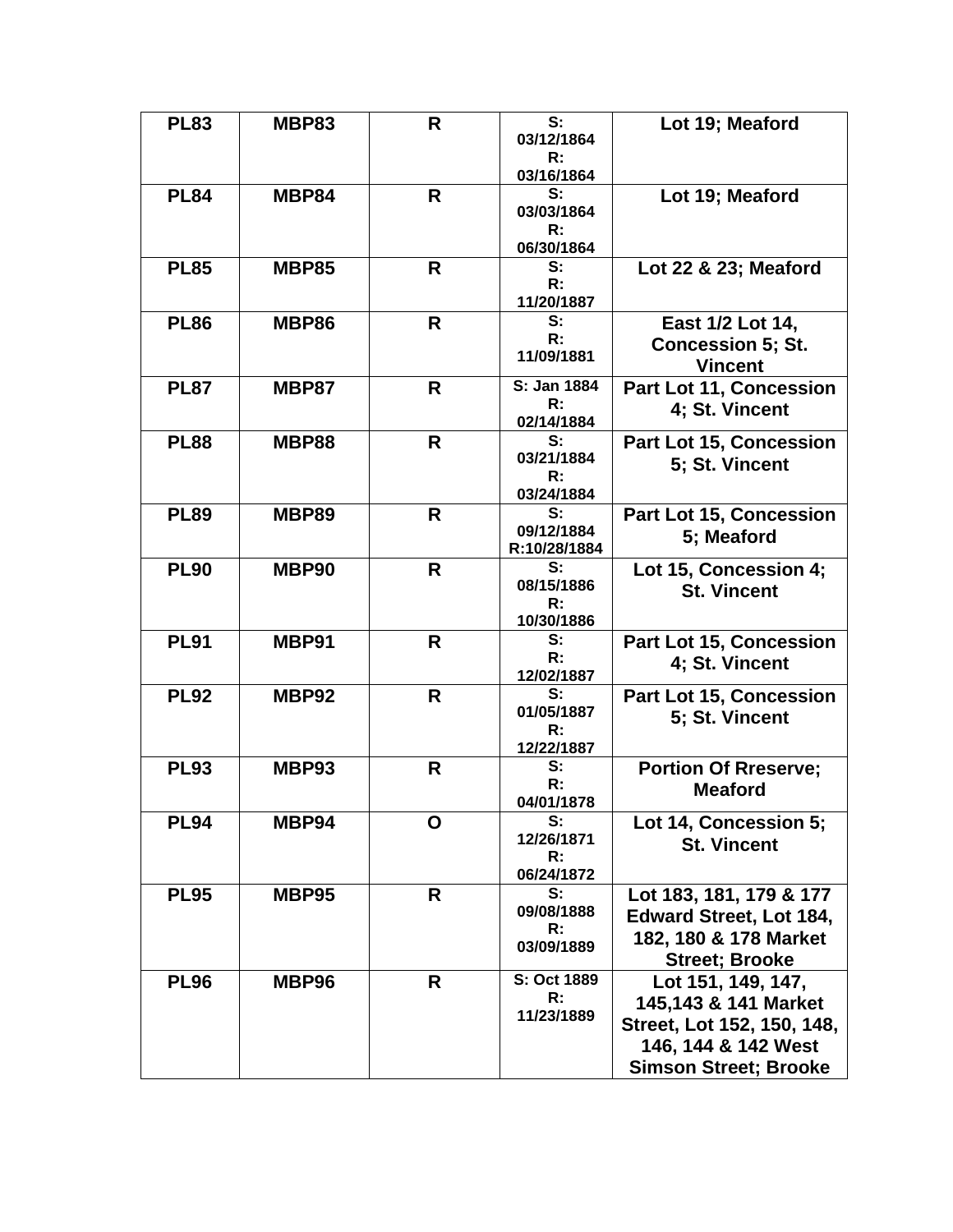| <b>PL97</b>  | MBP97         | R            | S:<br>06/22/1891<br>R:<br>08/29/1891 | Lot 141, 143, 145, 147,<br>149 & 151 East Side<br><b>Simson Street; Brooke</b>                                                                            |
|--------------|---------------|--------------|--------------------------------------|-----------------------------------------------------------------------------------------------------------------------------------------------------------|
| <b>PL98</b>  | <b>MBP98</b>  | R            | S:<br>06/10/1892<br>R:<br>07/15/1892 | Park Lot 115A & 115;<br><b>Brooke</b>                                                                                                                     |
| <b>PL99</b>  | <b>MBP99</b>  | R            | S:<br>07/01/1863<br>R:<br>02/19/1866 | <b>18 Building Lots, Park</b><br>Lots; Thornbury                                                                                                          |
| <b>PL100</b> | <b>MBP100</b> | R:           | S:<br>09/30/1862<br>R:<br>12/17/1862 | Lot 5, Corner Of Bruce<br><b>Street &amp; Alfred Street;</b><br><b>Thornbury</b>                                                                          |
| <b>PL101</b> | <b>MBP101</b> | R            | S: Dec 1855<br>R:<br>11/25/1865      | <b>Mill Reserve; Thornbury</b>                                                                                                                            |
| <b>PL102</b> | <b>MBP102</b> | R            | S:<br>R:<br>06/13/1888               | <b>Lots South East Bruce</b><br><b>Street; Thornbury</b>                                                                                                  |
| <b>PL103</b> | <b>MBP103</b> | R            | S: May 1868<br>R:<br>04/29/1870      | Park Lot 4, South Side<br><b>Louisa Street;</b><br><b>Thornbury</b>                                                                                       |
| <b>PL104</b> | <b>MBP104</b> | R            | S:<br>06/24/1872<br>R:<br>07/30/1872 | Park Lot 4 & 5 West<br><b>Alfred Street, Lot 6</b><br><b>South West Louisa</b><br><b>Street, Lot 27 East</b><br><b>Louisa Street;</b><br><b>Thornbury</b> |
| <b>PL105</b> | <b>MBP105</b> | R            | S:<br>R:<br>10/09/1872               | Park Lot 8, South West<br><b>Alfred Street; Thornbury</b>                                                                                                 |
| <b>PL106</b> | <b>MBP106</b> | $\mathsf{R}$ | S:<br>R:<br>10/19/1874               | Park Lot 3 & 4, North<br><b>East Alfred Street;</b><br><b>Thornbury</b>                                                                                   |
| <b>PL107</b> | <b>MBP107</b> | $\mathsf{R}$ | S:<br>11/04/1889<br>R:<br>01/15/1890 | Park Lot 5 & 6, South<br><b>West Alice Street:</b><br><b>Thornbury</b>                                                                                    |
| <b>PL108</b> | <b>MBP108</b> | R.           | S:<br>R: 1865                        | Lot 30 & 31, Concession<br>10; Collingwood                                                                                                                |
| <b>PL109</b> | <b>MBP109</b> | R.           | S:<br>06/12/1875<br>R:<br>11/03/1875 | <b>Plan Town Lots</b><br><b>Clarksburg</b>                                                                                                                |
| <b>PL110</b> | <b>MBP110</b> | R.           | $s$ :<br>R:<br>06/16/1879            | North West Part Lot 29,<br><b>Concession 10;</b><br>Collingwood                                                                                           |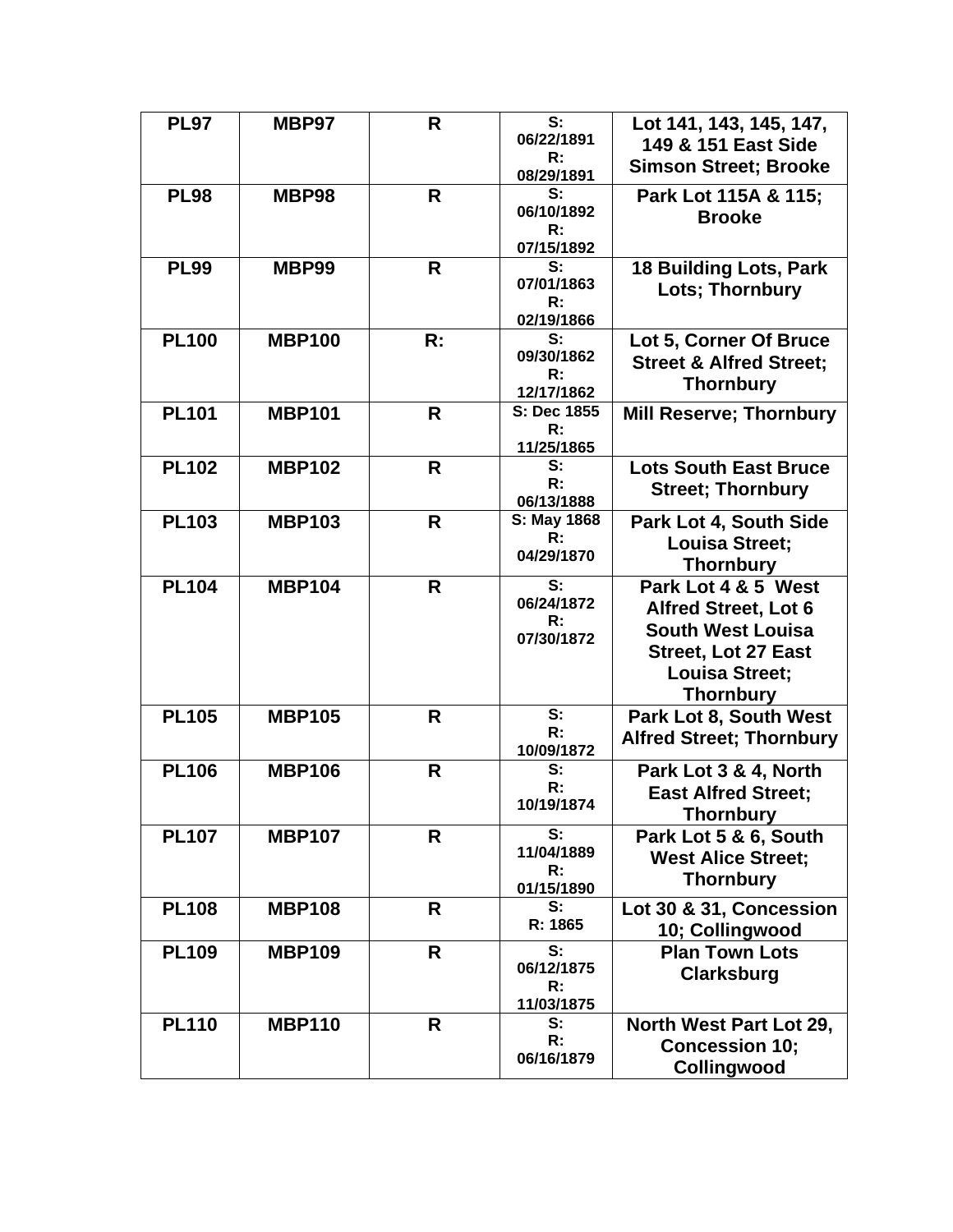| <b>PL111</b> | <b>MBP111</b> | R            | S:                   | Part Of Property Of W.J                 |
|--------------|---------------|--------------|----------------------|-----------------------------------------|
|              |               |              | 08/10/1884<br>R:     | Marsh ESQ; Clarksburg                   |
|              |               |              | 01/23/1885           |                                         |
| <b>PL112</b> | <b>MBP112</b> | R            | S:                   | Part Lot 31, Concession                 |
|              |               |              | 06/02/1884           | 10; Collingwood                         |
|              |               |              | R:                   |                                         |
| <b>PL113</b> | <b>MBP113</b> | R            | 11/07/1887<br>S:     |                                         |
|              |               |              | R:                   | <b>Westerly Part Lot 31,</b>            |
|              |               |              | 01/02/1890           | <b>Concession 10;</b>                   |
| <b>PL114</b> | <b>MBP114</b> | R/T          | S:                   | Collingwood<br>North East Angle Lot 15, |
|              |               |              | 03/09/1865           | <b>Concession 9;</b>                    |
|              |               |              | R:                   |                                         |
|              |               |              | 11/24/1871           | Collingwood                             |
| <b>PL115</b> | <b>MBP115</b> | R            | S:                   | East 1/2 Lot 36,                        |
|              |               |              | 01/27/1887<br>R:     | <b>Concession 11;</b>                   |
|              |               |              | 03/10/1887           | Collingwood                             |
| <b>PL116</b> | <b>MBP116</b> | R            | S:                   | <b>North West 50 Acres Lot</b>          |
|              |               |              | R:                   | 2, Concession 12;                       |
|              |               |              | 03/19/1877           | Collingwood                             |
| <b>PL117</b> | <b>MBP117</b> | R/T          | S: June 1878         | Part North 1/2 Lot 9 &                  |
|              |               |              | R:                   | Part South 1/2 Lot 10,                  |
|              |               |              | 08/22/1878           | <b>Concession 6, Part</b>               |
|              |               |              |                      | North 1/2 Lot 9 & Part                  |
|              |               |              |                      | South 1/2 Lot 10,                       |
|              |               |              |                      | <b>Concession 7; Derby</b>              |
| <b>PL118</b> | <b>MBP118</b> | R/T          | S: July 1881         | East 1/2 Lot 6,                         |
|              |               |              | R:                   | <b>Concession 5;</b>                    |
|              |               |              | 11/30/1881           | Euphrasia                               |
| <b>PL119</b> | <b>MBP119</b> | R/T          | <b>S: April 1884</b> | Part North East 1/2 Lot                 |
|              |               |              | R:                   | 5, Concession 5;                        |
|              |               |              | 05/26/1884           | Euphrasia                               |
| <b>PL121</b> | <b>MBP121</b> | R/T          | S:                   | Plan Johntown; Holland                  |
|              |               |              | R:<br>06/27/1857     |                                         |
| <b>PL122</b> | <b>MBP122</b> | R/T          | S:                   | <b>Plan Chatworth, Village</b>          |
|              |               |              | R:                   | Of Johntown; Holland                    |
|              |               |              | 01/18/1879           |                                         |
| <b>PL123</b> | <b>MBP123</b> | R/T          | S:                   | <b>Part Town Of Walters</b>             |
|              |               |              | R:<br>05/14/1863     | <b>Falls; Holland</b>                   |
| <b>PL124</b> | <b>MBP124</b> | R/T          | S:                   | <b>Part Walters Falls; Grey</b>         |
|              |               |              | 01/17/1884           |                                         |
|              |               |              | R:                   |                                         |
|              |               |              | 10/03/1885           |                                         |
| <b>PL125</b> | <b>MBP125</b> | $\mathsf{R}$ | S:<br>R:             | Part Lot 2, Concession                  |
|              |               |              | 04/24/1876           | 8, Holland                              |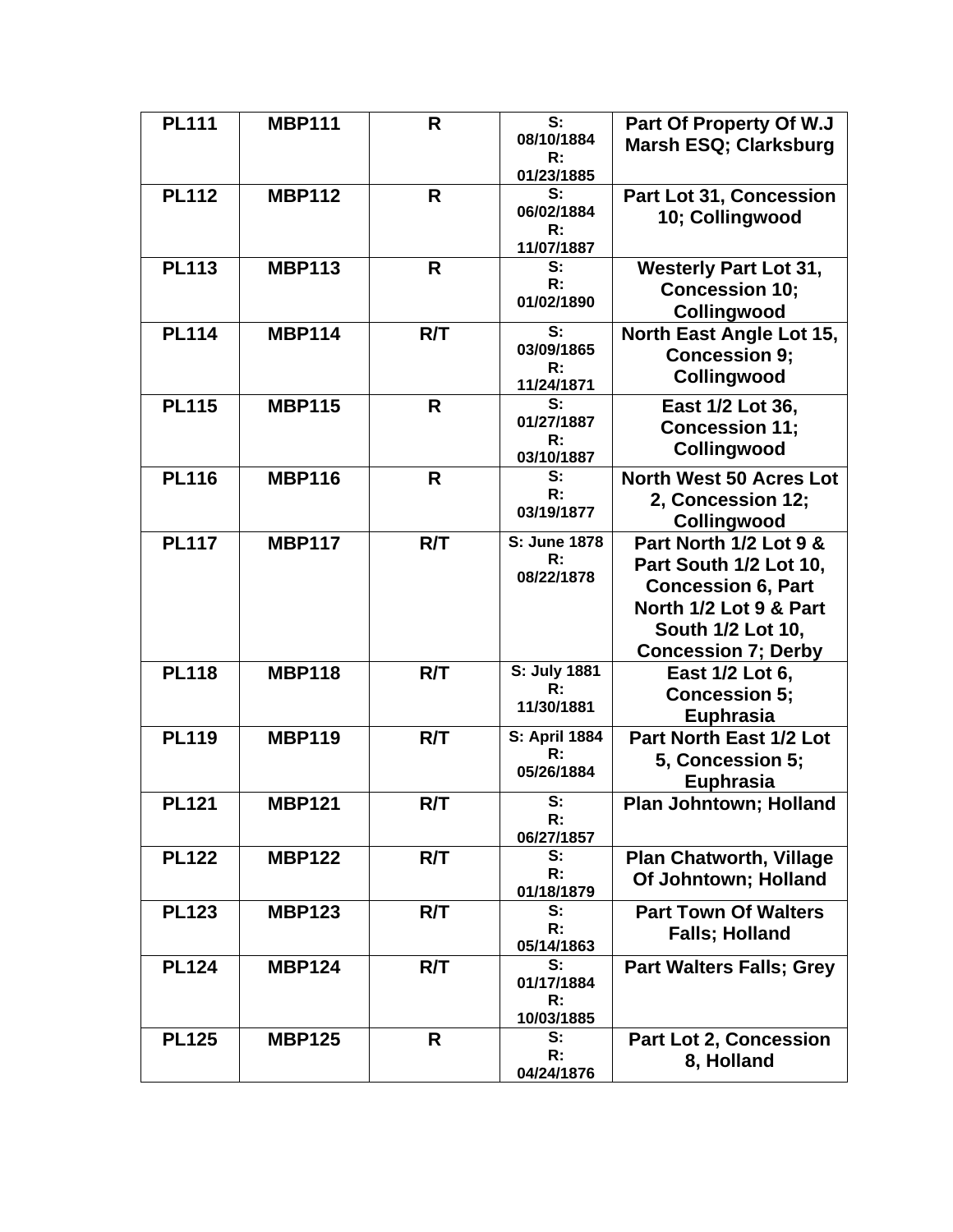| <b>PL126</b> | <b>MBP126</b> | R   | S:                        | Part Lot 29, 30 & 31            |
|--------------|---------------|-----|---------------------------|---------------------------------|
|              |               |     | R:                        | <b>North East Toronto &amp;</b> |
|              |               |     | 01/20/1879                | <b>Sydenham Road, Part</b>      |
|              |               |     |                           | Lot 30 & 31 South West          |
|              |               |     |                           | <b>Toronto &amp; Sydenham</b>   |
|              |               |     |                           | Road; Holland                   |
|              |               |     | S:                        |                                 |
| <b>PL127</b> | <b>MBP127</b> | R   | R:                        | <b>Part Lot 30, Concession</b>  |
|              |               |     | 06/26/1880                | 1 East Toront &                 |
|              |               |     |                           | <b>Sydenham Road;</b>           |
|              |               |     |                           | <b>Holland</b>                  |
| <b>PL128</b> | <b>MBP128</b> | R.  | S:                        | <b>Westerly Part Lot 32,</b>    |
|              |               |     | 11/08/1879                | <b>Concession 1 East</b>        |
|              |               |     | R:                        | <b>Toronto &amp; Sydenham</b>   |
|              |               |     | 06/29/1880                | Road; Holland                   |
|              |               |     | <b>S: June 1871</b>       |                                 |
| <b>PL130</b> | <b>MBP130</b> | R   | R:                        | Part Lot 8, Jones               |
|              |               |     | 07/11/1873                | Range; Keppel                   |
| <b>PL131</b> | <b>MBP131</b> | O   | S: 1882                   | Plan Cemetary, Lot 9,           |
|              |               |     | R:                        |                                 |
|              |               |     | 06/02/1883                | <b>Jones Range; Keppel</b>      |
| <b>PL132</b> | <b>MBP132</b> | R   | S:                        | <b>Plan Pettmanville;</b>       |
|              |               |     | R:                        | <b>Keppel</b>                   |
|              |               |     | 07/27/1875                |                                 |
| <b>PL133</b> | <b>MBP133</b> | R.  | S: July 1878              | Part Town Of Big Bay,           |
|              |               |     | R:                        | <b>West Division Street,</b>    |
|              |               |     | 09/27/1879                | Part West 1/2 Lot 38,           |
|              |               |     |                           | <b>Colpoys Range; Keppel</b>    |
| <b>PL134</b> | <b>MBP134</b> | O   | S: Aug 1871               | <b>Plan Cemetary, West 1/2</b>  |
|              |               |     | R:                        | Lot 38, Colpoys Range;          |
|              |               |     | 02/16/1875                |                                 |
|              |               |     |                           | <b>Keppel</b>                   |
| <b>PL138</b> | <b>MBP138</b> | R   | S:<br>R:                  | East 1/2 Lot 13,                |
|              |               |     | 11/09/1881                | <b>Concession 5; St.</b>        |
|              |               |     |                           | <b>Vincent</b>                  |
| <b>PL139</b> | <b>MBP139</b> | R   | S:                        | Lot 15, West. 1/2               |
|              |               |     | R:                        | <b>Concession 6; St.</b>        |
|              |               |     | 02/12/1863                | <b>Vincent</b>                  |
| <b>PL141</b> | <b>MBP141</b> | O   | $\overline{\mathbf{s}}$ : | 1/4 Acres, South East           |
|              |               |     | 04/29/1875                | Corner Lot 6,                   |
|              |               |     | R:                        |                                 |
|              |               |     | 10/08/1875                | <b>Concession 1; St.</b>        |
|              |               |     |                           | <b>Vincent</b>                  |
| <b>PL142</b> | <b>MBP142</b> | T/R | S:                        | <b>Plan Of Building Lots in</b> |
|              |               |     | R:                        | the Town Plot of                |
|              |               |     | 12/23/1874                | Presque Isle as laid out        |
|              |               |     |                           | on Lot 41, Concession           |
|              |               |     |                           | 3; Sarawak                      |
| <b>PL143</b> | <b>MBP143</b> | T/R | S:                        | Part Lot 27 & 28,               |
|              |               |     | 06/17/1869                | <b>Concession 13; Sullivan</b>  |
|              |               |     | R:                        |                                 |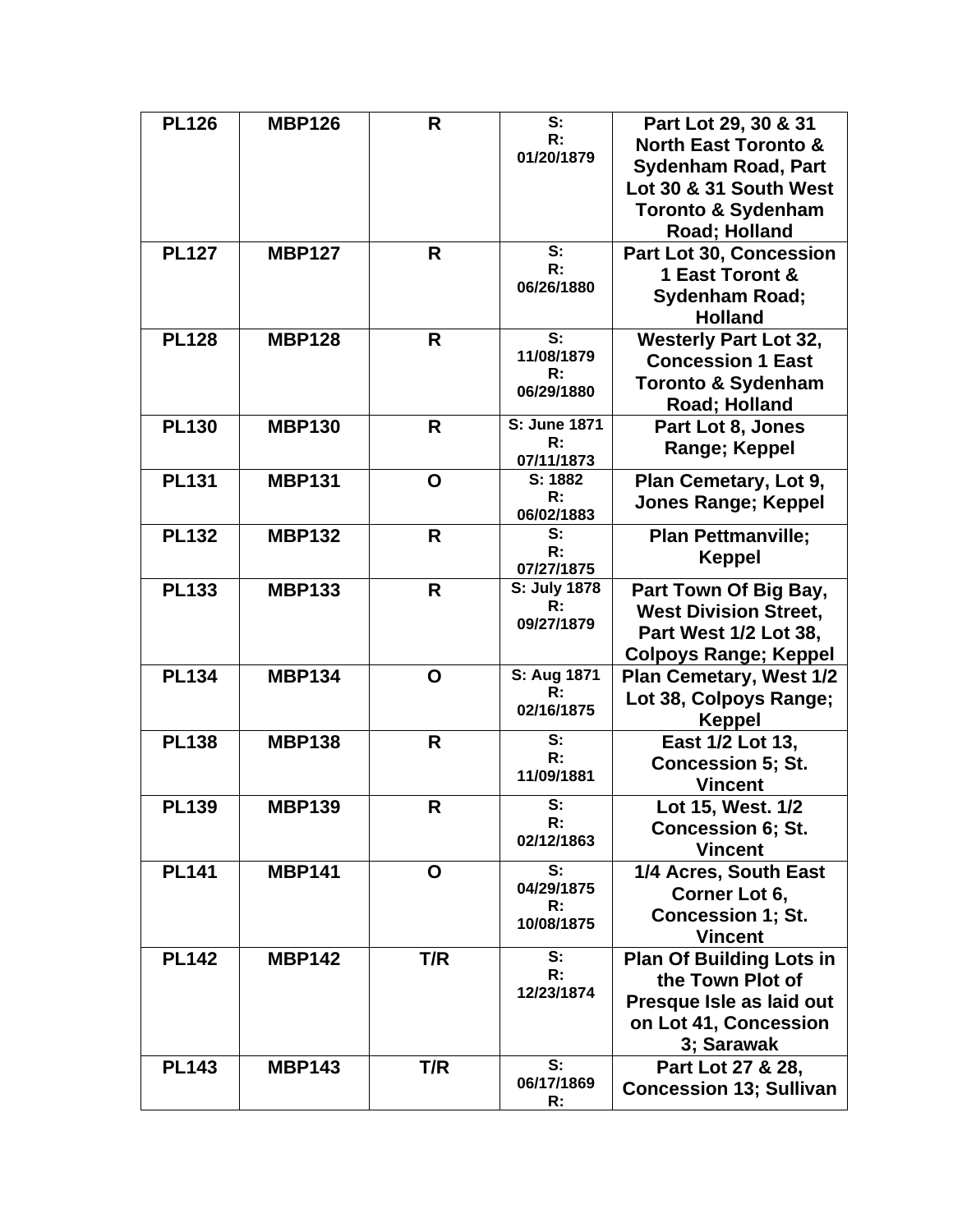|              |               |              | 03/05/1875                                    |                                                                                                                                                                                                                                                                 |
|--------------|---------------|--------------|-----------------------------------------------|-----------------------------------------------------------------------------------------------------------------------------------------------------------------------------------------------------------------------------------------------------------------|
| <b>PL144</b> | <b>MBP144</b> | R            | S:<br>R:<br>03/01/1883                        | Part 3 Of Lot 4,<br><b>Concession 1; Sullivan</b>                                                                                                                                                                                                               |
| <b>PL145</b> | <b>MBP145</b> | T/R          | S:<br>R:<br>07/19/1872                        | <b>Plan Of Sydenham Mills</b>                                                                                                                                                                                                                                   |
| <b>PL146</b> | <b>MBP146</b> | T/R          | S:<br>R:<br>06/18/1879                        | <b>Plan Of Extension Of</b><br><b>Village Of Sydenham</b><br><b>Mills</b>                                                                                                                                                                                       |
| <b>PL147</b> | <b>MBP147</b> | R            | $\overline{\mathbf{s}}$ :<br>R:<br>02/28/1856 | North 1/2 Lot 8<br><b>Concession 12, South</b><br>1/2 Lot 9 Concession 12,<br><b>East Side Concession</b><br><b>11 South Side Division</b><br><b>Street West Garafraxa</b><br>Road, South 1/2 Lot 8<br><b>Concession 12 West</b><br>Garafraxa Road;<br>Sydenham |
| <b>PL148</b> | <b>MBP148</b> | T/R          | S:<br>R:<br>03/13/1893                        | <b>Part Village Of Shallow</b><br>Lake, Part Lots 8 & 9,<br><b>Concession 7; Keppel</b>                                                                                                                                                                         |
| <b>PL149</b> | <b>MBP149</b> | R            | S:<br>07/14/1893<br>R:<br>08/11/1893          | Part Lot 12, Concession<br>3; Sarawak                                                                                                                                                                                                                           |
| <b>PL150</b> | <b>MBP150</b> | R            | S:<br>R:<br>08/30/1893                        | Part Lot 21, Concession<br><b>2 South Centre</b><br>Diagonal; Keppel                                                                                                                                                                                            |
| <b>PL155</b> | <b>MBP155</b> | T/R          | S:<br>R:<br>08/20/1894                        | <b>Part Village Of Shallow</b><br>Lake, Part Lot 20,<br><b>Concession 2 South</b><br><b>Centre Diagonal; Keppel</b>                                                                                                                                             |
| <b>PL156</b> | <b>MBP156</b> | R            | S:<br>R:<br>09/10/1894                        | Part Lot 9, Concession<br>7; Keppel                                                                                                                                                                                                                             |
| <b>PL158</b> | <b>MBP158</b> | $\mathsf{R}$ | S:<br>R:<br>08/06/1895                        | Part Lot 20, Concession<br>2 South Centre<br>Diagonal; Keppel                                                                                                                                                                                                   |
| <b>PL159</b> | <b>MBP159</b> | R/T          | S: 1895<br>R:<br>03/02/1896                   | Part Lots 30 & 31,<br><b>Concession 10;</b><br>Collingwood                                                                                                                                                                                                      |
| <b>PL161</b> | <b>MBP161</b> | R            | S:<br>R:<br>09/08/1897                        | Lot 25; Owen Sound                                                                                                                                                                                                                                              |
| <b>PL162</b> | <b>MBP162</b> | T/R          | S:<br>R:                                      | <b>Subdivision Of Part Lot</b><br>6, Lots 44, 47 & 48,                                                                                                                                                                                                          |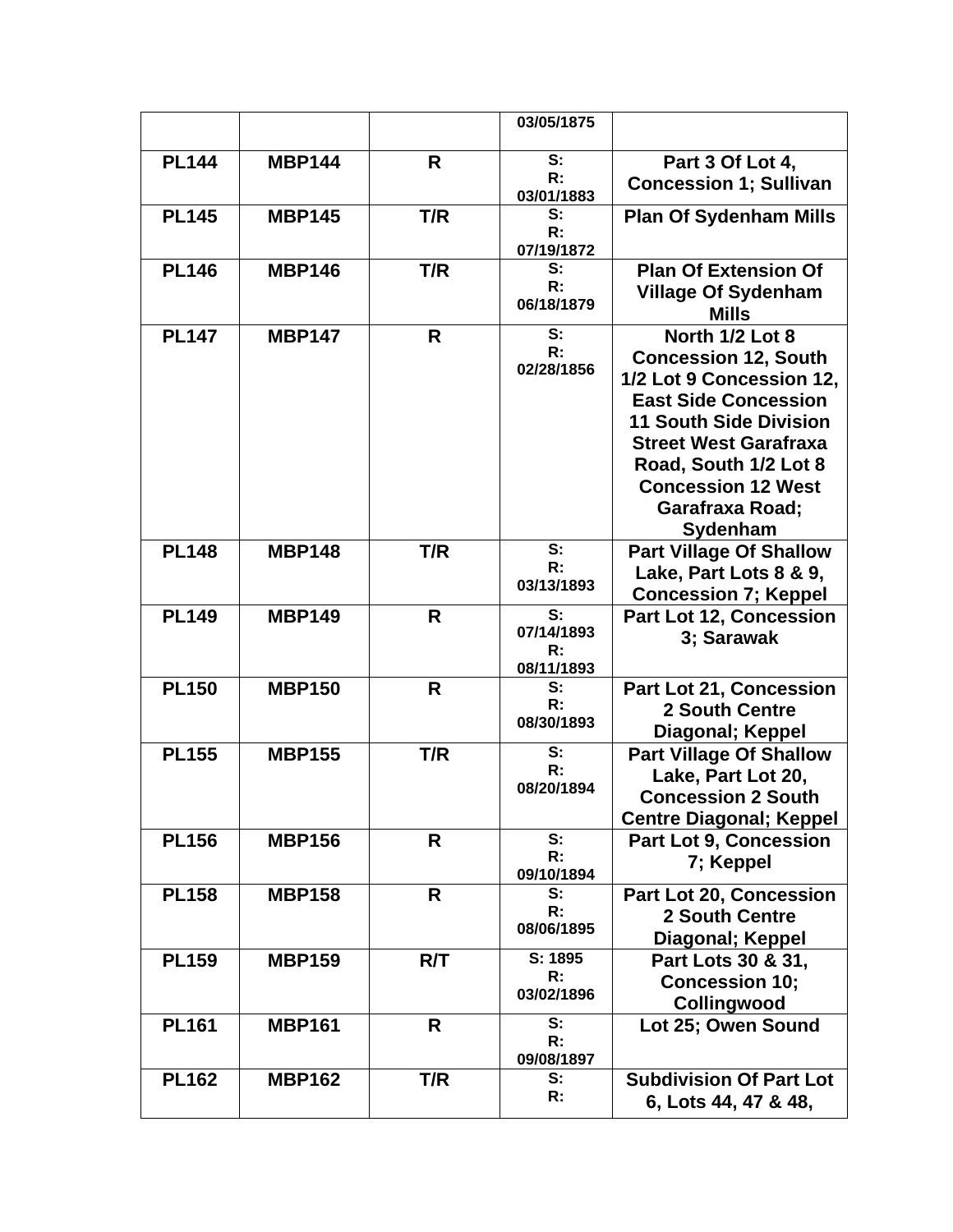|              |               |              | 11/10/1897                | <b>Concession 2;</b><br>Sydenham   |
|--------------|---------------|--------------|---------------------------|------------------------------------|
|              |               |              |                           |                                    |
| <b>PL163</b> | <b>MBP163</b> | $\mathsf{R}$ | S:                        | Part Lot 17, Concession            |
|              |               |              | R:                        | 3; Sarawak                         |
|              |               |              | 11/02/1898                |                                    |
| <b>PL164</b> | <b>MBP164</b> | R            | S:                        | Part Lots 2, 3 & 4, North          |
|              |               |              | 10/29/1898                | <b>East Napier Street;</b>         |
|              |               |              | R:                        |                                    |
|              |               |              | 06/01/1899                | <b>Thornbury</b>                   |
| <b>PL165</b> | <b>MBP165</b> | R            | S:                        | <b>Part Lots 10 &amp; 11, East</b> |
|              |               |              | R:                        | of Poullet Street; Owen            |
|              |               |              | 06/10/1899                |                                    |
|              |               |              |                           | Sound                              |
| <b>PL167</b> | <b>MBP167</b> | R            | S:                        | Part Lot 16, Concession            |
|              |               |              | R:                        | 3; Sarawak                         |
|              |               |              | 11/11/1899                |                                    |
| <b>PL168</b> | <b>MBP168</b> | T/R          | S: Sept 1891              | <b>Village Of Kimberly</b>         |
|              |               |              | R:                        |                                    |
|              |               |              | 02/21/1900                |                                    |
| <b>PL170</b> | <b>MBP170</b> | $\mathsf{R}$ | S:                        | Part Lot 16, Concession            |
|              |               |              | R:                        |                                    |
|              |               |              | 11/29/1900                | 3, Part Subdivision Lots           |
|              |               |              |                           | 13, 14 & 15; Sarawak               |
| <b>PL171</b> | <b>MBP171</b> | $\mathsf{R}$ | $\overline{\mathbf{s}}$ : | Part Lot 17, Concession            |
|              |               |              | 11/30/1900                | 3; Sarawak                         |
|              |               |              | R:                        |                                    |
|              |               |              | 02/28/1901                |                                    |
| <b>PL172</b> | <b>MBP172</b> | R            | $\overline{\mathbf{s}}$ : | Lot 13, Range 2, West              |
|              |               |              | 11/30/1900                | Of River; Owen Ssound              |
|              |               |              | R:                        |                                    |
|              |               |              | 05/16/1901                |                                    |
| <b>PL173</b> | <b>MBP173</b> | R            | S:                        | <b>Part Lot 1 South Side</b>       |
|              |               |              | 05/18/1901                | <b>Baker Street, Part Lot 10</b>   |
|              |               |              | R:                        |                                    |
|              |               |              | 06/03/1901                | <b>East Side Boyd Street;</b>      |
|              |               |              |                           | <b>Owen Sound</b>                  |
| <b>PL174</b> | <b>MBP174</b> | $\mathsf{R}$ | S:                        | Part Lot 11, Range 2               |
|              |               |              | 04/24/1900                | <b>West Of River; Owen</b>         |
|              |               |              | R:                        |                                    |
|              |               |              | 04/26/1902                | Sound                              |
| <b>PL175</b> | <b>MBP175</b> | R            | S:                        | Lots 22, 23 & 24, East             |
|              |               |              | 05/06/1902                | <b>Hill Street: Owen Sound</b>     |
|              |               |              | R:                        |                                    |
|              |               |              | 05/08/1902                |                                    |
| <b>PL176</b> | <b>MBP176</b> | R            | S:                        | Lots 2 & 3, South Baker            |
|              |               |              | 07/18/1902                |                                    |
|              |               |              | R:                        | <b>Street; Owen Sound</b>          |
|              |               |              | 08/19/1902                |                                    |
| <b>PL177</b> | <b>MBP177</b> | $\mathsf{R}$ | S:                        | Lots 19, 20 & 21, Park             |
|              |               |              | 02/07/1903                |                                    |
|              |               |              | R:                        | Lot K; Owen Sound                  |
|              |               |              | 05/03/1903                |                                    |
| <b>PL178</b> | <b>MBP178</b> | R            | S:                        | Lots 23 & 24, West Hill            |
|              |               |              | 07/04/1902                |                                    |
|              |               |              |                           | <b>Street; Owen Sound</b>          |
|              |               |              | R:                        |                                    |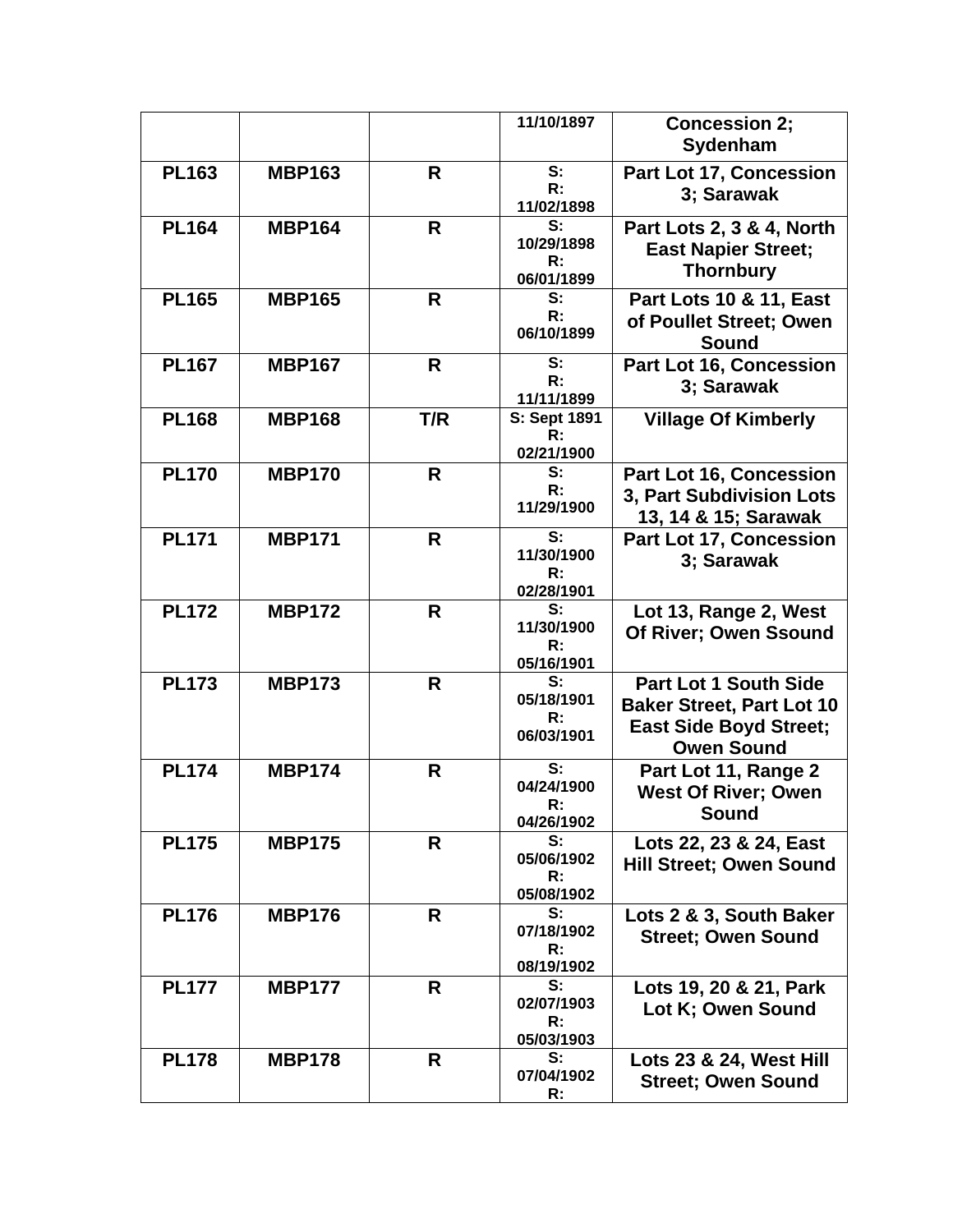|              |               |              | 05/12/1903                   |                                    |
|--------------|---------------|--------------|------------------------------|------------------------------------|
|              |               |              |                              |                                    |
| <b>PL179</b> | <b>MBP179</b> | R            | S:                           | Lots 177, 179, 181, 183,           |
|              |               |              | 04/14/1903<br>R:             | 185, 187, 189, 191, 193,           |
|              |               |              | 05/16/1903                   | 195, 197 East Amelia               |
|              |               |              |                              | <b>Street, Lots 178, 180,</b>      |
|              |               |              |                              | 182, 184, 186, 188, 190,           |
|              |               |              |                              | 192, 194, 196, 198, 200            |
|              |               |              |                              | <b>West Edward Street;</b>         |
|              |               |              |                              | <b>Brooke</b>                      |
| <b>PL180</b> | <b>MBP180</b> | R            | S:<br>08/04/1903             | Part Lot 2, Jones                  |
|              |               |              | R:                           | Range; Keppel                      |
|              |               |              | 08/12/1903                   |                                    |
| <b>PL181</b> | <b>MBP181</b> | $\mathsf{R}$ | S:                           | <b>Part Lot 3, Jones</b>           |
|              |               |              | 09/01/1903<br>R:             | Range; Keppel                      |
|              |               |              | 09/12/1903                   |                                    |
| <b>PL182</b> | <b>MBP182</b> | R            | S:                           | Driving Park Into Lot A,           |
|              |               |              | 07/21/1902                   | <b>Part Lot 14, Concession</b>     |
|              |               |              | R:<br>11/26/1903             | 4; St. Vincent                     |
| <b>PL183</b> | <b>MBP183</b> | R            | S:                           | <b>Part Lots 38 &amp; 43, Lots</b> |
|              |               |              | 10/27/1903                   | 39, 40 & 41, Park Lot K;           |
|              |               |              | $\mathsf{R}$ :<br>04/26/1904 | <b>Owen Sound</b>                  |
| <b>PL184</b> | <b>MBP184</b> | R            | S:                           | Lots 16 & 17, East Water           |
|              |               |              | 09/17/1903                   | <b>Street; Owen Sound</b>          |
|              |               |              | R:                           |                                    |
| <b>PL185</b> | <b>MBP185</b> | $\mathsf{R}$ | 04/26/1904<br>S:             | Lots 165 & 167 East                |
|              |               |              | 09/16/1903                   | <b>Market Street, Lots 166</b>     |
|              |               |              | R:                           | & 168 West Simpson                 |
|              |               |              | 04/26/1904                   | <b>Street; Brooke</b>              |
| <b>PL186</b> | <b>MBP186</b> | R            | S:                           | Lots 105, 107 & 109 East           |
|              |               |              | 04/11/1904                   | <b>Side Market Street, Lots</b>    |
|              |               |              | R:<br>05/09/1904             | 106, 108, 110 & 112                |
|              |               |              |                              | <b>West Side Sound Street:</b>     |
|              |               |              |                              | <b>Brooke</b>                      |
| <b>PL187</b> | <b>MBP187</b> | R            | S:                           | Lots 73, 75, 77, 79, 81 &          |
|              |               |              | 05/04/1904<br>R:             | <b>83 East Side Albert</b>         |
|              |               |              | 05/13/1904                   | Street, Lots 74, 76, 78,           |
|              |               |              |                              | 80 & 82 West Side                  |
|              |               |              |                              | <b>Cocks Street:</b>               |
|              |               |              | S:                           | <b>Brooke/Sarawak</b>              |
| <b>PL188</b> | <b>MBP188</b> | R            | 05/31/1904                   | Lots 17 & 18, Park Lot             |
|              |               |              | R:                           | K; Owen Sound                      |
|              |               |              | 06/13/1904                   |                                    |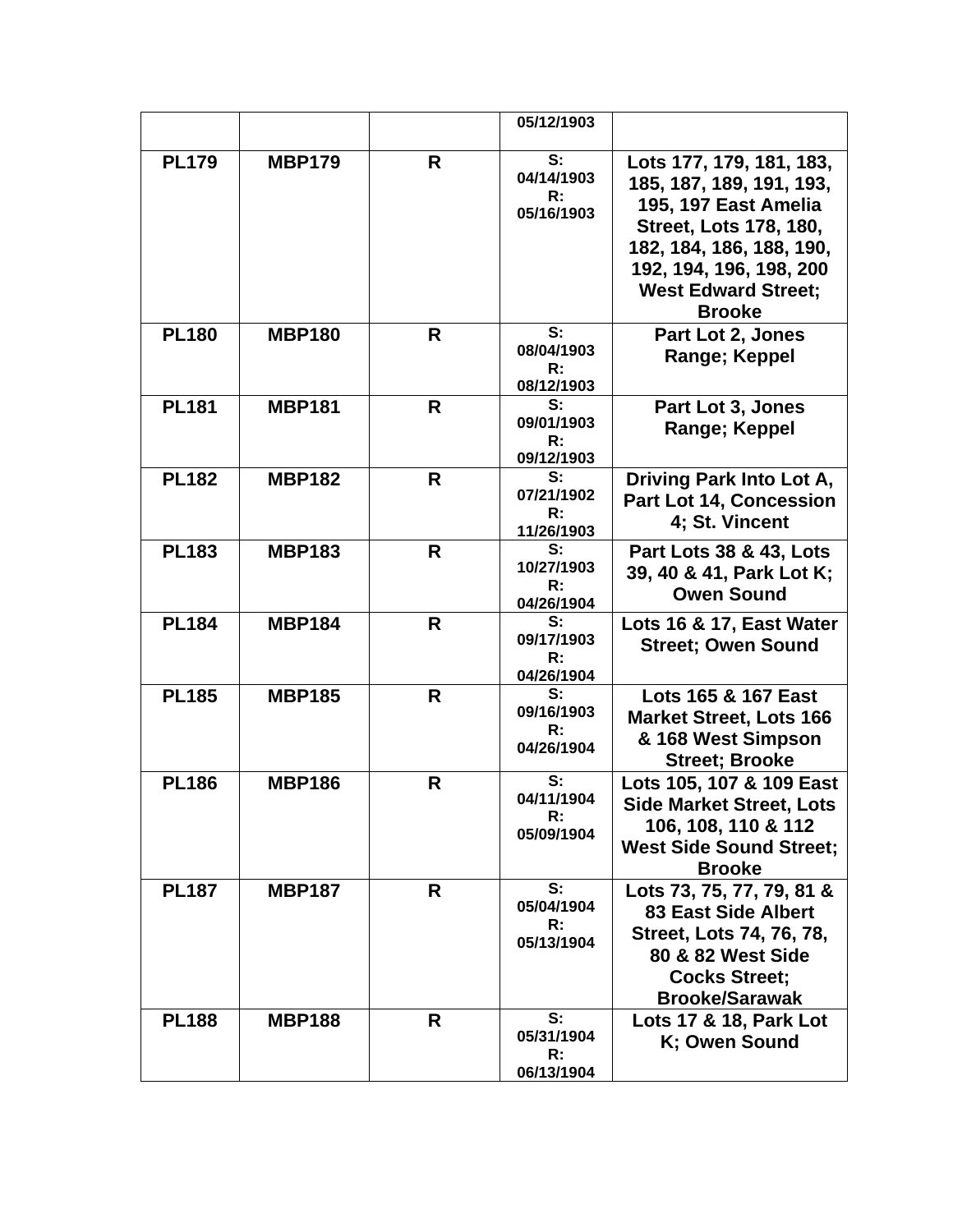| <b>PL189</b> | <b>MBP189</b> | R | S:<br>05/16/1904<br>R:<br>10/06/1904             | Lots 2 & 3, West<br><b>Garafraxa Street, North</b><br><b>Union Street, Part Park</b><br>Lot 6 South Baker<br><b>Street; Owen Sound</b>  |
|--------------|---------------|---|--------------------------------------------------|-----------------------------------------------------------------------------------------------------------------------------------------|
| <b>PL190</b> | <b>MBP190</b> | R | S:<br>08/24/1904<br>R:<br>10/17/1904             | Part Park Lot 5, Range<br>1, West Of River; Owen<br><b>Sound</b>                                                                        |
| <b>PL191</b> | <b>MBP191</b> | R | S:<br>06/30/1904<br>R:<br>03/04/1905             | Part Park Lot 6, 2nd<br><b>Range West Garafraxa</b><br><b>Road; Owen Sound</b>                                                          |
| <b>PL192</b> | <b>MBP192</b> | R | S:<br>09/08/1903<br>R:<br>05/05/1905             | Park Lot 3, Range 5 East<br>Garafraxa Road; Owen<br><b>Sound</b>                                                                        |
| <b>PL194</b> | <b>MBP194</b> | R | S:<br>05/16/1905<br>R:<br>06/03/1905             | Part Park Lot 7, Range 2<br><b>West Of River</b>                                                                                        |
| <b>PL196</b> | <b>MBP196</b> | R | S:<br>02/21/1905<br>R:<br>08/26/1905             | Park Lots 2 & 3, South<br><b>Baker Street; Owen</b><br><b>Sound</b>                                                                     |
| <b>PL198</b> | <b>MBP198</b> | R | S:<br>12/15/1905<br>R:<br>12/27/1905             | <b>Part Of Mill Reserve;</b><br><b>Meaford</b>                                                                                          |
| <b>PL200</b> | <b>MBP200</b> | R | S:<br>10/04/1906<br>R:<br>11/23/1906             | Part Lot 35 Broken<br><b>Front</b> ; Sydenham                                                                                           |
| <b>PL204</b> | <b>MBP204</b> | R | S: July 1906<br>$\mathsf{R}$ :<br>02/04/1908     | <b>Part Lot B West Rear</b><br>Street, Lots 1, 2 & 3,<br><b>Part Lot 4 South Side</b><br>Victoria Street. Block B:<br><b>Owen Sound</b> |
| <b>PL206</b> | <b>MBP206</b> | R | S:<br>03/01/1909<br>R:<br>04/10/1909             | Part Park Lots 4 & 5, 1st<br><b>Range West Of River;</b><br><b>Owen Sound</b>                                                           |
| <b>PL207</b> | <b>MBP207</b> | R | S:<br>04/08/1909<br>$\mathsf{R}$ :<br>04/30/1909 | Part Park Lot 11, 1st<br><b>Range West Of River;</b><br><b>Owen Sound</b>                                                               |
| <b>PL209</b> | <b>MBP209</b> | O | S:<br>01/09/1909<br>R:<br>06/21/1909             | <b>Plan Mill Pond; Sullivan</b>                                                                                                         |
| <b>PL211</b> | <b>MBP211</b> | R | S:<br>05/14/1909<br>R:                           | <b>Part Park Lot 2 North</b><br><b>East Duncan Street;</b><br><b>Thornbury</b>                                                          |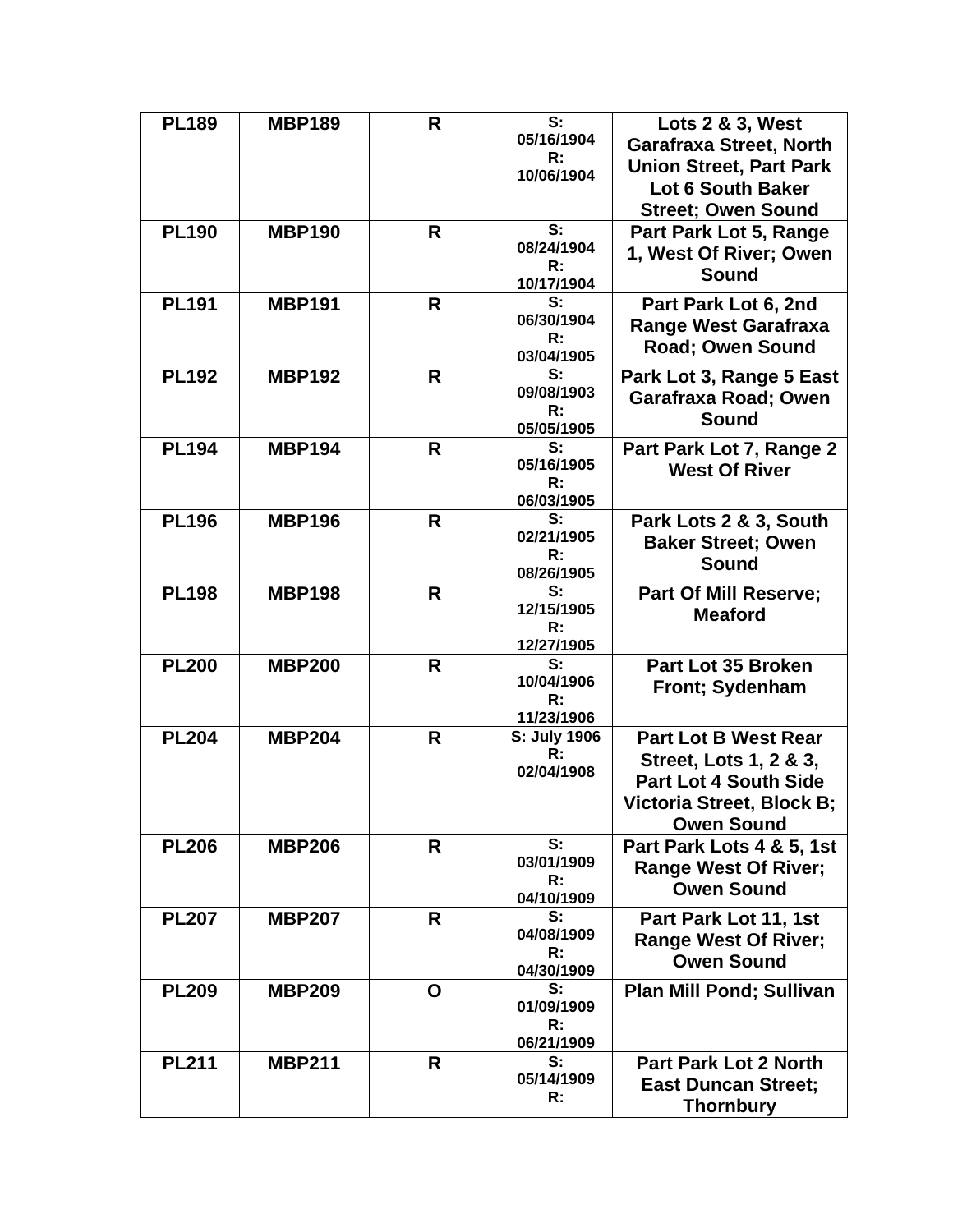|              |               |   | 08/03/1909                            |                                                                                                                                       |
|--------------|---------------|---|---------------------------------------|---------------------------------------------------------------------------------------------------------------------------------------|
|              |               |   |                                       |                                                                                                                                       |
| <b>PL213</b> | <b>MBP213</b> | R | S:<br>05/12/1910<br>R:<br>06/06/1910  | Part Park Lot 5, Range 1<br><b>West Of River; Owen</b><br>Sound                                                                       |
| <b>PL214</b> | <b>MBP214</b> | R | S:<br>12/09/1909<br>R:<br>08/11/1910  | Lots 14, 15 & 16 East<br><b>Side High Street, Lots</b><br>14, 15 & 16 West Side<br><b>Princess Street; Owen</b><br><b>Sound</b>       |
| <b>PL215</b> | <b>MBP215</b> | R | S:<br>06/22/1909<br>R:<br>10/14/1910  | Lots L & K, Part Park<br>Lot K, Part Park Lot 121;<br><b>Brooke</b>                                                                   |
| PL216        | <b>MBP216</b> | R | S:<br>10/15/1910<br>R:<br>11/07/1910  | Lots 165 & 167 East<br><b>Side Edward Street;</b><br><b>Brooke/Sarawak/Owen</b><br><b>Sound</b>                                       |
| <b>PL218</b> | <b>MBP218</b> | R | S:<br>07/25/1910<br>R:<br>01/27/1911  | <b>Part Griffth's Island</b>                                                                                                          |
| <b>PL219</b> | <b>MBP219</b> | R | S:<br>12/15/1910<br>R:<br>02/02/1911  | Part Park Lots A & K,<br><b>Indian Surrender; Owen</b><br><b>Sound</b>                                                                |
| <b>PL220</b> | <b>MBP220</b> | R | S:<br>R:<br>04/21/1911                | Part Park Lot 13, First<br><b>Range West Of River;</b><br><b>Owen Sound</b>                                                           |
| <b>PL221</b> | <b>MBP221</b> | R | S:<br>04/26/1911<br>R:<br>05/13/1911  | Lots 3, 4 & 5 East Side<br><b>West Street, North Frost</b><br><b>Street; Owen Sound</b>                                               |
| <b>PL222</b> | <b>MBP222</b> | R | S:<br>05/01/1911<br>R:<br>05/16/1911  | Part Park Lots 4 & 5, 1st<br><b>Range West Of River;</b><br><b>Owen Sound</b>                                                         |
| <b>PL223</b> | <b>MBP223</b> | R | S:<br>05/01/01911<br>R:<br>05/30/1911 | Part Lots 193, 195 & 197<br><b>East Side Edward</b><br><b>Street, Part Lot 194</b><br><b>West Market Street:</b><br><b>Owen Sound</b> |
| <b>PL226</b> | <b>MBP226</b> | R | S:<br>09/11/1911<br>R:<br>09/30/1911  | Part Park Lots 11 & 12,<br><b>Part Beach Street,</b><br>Range 2 West Of River;<br><b>Owen Sound</b>                                   |
| <b>PL227</b> | <b>MBP227</b> | R | S:<br>09/06/1911<br>R:                | Part Park Lot 12, Range<br>2 West Of River; Owen<br>Sound                                                                             |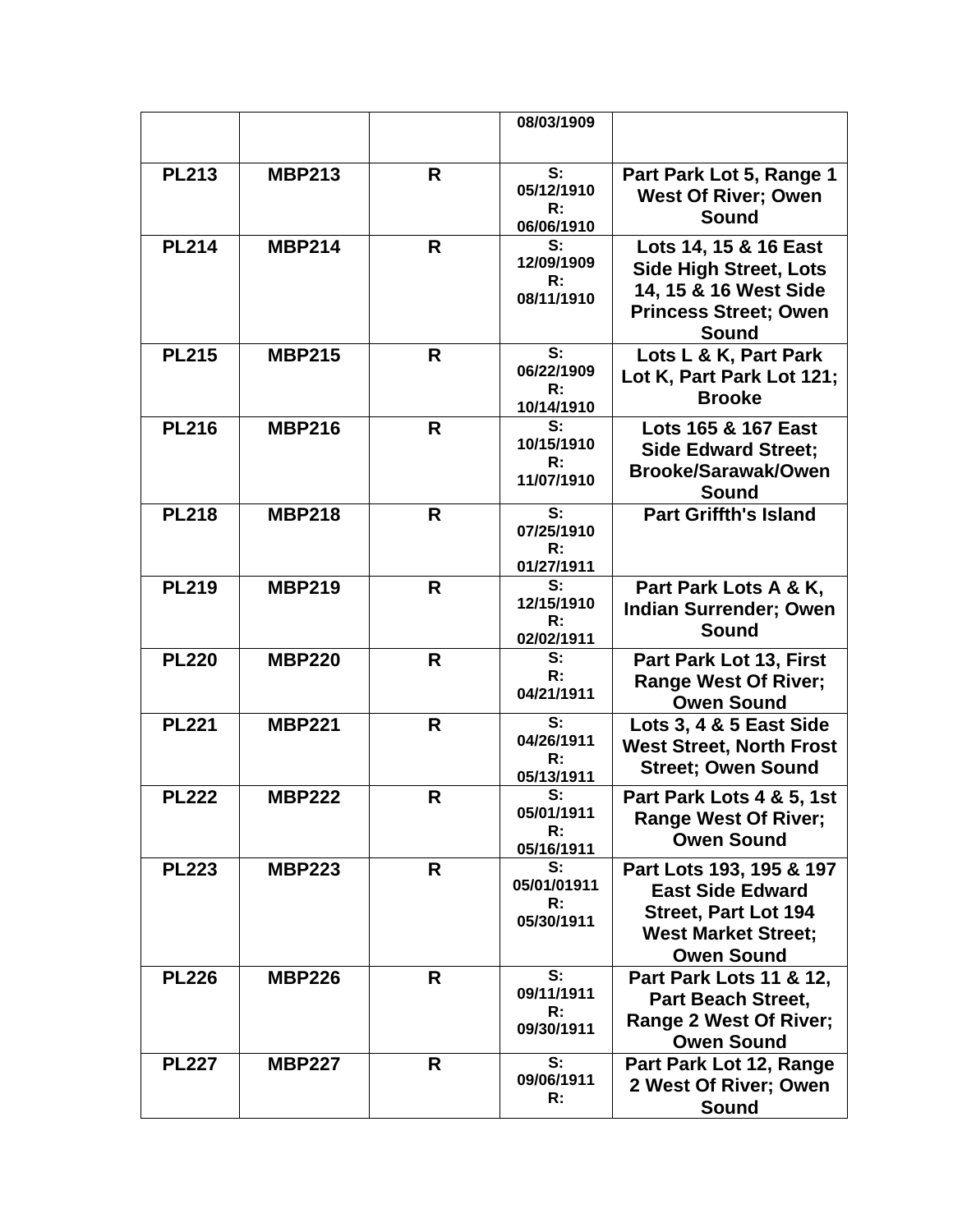|              |               |              | 10/02/1911                                       |                                                                                       |
|--------------|---------------|--------------|--------------------------------------------------|---------------------------------------------------------------------------------------|
| <b>PL229</b> | <b>MBP229</b> | R            | S:<br>01/27/1911<br>R:<br>10/19/1911             | Part Park Lots 4 & 5, 1st<br><b>Range West Of River;</b><br><b>Owen Sound</b>         |
| <b>PL230</b> | <b>MBP230</b> | R            | S:<br>08/12/1911<br>$\mathsf{R}$ :<br>12/04/1911 | Part Lot 5, Mill Reserve<br><b>On Sydenham River:</b><br><b>Owen Sound</b>            |
| <b>PL231</b> | <b>MBP231</b> | R            | S:<br>08/27/1910<br>R:<br>06/28/1912             | Part Lot 20, Concession<br>3; Sarawak                                                 |
| <b>PL237</b> | <b>MBP237</b> | R            | S:<br>12/31/1912<br>R:<br>04/12/1913             | Part Park Lots 22 & 23,<br><b>Bay Shore Range; Owen</b><br><b>Sound</b>               |
| <b>PL238</b> | <b>MBP238</b> | R            | S:<br>06/31/1914<br>R:<br>07/29/1914             | Lot 1 & Part Lot 2, North<br><b>Side Union Street; Owen</b><br>Sound                  |
| <b>PL239</b> | <b>MBP239</b> | R            | S:<br>12/13/1912<br>$\mathsf{R}$ :<br>10/27/1915 | Part Park Lots 23, 24 &<br>25, Bay Shore Range;<br><b>Owen Sound</b>                  |
| <b>PL240</b> | <b>MBP240</b> | R            | S:<br>04/16/1917<br>R:<br>05/05/1917             | <b>Part Lots 11 &amp; 12 East</b><br><b>Side Poulett Street:</b><br><b>Owen Sound</b> |
| <b>PL262</b> | <b>MBP262</b> | R            | S:<br>01/24/1923<br>R:<br>06/21/1923             | Part Park Lot A,<br><b>Lighthouse Reserve</b><br><b>Squaw Point; Owen</b><br>Sound    |
| <b>PL269</b> | <b>MBP269</b> | R            | S:<br>10/26/1923<br>R:<br>12/18/1923             | <b>Part Lot 15, Concession</b><br>4; Meaford                                          |
| <b>PL271</b> | <b>MBP271</b> | R            | S:<br>06/08/1921<br>R:<br>01/11/1924             | Part Lot 34, Broken<br>Front; Sydenham                                                |
| <b>PL273</b> | <b>MBP273</b> | R.           | S:<br>06/17/1924<br>R:<br>07/04/1924             | Lots 6 & 7, East Bayfield<br><b>Street; Meaford</b>                                   |
| <b>PL274</b> | <b>MBP274</b> | $\mathsf{R}$ | S:<br>09/01/1923<br>R:<br>10/13/1924             | Part Lot 31, Broken<br>Front; Sydenham                                                |
| <b>PL284</b> | <b>MBP284</b> | R            | S:<br>02/21/1924<br>R:                           | Part Lot 22, Concession<br>6; St. Vincent                                             |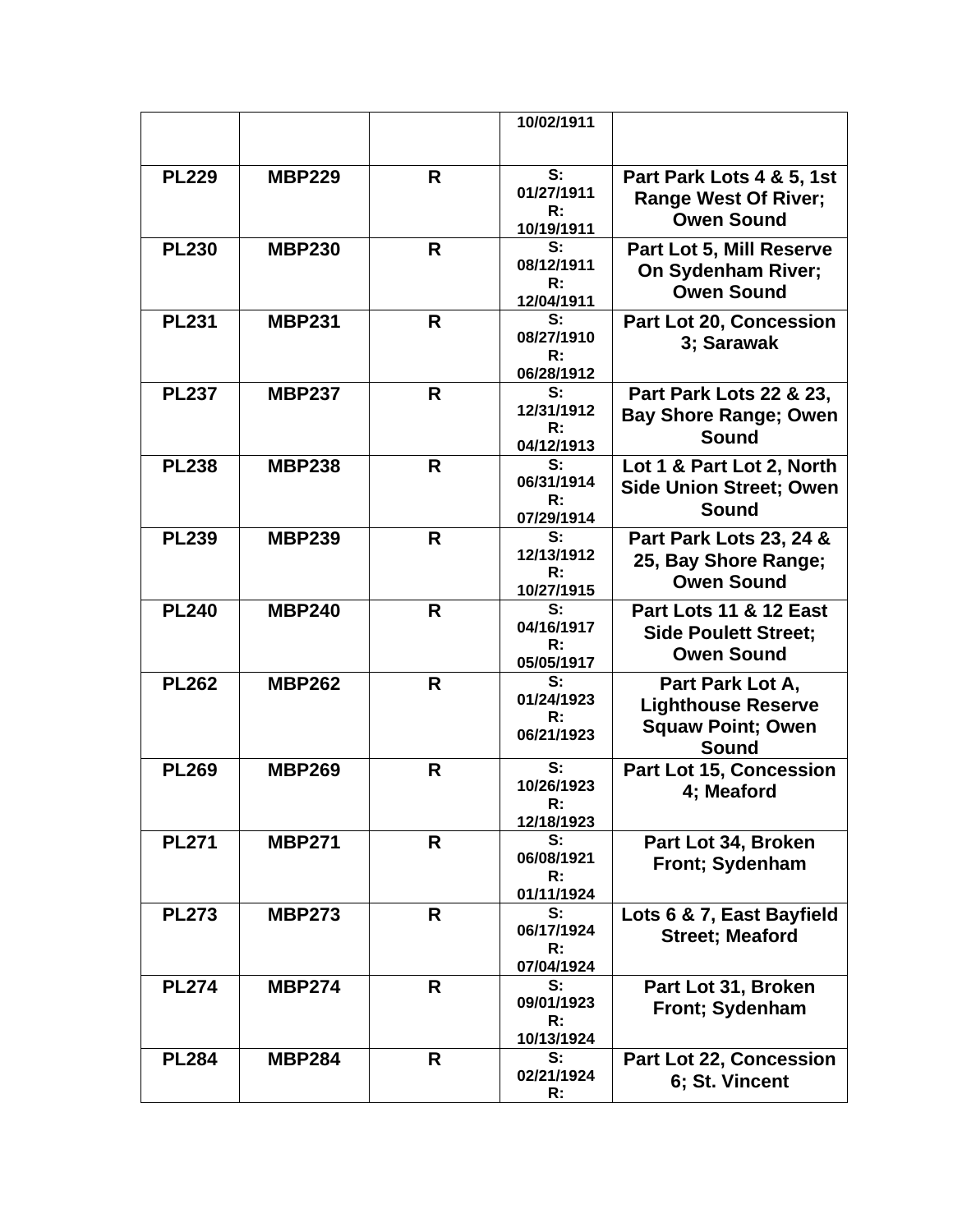|              |               |              | 03/15/1927       |                                                  |
|--------------|---------------|--------------|------------------|--------------------------------------------------|
|              |               |              |                  |                                                  |
| <b>PL294</b> | <b>MBP294</b> | R            | S:<br>10/15/1929 | Part Lot 23, Concession<br>6; St. Vincent        |
|              |               |              | R:               |                                                  |
|              |               |              | 12/03/1929       |                                                  |
| <b>PL309</b> | <b>MBP309</b> | R            | S:<br>04/07/1933 | Lots 14, 15 & 16                                 |
|              |               |              |                  | <b>Concession 4, Lots 15,</b><br>15, 16, 17 & 18 |
|              |               |              |                  | <b>Concession 5, East 1/2</b>                    |
|              |               |              |                  | Lots 14, 15, 16, 17 & 18                         |
|              |               |              |                  | <b>Concession 6; Meaford</b>                     |
| <b>PL311</b> | <b>MBP311</b> | R            | S:               | <b>Part Lot 29, Concession</b>                   |
|              |               |              | 09/26/1934<br>R: | 7 & 8; Collingwood                               |
|              |               |              | 11/05/1934       |                                                  |
| <b>PL317</b> | <b>MBP317</b> | R            | S:               | Lots 1617, 1618, 1619,                           |
|              |               |              | 09/10/1935<br>R: | 1620, 1621, 1622 & 1623,                         |
|              |               |              | 09/26/1935       | Plan 309; Meaford                                |
| <b>PL320</b> | <b>MBP320</b> | R            | S:               | Part Lots 23 & 24,                               |
|              |               |              | 08/10/1936       | <b>Concession 3;</b>                             |
|              |               |              | R:<br>09/08/1936 | Collingwood                                      |
| <b>PL342</b> | <b>MBP342</b> | R            | S:               | Part Lot 30, Broken                              |
|              |               |              | 07/10/1940<br>R: | <b>Front &amp; Concession A;</b>                 |
|              |               |              | 08/21/1940       | Sydenham                                         |
| <b>PL346</b> | <b>MBP346</b> | R            | S:               | Part Lot 37, Concession                          |
|              |               |              | 06/21/1938<br>R: | 11; Collingwood                                  |
|              |               |              | 12/10/1940       |                                                  |
| <b>PL349</b> | <b>MBP349</b> | $\mathsf{R}$ | S:               | Part Lots 26 & 27,                               |
|              |               |              | 04/15/1942<br>R: | <b>Concession 6; St.</b>                         |
|              |               |              | 08/11/1942       | <b>Vincent</b>                                   |
| <b>PL350</b> | <b>MBP350</b> | R            | S:               | Part Lot 28, Concession                          |
|              |               |              | 08/17/1942<br>R: | 6; St. Vincent                                   |
|              |               |              | 09/18/1942       |                                                  |
| <b>PL355</b> | <b>MBP355</b> | R            | S:               | Part Lot 23, Concession                          |
|              |               |              | 01/17/1944       | 12; Collingwood                                  |
|              |               |              | R:<br>04/21/1944 |                                                  |
| <b>PL362</b> | <b>MBP362</b> | R.           | S:               | Part Lot 25, Concession                          |
|              |               |              | 03/27/1944       | 6; St. Vincent                                   |
|              |               |              | R:<br>03/24/1945 |                                                  |
| <b>PL363</b> | <b>MBP363</b> | $\mathsf{R}$ | S:               | <b>Part Lot 24, Concession</b>                   |
|              |               |              | 03/27/1944       | 6; St. Vincent                                   |
|              |               |              | R:<br>08/28/1945 |                                                  |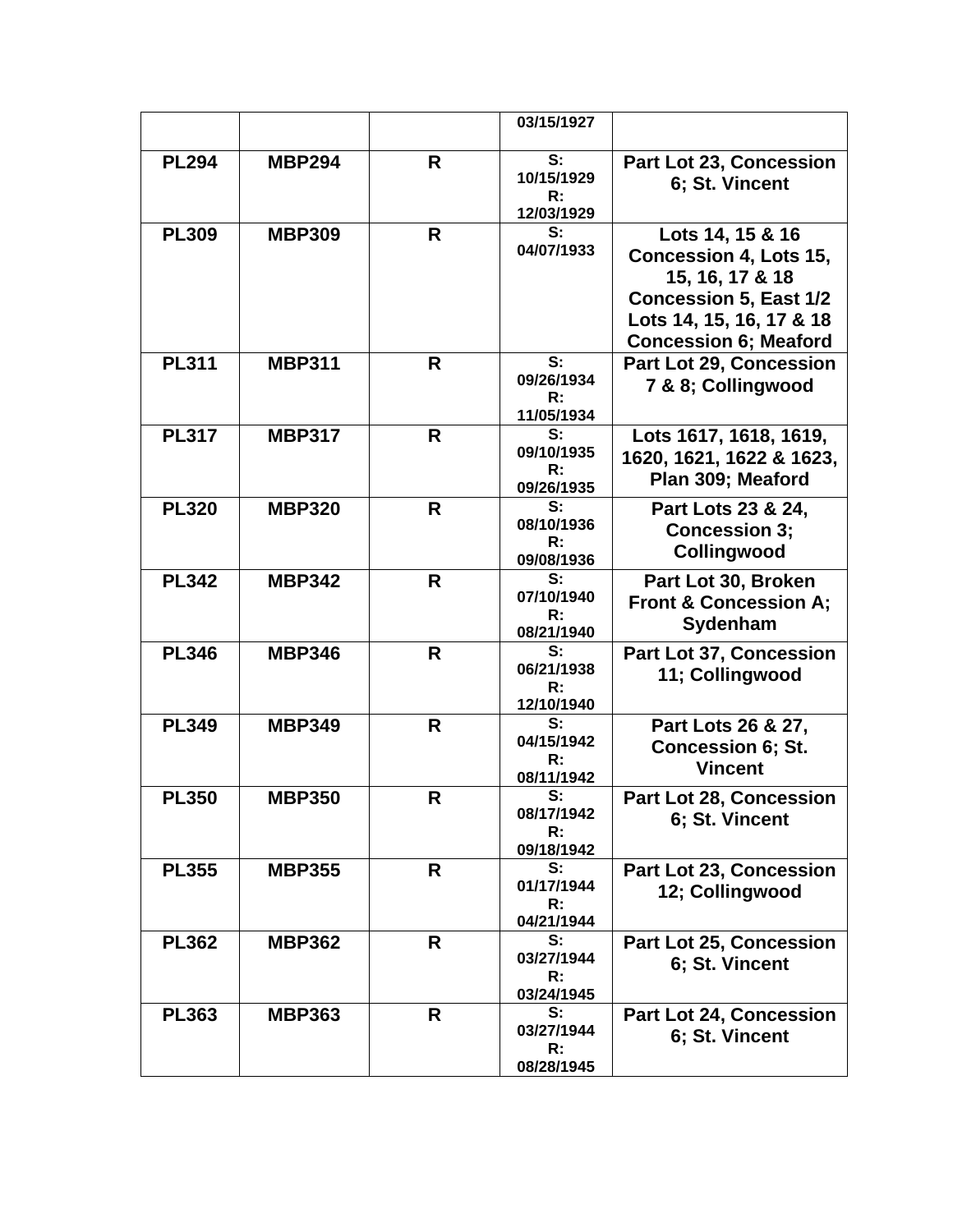| <b>PL365</b> | <b>MBP365</b> | R  | S:<br>03/11/1946<br>R:<br>04/01/1946 | Part Park Lot 12, 2nd<br><b>Range West; Owen</b><br><b>Sound</b>                                                |
|--------------|---------------|----|--------------------------------------|-----------------------------------------------------------------------------------------------------------------|
| <b>PL366</b> | <b>MBP366</b> | R  | S:<br>07/12/1945<br>R:<br>05/04/1946 | Park Lots 90 & 91 West<br><b>Somers Street, Park</b><br>Lots 64 & 65 East Park<br><b>Street; Brooke/Sarawak</b> |
| <b>PL367</b> | <b>MBP367</b> | R  | S:<br>08/17/1946<br>R:<br>09/04/1946 | Part Lot 11, Concession<br>1; St. Vincent                                                                       |
| <b>PL368</b> | <b>MBP368</b> | R  | S:<br>11/03/1945<br>R:<br>11/25/1946 | Lot 26 & Part Lot 25,<br><b>Concession 4, Part Lots</b><br>25 & 26, Concession 5;<br>Collingwood                |
| <b>PL369</b> | <b>MBP369</b> | R  | S:<br>08/16/1946<br>R:<br>01/06/1947 | Part Park Lot C;<br><b>Sydenham/Owen Sound</b>                                                                  |
| <b>PL371</b> | <b>MBP371</b> | R  | S:<br>07/10/1947<br>R:<br>09/04/1947 | <b>Town Reserve Of</b><br>Sydenham; Owen<br>Sound                                                               |
| <b>PL373</b> | <b>MBP373</b> | R  | S:<br>10/18/1947<br>R:<br>11/19/1947 | Lot 6, 1st Range West<br>Garafraxa Road; Owen<br>Sound                                                          |
| <b>PL377</b> | <b>MBP377</b> | R  | S:<br>05/06/1948<br>R:<br>07/29/1948 | Part Lot 29, Concession<br>7 & 8; Collingwood                                                                   |
| <b>PL384</b> | <b>MBP384</b> | R  | S:<br>09/15/1948<br>R:<br>01/13/1949 | Lots 803, 806, 811, 813,<br>815 & Part Lot 814, Plan<br>309; Meaford                                            |
| <b>PL386</b> | <b>MBP386</b> | R  | S:<br>10/05/1948<br>R:<br>03/22/1949 | <b>Part Lot 28, Concession</b><br>6; St. Vincent                                                                |
| <b>PL388</b> | <b>MBP388</b> | R. | S:<br>04/11/1949<br>R:<br>05/31/1949 | Part Lot 25, Concession<br>4; Collingwood                                                                       |
| <b>PL389</b> | <b>MBP389</b> | R  | S:<br>04/19/1949<br>R:<br>06/02/1949 | Part Lot 35, Concession<br>10; Collingwood                                                                      |
| <b>PL390</b> | <b>MBP390</b> | R  | S:<br>05/10/1949<br>R:<br>09/22/1949 | Part Lot 15, Concession<br>3; Sarawak                                                                           |
| <b>PL391</b> | <b>MBP391</b> | R  | S:<br>06/14/1949                     | Part Lots 9 & 10, Jones                                                                                         |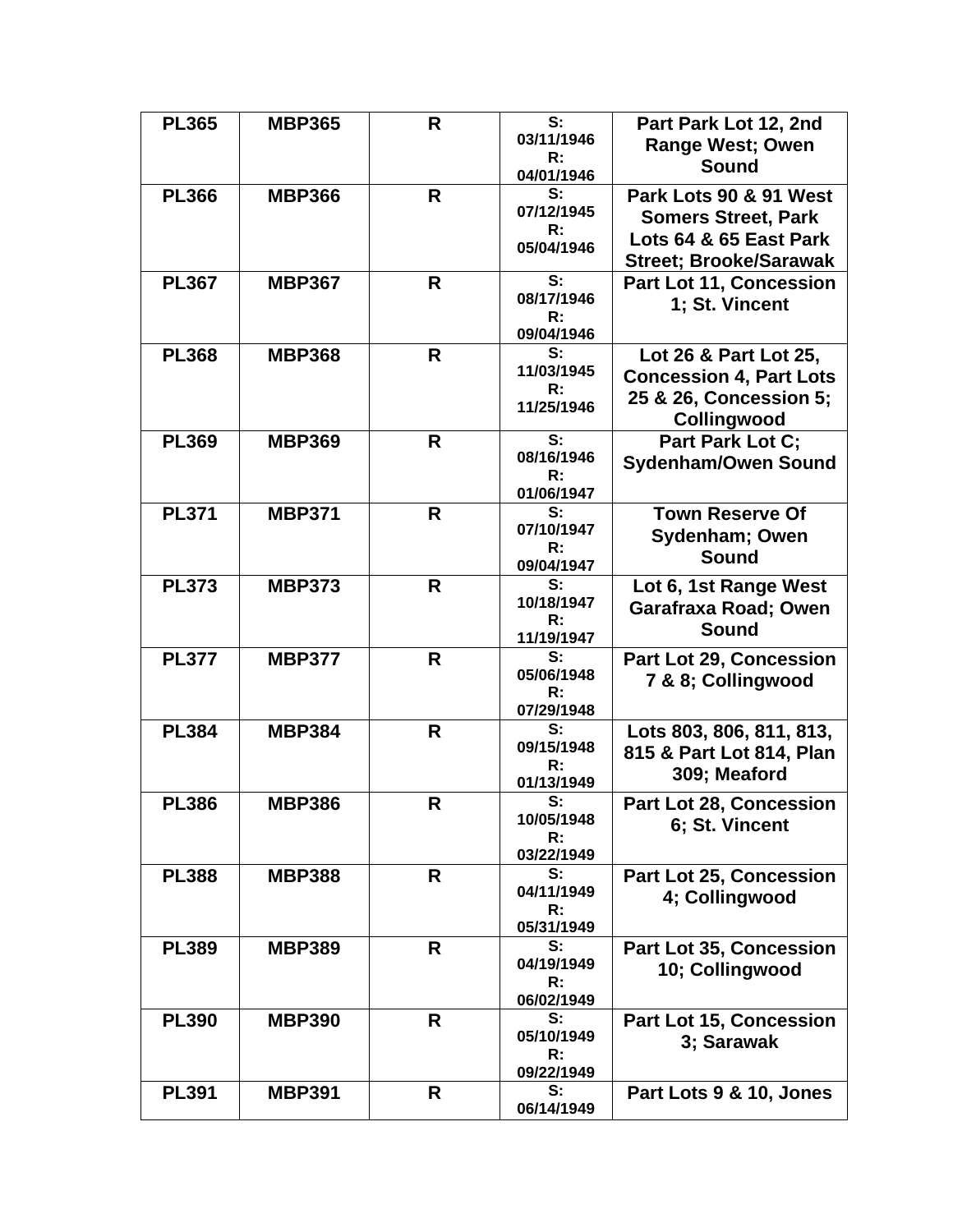|              |               |              | R:<br>10/12/1949                     | Range; Keppel                                                                                                                                                      |
|--------------|---------------|--------------|--------------------------------------|--------------------------------------------------------------------------------------------------------------------------------------------------------------------|
| <b>PL392</b> | <b>MBP392</b> | R            | S:<br>08/31/1949<br>R:<br>12/31/1949 | <b>Part Lot 19, Concession</b><br>5, Part Lot 19,<br><b>Concession 6; St.</b><br><b>Vincent</b>                                                                    |
| <b>PL393</b> | <b>MBP393</b> | R            | S:<br>12/20/1949<br>R:<br>01/23/1950 | Part South 1/2 Lot 21,<br><b>Concession 4; Sullivan</b>                                                                                                            |
| <b>PL395</b> | <b>MBP395</b> | R            | S:<br>10/13/1948<br>R:<br>05/10/1950 | Part Block G, I & J, Part<br>Mill Site Block, Lots 15,<br>16, 17, 18 & 19, North<br><b>East Huron Street,</b><br><b>South West Bay</b><br><b>Street; Thornbury</b> |
| <b>PL396</b> | <b>MBP396</b> | R            | S:<br>04/11/1950<br>R:<br>05/23/1950 | Pat Lot 4, Jones Range;<br><b>Keppel</b>                                                                                                                           |
| <b>PL398</b> | <b>MBP398</b> | R.           | S:<br>06/22/1950<br>R:<br>07/17/1950 | Part Lot 26, Concession<br>A; Keppel                                                                                                                               |
| <b>PL399</b> | <b>MBP399</b> | $\mathsf{R}$ | S:<br>06/15/1950<br>R:<br>07/25/1950 | Lot 227, Plan 309;<br><b>Meaford</b>                                                                                                                               |
| <b>PL400</b> | <b>MBP400</b> | R.           | S:<br>10/01/1949<br>R:<br>08/04/1950 | Lots 579, 580, 591, 592,<br>593, 594, 605, 656, 660,<br>661, 663 & 664, Part<br>Lots 433, 581, 657, 665,<br>667 & 668, Plan 309;<br><b>Meaford</b>                 |
| <b>PL402</b> | <b>MBP402</b> | R            | S:<br>07/15/1950<br>R:<br>08/22/1950 | Part Lot 31 & 32, Broken<br>Front; Part 66' Strip For<br><b>Road Along Bank Of</b><br><b>Owen Sound In Front Of</b><br>Lots 31 & 32, Broken<br>Front; Sydenham     |
| <b>PL403</b> | <b>MBP403</b> | R            | S:<br>07/06/1950<br>R:<br>08/24/1950 | Part Lot 27, Concession<br>7; Collingwood                                                                                                                          |
| <b>PL404</b> | <b>MBP404</b> | R.           | S:<br>03/10/1950<br>R:<br>10/10/1950 | Lots 666, 669, 672, 676,<br>677, 678, 679, 739, 740 &<br>Part Lots 446, 674 &<br>675, Plan 309; Meaford                                                            |
| <b>PL405</b> | <b>MBP405</b> | R            | S:<br>10/20/1950                     | Lot 227, Plan 309;<br><b>Meaford</b>                                                                                                                               |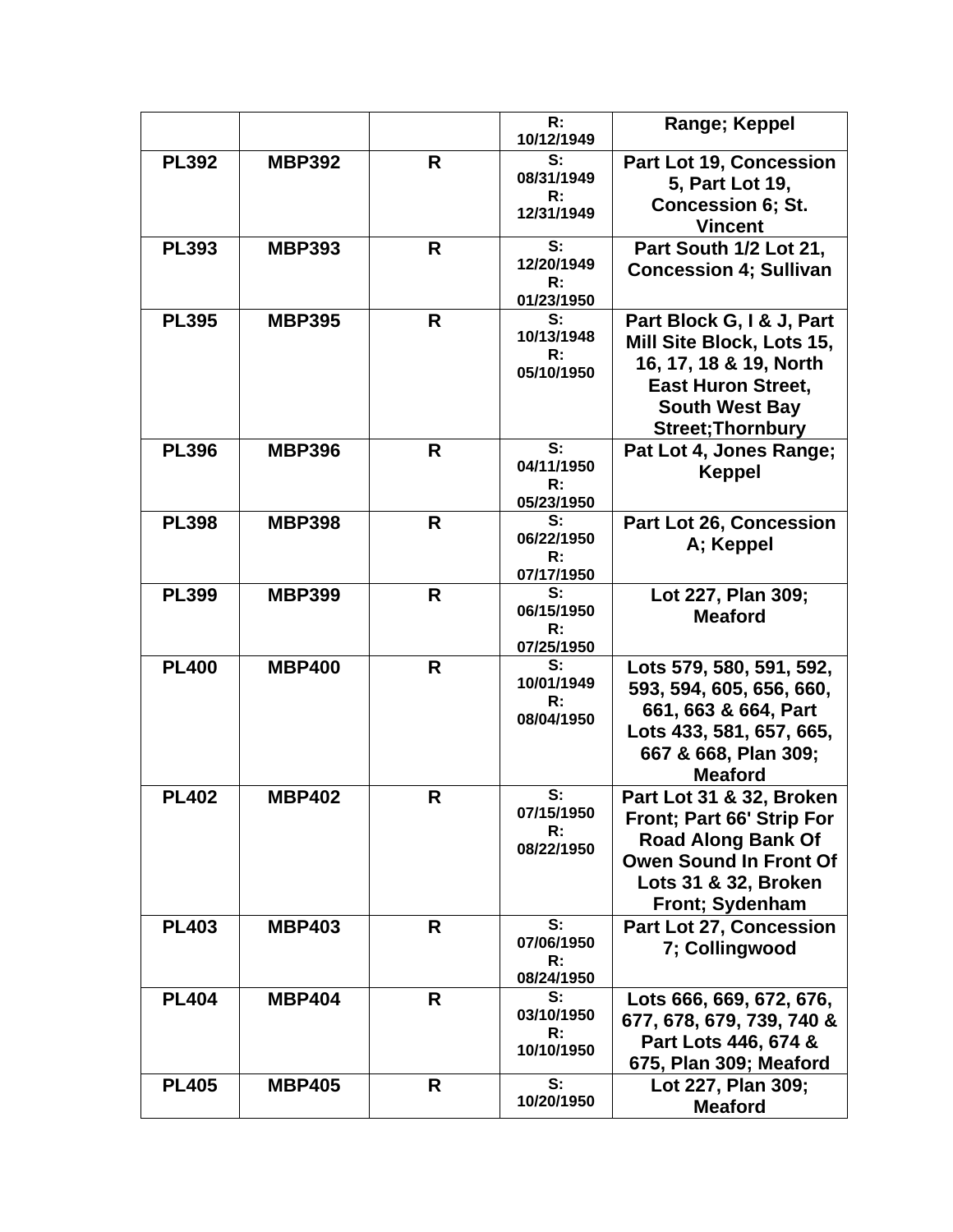|              |               |    | R:<br>11/07/1950                      |                                                                                                                                                                    |
|--------------|---------------|----|---------------------------------------|--------------------------------------------------------------------------------------------------------------------------------------------------------------------|
| <b>PL406</b> | <b>MBP406</b> | R  | S:<br>07/12/1950<br>R:<br>11/22/1950  | Part Plan 19 & 60, Park<br>Lot 5 North Baring<br><b>Street; Owen Sound</b>                                                                                         |
| <b>PL407</b> | <b>MBP407</b> | R  | S:<br>09//22/1950<br>R:<br>12/05/1950 | Lots 1-59 Inclusive,<br>Blocks A & C, Plan 373;<br>Park Lot 6, Range 1,<br><b>West Garafraxa Road;</b><br>Sydenham                                                 |
| <b>PL410</b> | <b>MBP410</b> | R  | S:<br>02/15/1951<br>R:<br>04/25/1951  | <b>Part Grey Street, Part</b><br><b>Bay Street, Lots 1-4</b><br><b>North Huron Street, Lots</b><br>5-12 South Bay Street,<br>Part Block K & M;<br><b>Thornbury</b> |
| <b>PL413</b> | <b>MBP413</b> | R  | S:<br>03/22/1951<br>R:<br>06/06/1951  | <b>Northernly Portion Of</b><br>Lots 39, 40 & 41,<br><b>Colpoy's Range; Keppel</b>                                                                                 |
| <b>PL415</b> | <b>MBP415</b> | R  | S:<br>05/01/1951<br>R:<br>06/15/1951  | Part Lot 20, Colpoy's<br>Range; Keppel                                                                                                                             |
| <b>PL417</b> | <b>MBP417</b> | R. | S:<br>03/30/1951<br>R:<br>07/06/1951  | Part Lot 5 & 6,<br><b>Concession 4; Part Lot</b><br>5, Concession 5;<br>Euphrasia                                                                                  |
| <b>PL421</b> | <b>MBP421</b> | R  | S:<br>09/01/1951<br>R:<br>11/16/1951  | Part Lot 13, Concession<br>2; Derby                                                                                                                                |
| <b>PL424</b> | <b>MBP424</b> | R  | S:<br>02/01/1952<br>R:<br>02/25/1952  | <b>Part Lot 25, Concession</b><br>4; Collingwood                                                                                                                   |
| <b>PL425</b> | <b>MBP425</b> | R  | S:<br>09/15/1951<br>R:<br>03/20/1952  | Part Lot 25, Concession<br>5; Collingwood                                                                                                                          |
| <b>PL426</b> | <b>MBP426</b> | R  | S:<br>09/15/1951<br>R:<br>04/18/1952  | Part Park Lot 8, 2nd<br><b>Range West Of River;</b><br><b>Owen Sound</b>                                                                                           |
| <b>PL427</b> | <b>MBP427</b> | R  | S:<br>07/10/1949<br>R:<br>04/18/1952  | Part Park Lots 4 & 6<br><b>South Baring Street,</b><br><b>Part Park Lot 6 North</b><br><b>Baring Street; Owen</b><br><b>Sound</b>                                  |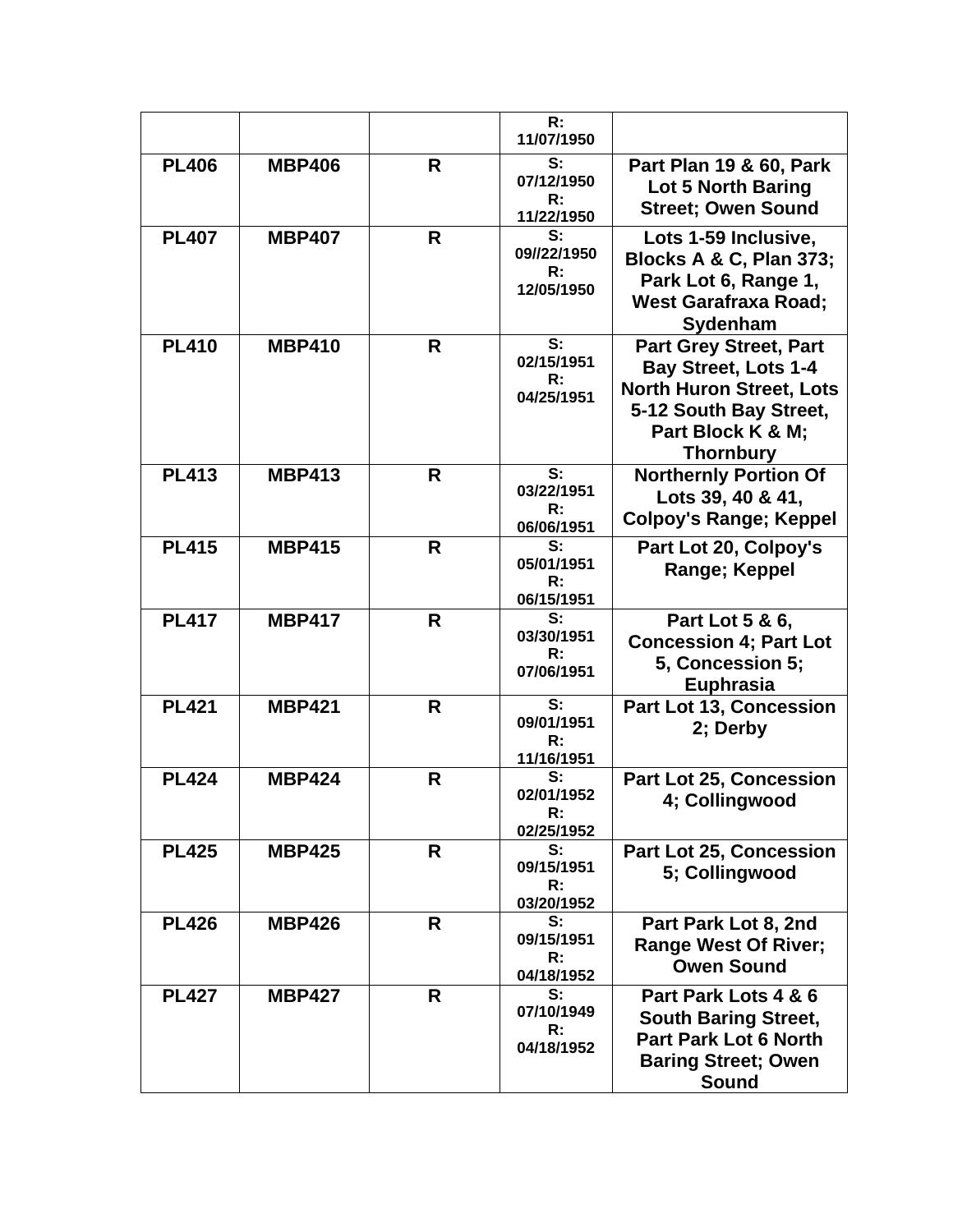| <b>PL430</b> | <b>MBP430</b> | R | S:<br>07/01/1952<br>R:<br>10/09/1952 | <b>Part Lot 27, Concession</b><br>1 North Centre Road;<br>Sydenham                                                         |
|--------------|---------------|---|--------------------------------------|----------------------------------------------------------------------------------------------------------------------------|
| <b>PL431</b> | <b>MBP431</b> | R | S:<br>02/01/1952<br>R:<br>12/18/1952 | Part Lot 8, Jones<br>Range; Keppel                                                                                         |
| <b>PL437</b> | <b>MBP437</b> | R | S:<br>01/01/1953<br>R:<br>02/24/1953 | <b>Part Lot 22, Concession</b><br>4; Sullivan / Grey                                                                       |
| <b>PL440</b> | <b>MBP440</b> | R | S:<br>10/14/1948<br>R:<br>05/22/1953 | Lot 31, Concession 8;<br>Collingwood                                                                                       |
| <b>PL441</b> | <b>MBP441</b> | R | S:<br>07/01/1952<br>R:<br>06/17/1953 | Part Lot 4, 5 & 6,<br><b>Concession 4; Part Lot</b><br>4 & 6, Concession 5;<br>Plan 118, Plan 119 &<br>Plan 417; Euphrasia |
| <b>PL442</b> | <b>MBP442</b> | R | S:<br>03/20/1953<br>R:<br>06/17/1953 | Part Lots 37, 38 & 39,<br><b>Concession 11;</b><br>Collingwood                                                             |
| <b>PL444</b> | <b>MBP444</b> | R | S:<br>04/16/1953<br>R:<br>08/10/1953 | Part Park Lot A & M,<br><b>Indian Surrender; Owen</b><br><b>Sound</b>                                                      |
| <b>PL447</b> | <b>MBP447</b> | R | S:<br>02/20/1953<br>R:<br>08/19/1953 | Lots 18 & 19, Part Lot<br>20, Lots 21 & 22<br><b>Concession 3; Sarawak</b>                                                 |
| <b>PL455</b> | <b>MBP455</b> | R | S:<br>12/19/1953<br>R:<br>01/21/1954 | <b>Part Lot 23, Concession</b><br>3; Sarawak                                                                               |
| <b>PL456</b> | <b>MBP456</b> | R | S:<br>06/15/1953<br>R:<br>03/05/1954 | <b>Part Lot 11, Concession</b><br>1; St. Vincent                                                                           |
| <b>PL457</b> | <b>MBP457</b> | R | S:<br>01/28/1954<br>R:<br>03/05/1954 | <b>Part Lot 11, Concession</b><br>1, Block A, Plan 456; St.<br><b>Vincent</b>                                              |
| <b>PL459</b> | <b>MBP459</b> | R | S:<br>05/21/1952<br>R:<br>03/22/1954 | Part Lot 21, Concession<br>6; St. Vincent                                                                                  |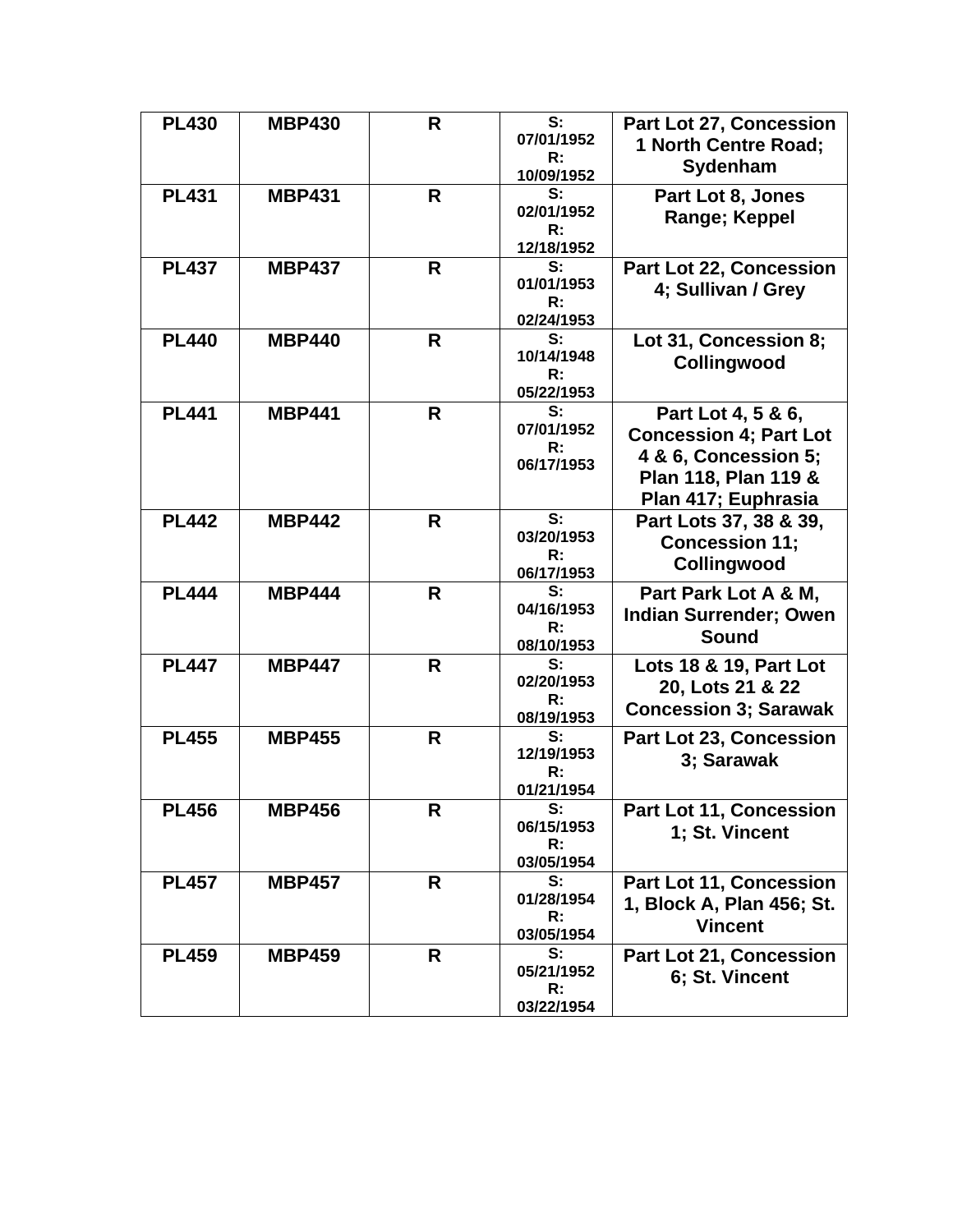| <b>PL465</b> | <b>MBP456</b> | R | S:<br>04/03/1953<br>R:<br>05/11/1954               | Block L, Lots 27, 28 &<br><b>29 North East Huron</b><br>Street, Block E & A, Part<br><b>Mill Site Block &amp; Parts</b><br><b>Bay Street, Elma Street</b><br>& Bruce Street; Part<br><b>Water Lots In Front Of</b><br><b>Block A &amp; Mill Site</b><br><b>Block &amp; Water Lots In</b><br><b>Front Of Bruce Street &amp;</b> |
|--------------|---------------|---|----------------------------------------------------|--------------------------------------------------------------------------------------------------------------------------------------------------------------------------------------------------------------------------------------------------------------------------------------------------------------------------------|
| <b>PL469</b> | <b>MBP469</b> | R | S:<br>03/22/1954<br>R:                             | <b>Elma Street; Thornbury</b><br>Part Lot 4, 2nd Range<br><b>West Garafraxa Road;</b><br><b>Owen Sound</b>                                                                                                                                                                                                                     |
| <b>PL470</b> | <b>MBP470</b> | R | 05/17/1954<br>S:<br>03/20/1954<br>R:<br>05/18/1954 | Part Lot 5, First Range<br><b>West Garafraxa Road;</b><br><b>Owen Sound</b>                                                                                                                                                                                                                                                    |
| <b>PL471</b> | <b>MBP471</b> | R | S:<br>03/20/1954<br>R:<br>05/20/1954               | Part Lot 4, First Range<br><b>West Garafraxa Road;</b><br><b>Owen Sound</b>                                                                                                                                                                                                                                                    |
| <b>PL472</b> | <b>MBP472</b> | R | S:<br>05/25/1954<br>R:<br>05/27/1954               | Part Mill Reserve; Owen<br>Sound                                                                                                                                                                                                                                                                                               |
| <b>PL477</b> | <b>MBP477</b> | R | S:<br>07/15/1954<br>R:<br>08/16/1954               | <b>Part Lot 41, Concession</b><br>12; Collingwood                                                                                                                                                                                                                                                                              |
| <b>PL482</b> | <b>MBP482</b> | R | S:<br>06/16/1954<br>R:<br>11/24/1954               | <b>Part Lot 20, Concession</b><br>1; Collingwood                                                                                                                                                                                                                                                                               |
| <b>PL483</b> | <b>MBP483</b> | R | S:<br>05/20/1953<br>R:<br>02/04/1955               | Lot 8 & 9, Jones Range,<br>Plan 132; Keppel                                                                                                                                                                                                                                                                                    |
| <b>PL489</b> | <b>MBP489</b> | O | S:<br>06/28/1954<br>R:<br>03/08/1955               | Lot 20, Broken Front;<br>Sydenham                                                                                                                                                                                                                                                                                              |
| <b>PL493</b> | <b>MBP493</b> | R | S:<br>02/28/1955<br>R:<br>04/25/1955               | Part Lot 13, Concession<br>3; Part Lot 13,<br><b>Concession 4: Derby</b>                                                                                                                                                                                                                                                       |
| <b>PL494</b> | <b>MBP494</b> | R | S:<br>04/01/1955<br>$\mathsf{R}$ :<br>05/09/1955   | Lot 55, Part of Lot 56,<br>Plan 477; Sarawak                                                                                                                                                                                                                                                                                   |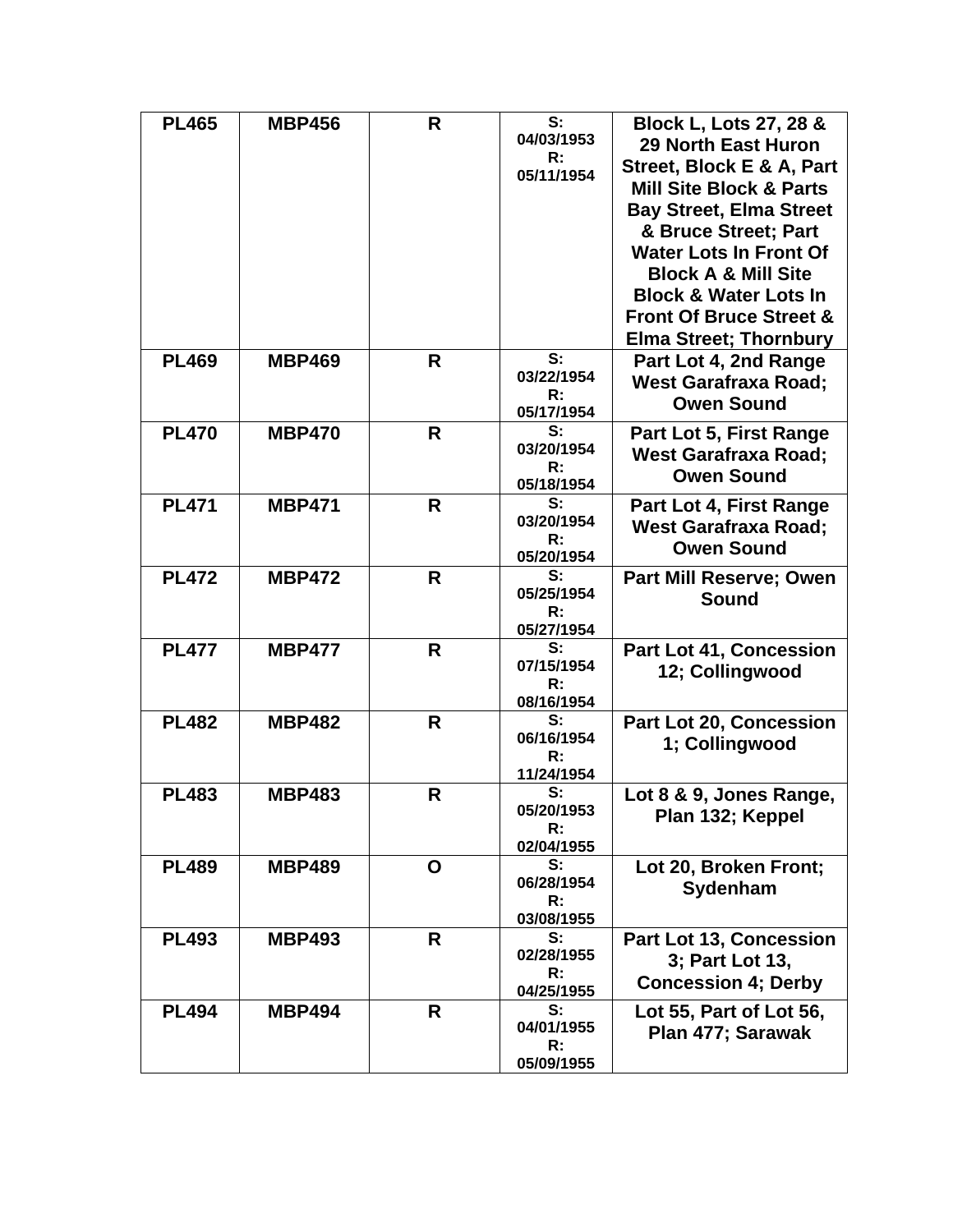| <b>PL495</b> | <b>MBP495</b> | R  | $\overline{\mathbf{s}}$ :<br>01/03/1955<br>R:<br>06/03/1955 | Parts of Park Lots 12 &<br>13, 3rd Range West of<br><b>River</b> ; Owen Sound      |
|--------------|---------------|----|-------------------------------------------------------------|------------------------------------------------------------------------------------|
| <b>PL496</b> | <b>MBP496</b> | R. | S:<br>05/10/1955<br>$\mathsf{R}$ :<br>06/15/1955            | Part of Lot 27,<br><b>Concession 6;</b><br>Collingwood                             |
| <b>PL497</b> | <b>MBP497</b> | R  | S:<br>12/13/1954<br>R:<br>08/26/1955                        | Part of Park Lot 12, 3rd<br><b>Range West of River;</b><br><b>Owen Sound</b>       |
| <b>PL501</b> | <b>MBP501</b> | R. | S:<br>01/15/1956<br>R:<br>02/16/1956                        | Part of Lot 19,<br><b>Concession 2;</b><br>Collingwood                             |
| <b>PL511</b> | <b>MBP511</b> | R  | S:<br>01/07/1953<br>$\mathsf{R}$ :<br>05/23/1956            | Part of East Half of the<br>North Half of Lot 21,<br><b>Concession 4; Sullivan</b> |
| <b>PL512</b> | <b>MBP512</b> | R  | S:<br>05/10/1956<br>R:<br>05/30/1956                        | Part of Park Lot 7, 2nd<br>Range West of River,<br>Part of Plan 194; Owen<br>sound |
| <b>PL514</b> | <b>MBP514</b> | R  | S:<br>04/25/1956<br>R:<br>06/07/1956                        | Part of Lot 22, Broken<br><b>Front Concession;</b><br>Sydenham                     |
| <b>PL515</b> | <b>MBP515</b> | R. | S:<br>01/31/1956<br>R:<br>06/20/1956                        | Part of Lot 40 & 41,<br><b>Concession 12;</b><br>Collingwood                       |
| <b>PL518</b> | <b>MBP518</b> | R  | S:<br>07/01/1956<br>R:<br>07/24/1956                        | Part of Lots 42, 43, 44 &<br>45, Colpoy's Range;<br><b>Keppel</b>                  |
| <b>PL520</b> | <b>MBP520</b> | R. | S:<br>07/15/1956<br>R:<br>08/28/1956                        | Part of Lot 25,<br><b>Concession 4;</b><br>Collingwood                             |
| <b>PL521</b> | <b>MBP521</b> | R. | S:<br>08/31/1956<br>R:<br>09/13/1956                        | Part of Lot 21,<br><b>Concession 2;</b><br>Collingwood                             |
| <b>PL522</b> | <b>MBP522</b> | R. | S:<br>09/25/1956<br>R:<br>10/12/1956                        | Part of Lot 19,<br><b>Concession 2;</b><br>Collingwood                             |
| <b>PL527</b> | <b>MBP527</b> | R  | S:<br>07/02/1956<br>R:<br>02/14/1957                        | Part of Lot 31, Colpoy's<br>Range; Keppel                                          |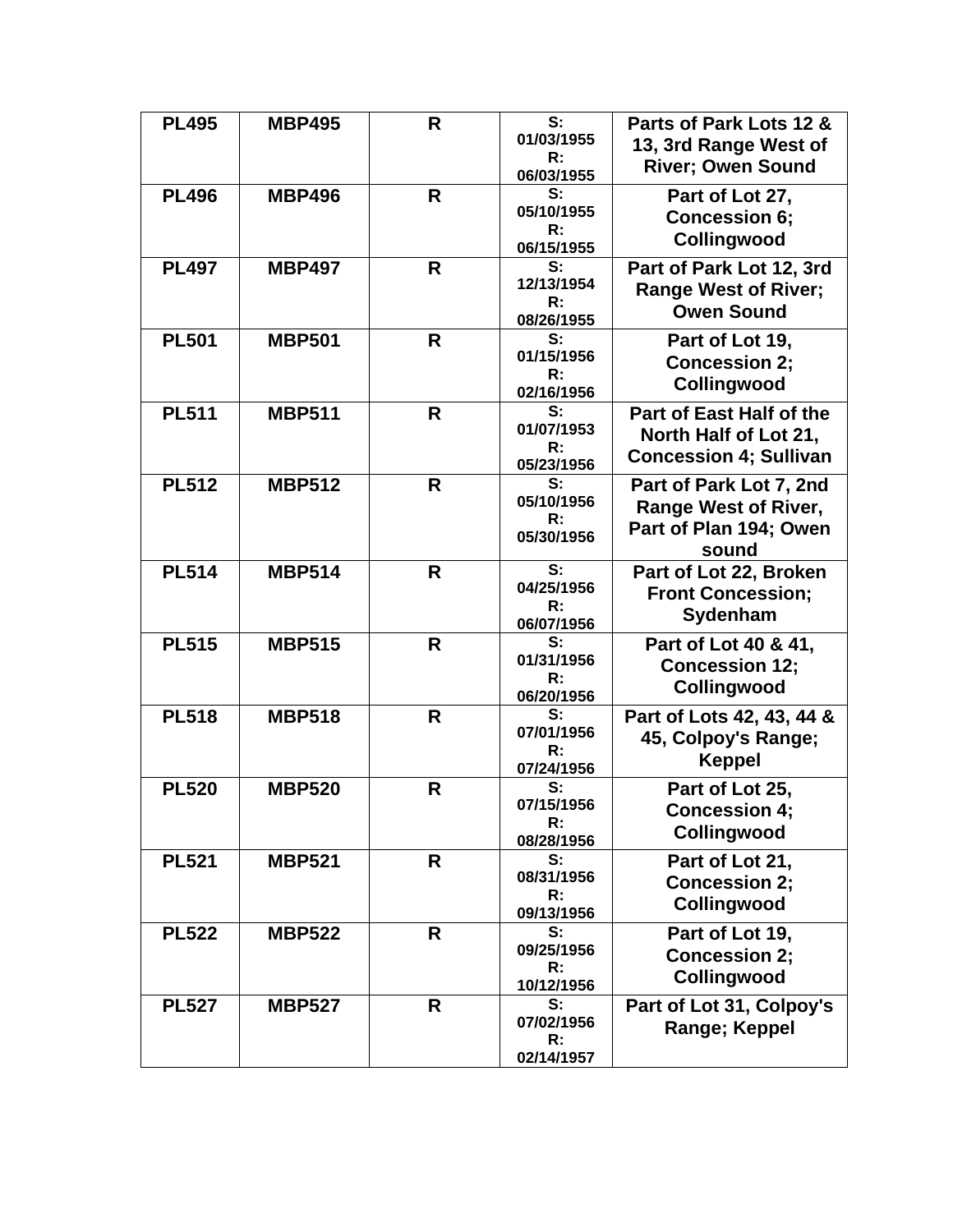| <b>PL529</b> | <b>MBP529</b> | R | S:<br>12/10/1956<br>R:<br>02/27/1957 | Lots 20 & 21,<br><b>Concession 1 and Lots</b><br>22 & 21 and North Half<br>of Lot 20, Concession 2;<br>Collingwood                                                                                                                                             |
|--------------|---------------|---|--------------------------------------|----------------------------------------------------------------------------------------------------------------------------------------------------------------------------------------------------------------------------------------------------------------|
| <b>PL531</b> | <b>MBP531</b> | R | S:<br>03/05/1957<br>R:<br>03/29/1957 | Part of Park Lot 6,<br>Range 6 East of the<br><b>Garafraxa Road;</b><br>Sydenham                                                                                                                                                                               |
| <b>PL533</b> | <b>MBP533</b> | R | S:<br>07/10/1957<br>R:<br>08/23/1957 | Reserves 'B' and 'C',<br><b>Part of Victoria Street;</b><br><b>Thornbury</b>                                                                                                                                                                                   |
| <b>PL535</b> | <b>MBP535</b> | R | S:<br>10/17/1957<br>R:<br>10/23/1957 | Lots 17 & 18 & Part of<br>Lot 16, Concession 3<br>and Original Road<br><b>Allowance along</b><br><b>Southerly Limit of Lots</b><br>1 & 2 in Indian Strip and<br>Lot 17 & Part Lot 16,<br><b>Concession 4 and Part</b><br>Lot 17, Concession 5;<br><b>Derby</b> |
| <b>PL539</b> | <b>MBP539</b> | R | S:<br>08/13/1957<br>R:<br>11/21/1957 | Part of Lots 15 & 16,<br><b>Broken Front</b><br><b>Concession; Sydenham</b>                                                                                                                                                                                    |
| <b>PL540</b> | <b>MBP540</b> | R | S:<br>08/23/1957<br>R:<br>12/18/1957 | Part of Plan 229 and<br>Part Park Lot 4, Range 1<br><b>West of River; Owen</b><br>sound                                                                                                                                                                        |
| <b>PL541</b> | <b>MBP541</b> | R | S:<br>12/16/1957<br>R:<br>01/03/1958 | Lot 20, Concession 6<br>and Part Lot 19,<br>Concession 5 & 6; St.<br><b>Vincent</b>                                                                                                                                                                            |
| <b>PL544</b> | <b>MBP544</b> | R | S:<br>09/06/1957<br>R:<br>02/25/1958 | Part Lot 4, Broken Front<br><b>Concession; Sydenham</b>                                                                                                                                                                                                        |
| <b>PL547</b> | <b>MBP547</b> | R | S:<br>12/06/1957<br>R:<br>04/21/1958 | Part Lot 19, Concession<br>2; Collingwood                                                                                                                                                                                                                      |
| <b>PL549</b> | <b>MBP549</b> | R | S:<br>04/28/1958<br>R:<br>05/05/1958 | Lot 33 and Part Lot 32,<br><b>Broken Front</b><br><b>Concession and Lot 33,</b><br><b>Concession A &amp; B;</b><br>Sydenham                                                                                                                                    |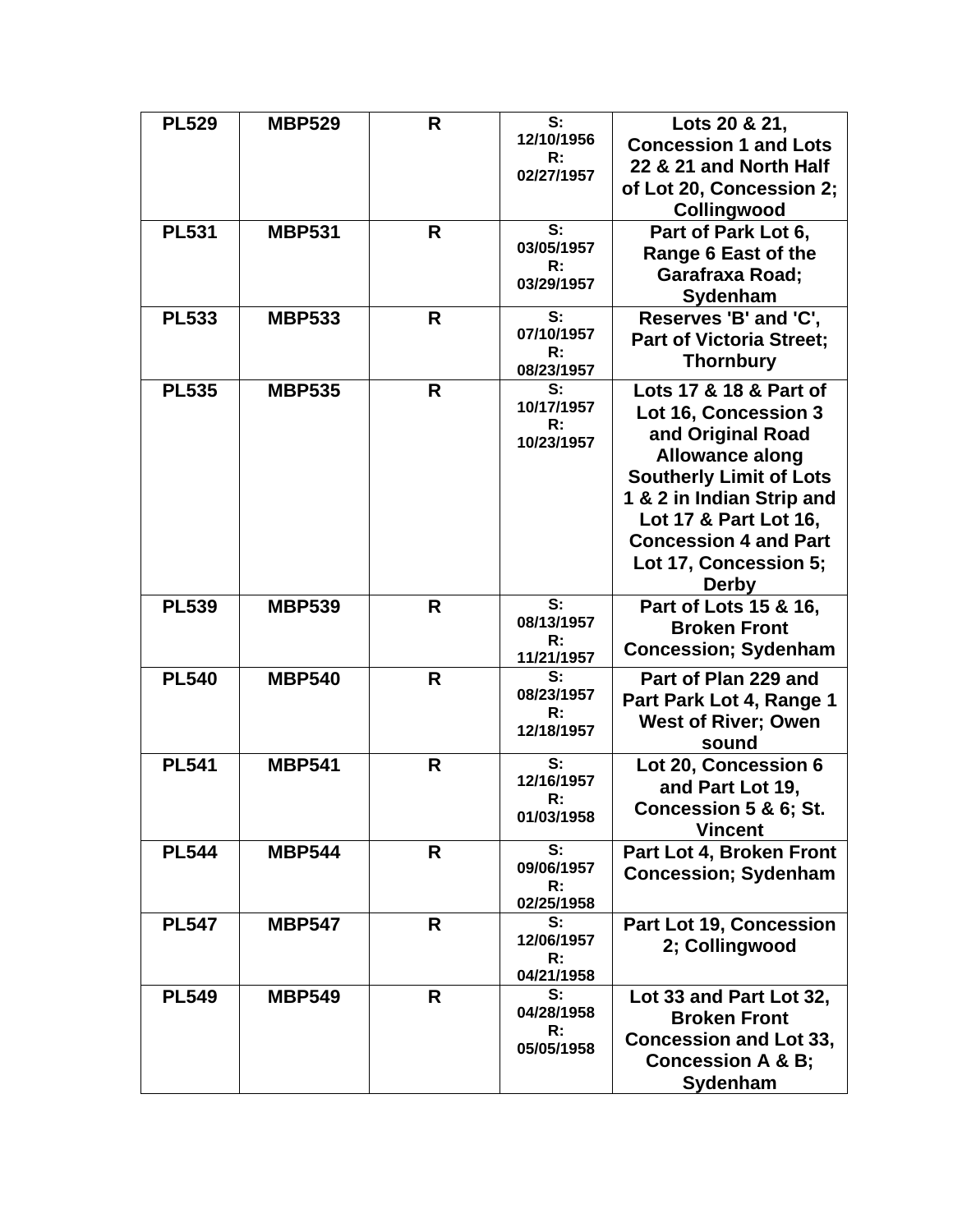| <b>PL550</b> | <b>MBP550</b> | R | S:<br>04/25/1958<br>R:<br>05/06/1958             | Part Lot 4, Jones<br>Range; Keppel                                                                                                 |
|--------------|---------------|---|--------------------------------------------------|------------------------------------------------------------------------------------------------------------------------------------|
| <b>PL552</b> | <b>MBP552</b> | R | S:<br>03/18/1958<br>R:<br>07/04/1958             | Part of Lot A, Georgian<br>Range; Keppel                                                                                           |
| <b>PL553</b> | <b>MBP553</b> | R | S:<br>05/28/1958<br>R:<br>07/08/1958             | Part of Lot 22,<br><b>Concession 14; Keppel</b>                                                                                    |
| <b>PL555</b> | <b>MBP555</b> | R | S:<br>10/16/1956<br>R:<br>08/12/1958             | <b>Part Lot 20 Concession</b><br>2; Collingwood                                                                                    |
| <b>PL557</b> | <b>MBP557</b> | R | S:<br>08/05/1958<br>R:<br>08/22/1958             | Part of Lots 1 & 2<br>Georgian Range; Keppel                                                                                       |
| <b>PL559</b> | <b>MBP559</b> | R | S:<br>02/12/1958<br>R:<br>10/02/1958             | Part of Park Lots 5 & 6,<br>Range 2 West of<br>Garafraxa Road; Owen<br><b>Sound</b>                                                |
| <b>PL560</b> | <b>MBP560</b> | R | S:<br>07/10/1958<br>R:<br>12/05/1958             | Part of Lot 40,<br><b>Concession 12;</b><br>Collingwood                                                                            |
| <b>PL561</b> | <b>MBP561</b> | R | S:<br>06/23/1958<br>R:<br>06/01/1959             | Part of Lot 23, Broken<br><b>Front Concession;</b><br>Sydenham                                                                     |
| <b>PL562</b> | <b>MBP562</b> | R | S:<br>05/12/1959<br>R:<br>06/16/1959             | Lots 29, 30 & 31,<br><b>Concession 10, Park Lot</b><br>B Plan 159, Block A<br>Plan 108 and Lots 1 &<br>21 Plan 109:<br>Collingwood |
| <b>PL563</b> | <b>MBP563</b> | R | S:<br>06/25/1959<br>R:<br>07/07/1959             | Part of Lots 15 & 16,<br><b>Concession 2</b><br>Southwest of the<br><b>Toronto and Sydenham</b><br>Road; Holland                   |
| <b>PL564</b> | <b>MBP564</b> | R | S:<br>04/07/1958<br>R:<br>08/04/1959             | Part Lot 6, Range 2<br><b>West of River; Owen</b><br><b>Sound</b>                                                                  |
| <b>PL616</b> | <b>MBP616</b> | R | S:<br>11/30/1959<br>$\mathsf{R}$ :<br>12/16/1959 | Part of Lots 1, 2, 3 & 4,<br>Range 2 West of<br><b>Garafraxa Road and</b><br>Lots 24 & 25, Plan 469;                               |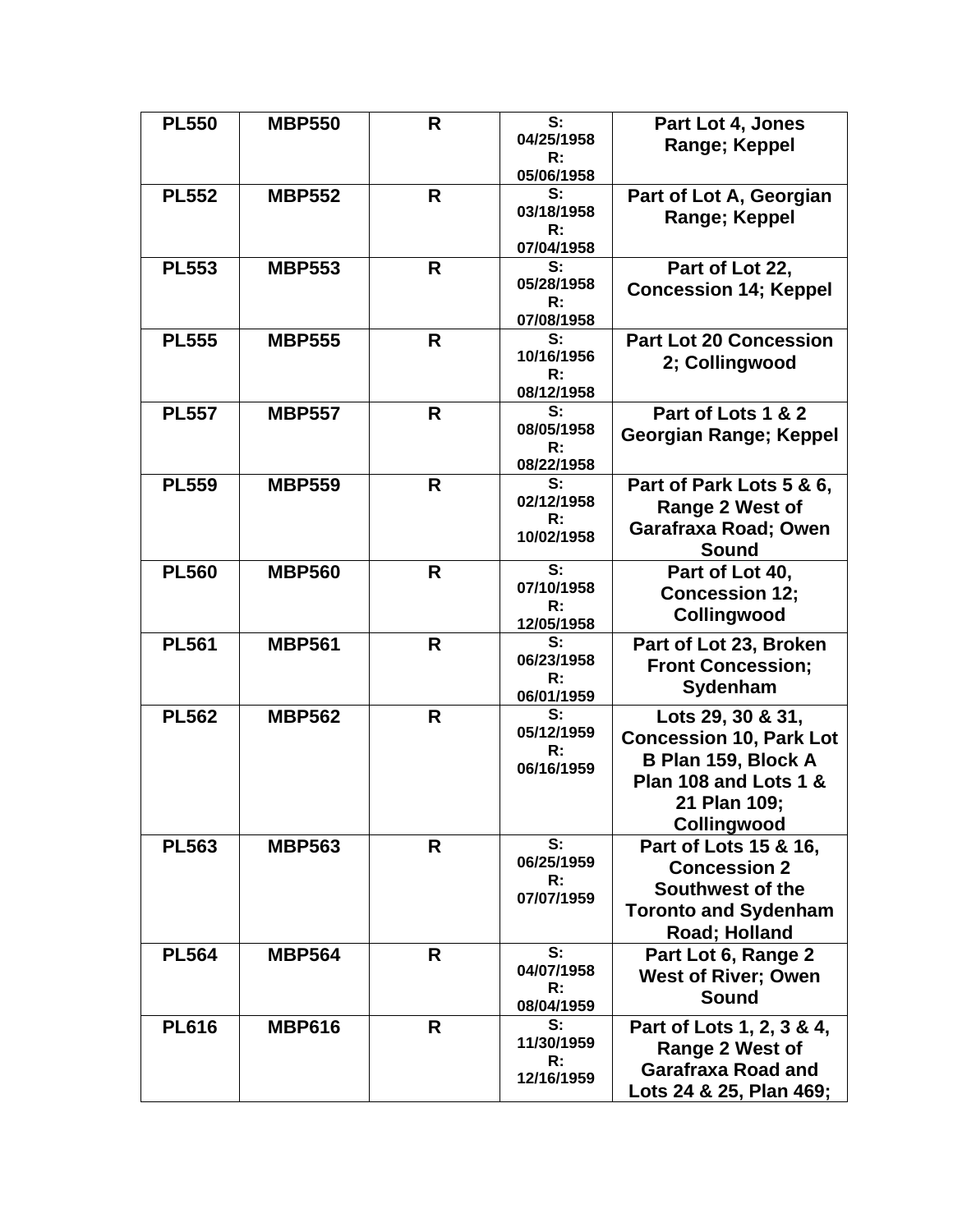|              |               |    |                                                  | <b>Owen Sound</b>                                                                |
|--------------|---------------|----|--------------------------------------------------|----------------------------------------------------------------------------------|
|              |               |    |                                                  |                                                                                  |
| <b>PL632</b> | <b>MBP632</b> | R  | S:<br>01/25/1960<br>R:<br>02/16/1960             | Part of Park Lots 6 & 7,<br>Range 3 West of River;<br><b>Owen Sound</b>          |
| <b>PL634</b> | <b>MBP634</b> | R  | S:<br>01/08/1960<br>$\mathsf{R}$ :<br>02/18/1960 | Part of Lot 21,<br><b>Concession 3;</b><br>Collingwood                           |
| <b>PL642</b> | <b>MBP642</b> | R  | S:<br>01/28/1960<br>R:<br>04/14/1960             | Part of Lot 14,<br><b>Concession 2; Derby</b>                                    |
| <b>PL646</b> | <b>MBP646</b> | R  | S:<br>03/31/1960<br>R: 05/171961                 | Part of Lot 25,<br><b>Concession 9; Sullivan</b>                                 |
| <b>PL648</b> | <b>MBP648</b> | R  | S:<br>07/25/1958<br>$\mathsf{R}$ :<br>06/01/1960 | Part Lots 43, 45 & 46,<br>Plan 309; Meaford                                      |
| <b>PL679</b> | <b>MBP679</b> | R. | S:<br>04/28/1959<br>R:<br>06/17/1960             | Part Lot 22, Concession<br>4; Sullivan                                           |
| <b>PL711</b> | <b>MBP711</b> | R  | S:<br>06/24/1960<br>R:<br>07/14/1960             | Part Park Lots 1 & 2,<br>Range 1 West of<br>Garafraxa Road; Owen<br><b>Sound</b> |
| <b>PL712</b> | <b>MBP712</b> | R  | S:<br>07/01/1960<br>R:<br>07/14/1960             | Part Lot 23, Concession<br>14; Keppel                                            |
| <b>PL723</b> | <b>MBP723</b> | R  | S:<br>03/24/1960<br>ĸ:<br>09/22/1960             | <b>Part Lot 36 Concession</b><br>10; Collingwood                                 |
| <b>PL731</b> | <b>MBP731</b> | R  | S:<br>05/14/1960<br>R:<br>11/22/1960             | Part Lot 24, Broken<br><b>Front Concession;</b><br>Sydenham                      |
| <b>PL733</b> | <b>MBP733</b> | R  | S:<br>11/08/1960<br>$\mathsf{R}$ :<br>11/30/1960 | <b>Part Lot 18, Concession</b><br>2; Collingwood                                 |
| <b>PL735</b> | <b>MBP735</b> | R  | S:<br>11/11/1960<br>R:<br>01/26/1961             | Part Lot 5, Georgian<br>Range; Keppel                                            |
| <b>PL742</b> | <b>MBP742</b> | R  | S:<br>09/06/1960<br>$\mathsf{R}$ :               | Part Lots 18 & 19,<br><b>Colpoy's Range; Keppel</b>                              |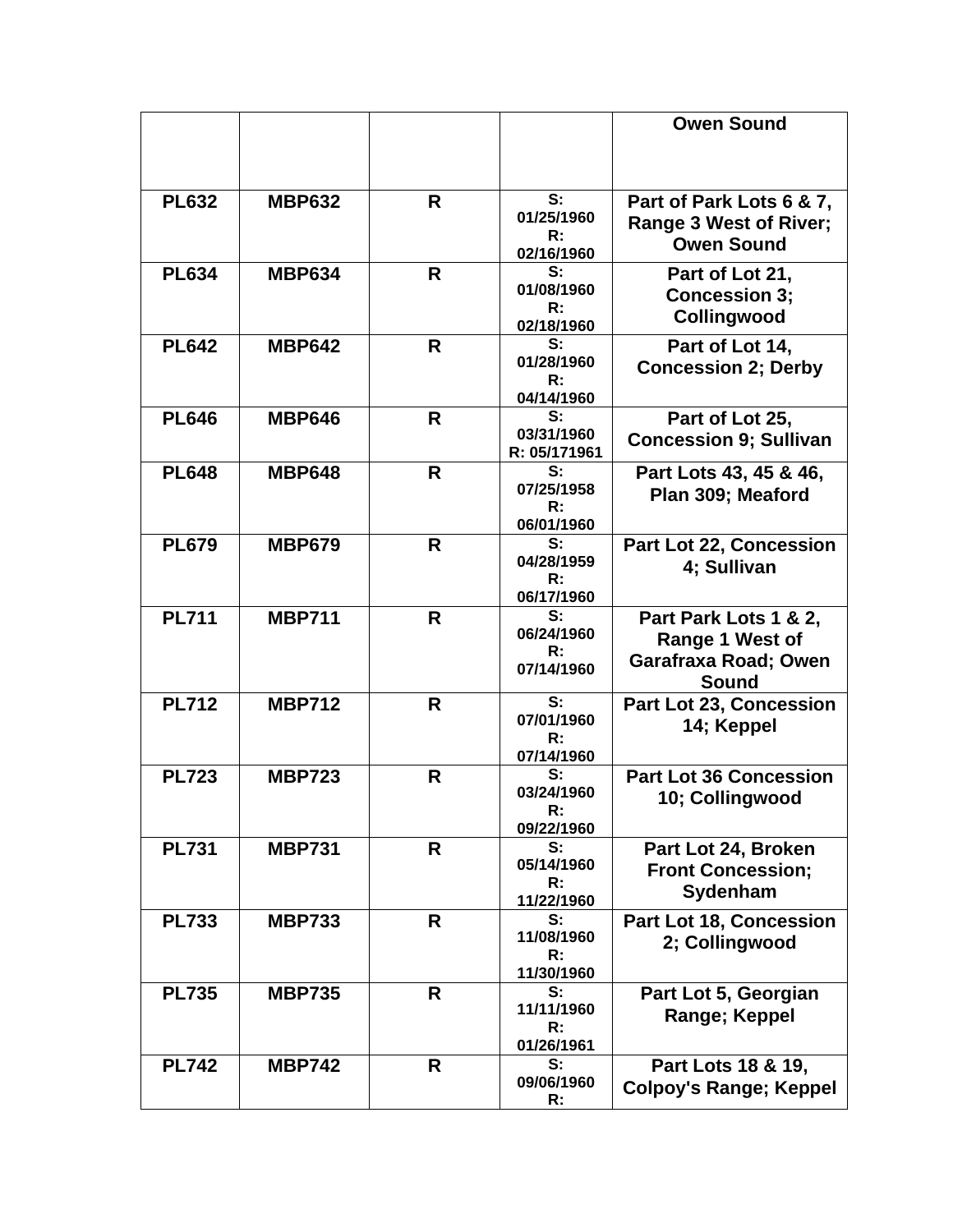|              |               |   | 03/24/1961                   |                                               |
|--------------|---------------|---|------------------------------|-----------------------------------------------|
|              |               |   |                              |                                               |
| <b>PL749</b> | <b>MBP749</b> | R | S:<br>12/09/1960             | <b>Part Lots 25 &amp; 26</b>                  |
|              |               |   | R:                           | <b>Concession 5;</b>                          |
|              |               |   | 04/27/1961                   | Collingwood                                   |
| <b>PL753</b> | <b>MBP753</b> | R | S:<br>09/30/1960             | <b>Cameron Street Plan</b>                    |
|              |               |   | R:                           | 389 and Part Lot 35,                          |
|              |               |   | 06/14/1961                   | <b>Concession 10;</b>                         |
| <b>PL755</b> | <b>MBP755</b> | R | S:                           | Collingwood<br>Part Lot 26, Concession        |
|              |               |   | 03/25/1960                   | 17; Keppel                                    |
|              |               |   | R:                           |                                               |
|              |               |   | 06/16/1961<br>S:             |                                               |
| <b>PL756</b> | <b>MBP756</b> | R | 09/15/1960                   | Part Lot 15, Broken                           |
|              |               |   | R:                           | <b>Front Concession;</b><br>Sydenham          |
|              |               |   | 06/30/1961                   |                                               |
| <b>PL759</b> | <b>MBP759</b> | R | S:<br>06/10/1960             | <b>Part Lot 25, Concession</b>                |
|              |               |   | R:                           | <b>10 and Part Road</b>                       |
|              |               |   | 07/21/1961                   | <b>Allowance Between Lot</b>                  |
|              |               |   |                              | 25, Concession 10 and<br>Lot 37, Broken Front |
|              |               |   |                              | <b>Concession; Sydenham</b>                   |
| <b>PL769</b> | <b>MBP769</b> | R | S:                           | Part Park Lots 5 & 6 2nd                      |
|              |               |   | 10/18/1961                   | <b>Range West Garafraxa</b>                   |
|              |               |   | R:                           | <b>Road</b> ; Owen Sound                      |
|              |               |   | 11/20/1961                   |                                               |
|              |               |   |                              |                                               |
| <b>PL772</b> | <b>MBP772</b> | R | S:                           | Lot 1, Plan 424 and Part                      |
|              |               |   | 12/15/1961<br>R:             | Lot 25, Concession 4;                         |
|              |               |   | 01/18/1962                   | Collingwood                                   |
| <b>PL775</b> | <b>MBP775</b> | R | S:                           | Part Lot 21, Concession                       |
|              |               |   | 01/19/1962<br>$\mathsf{R}$ : | 3; Collingwood                                |
|              |               |   | 03/28/1962                   |                                               |
| <b>PL778</b> | <b>MBP778</b> | R | S:                           | Part Lot 27, Concession                       |
|              |               |   | 08/24/1961<br>R:             | 6; Collingwood                                |
|              |               |   | 06/12/1962                   |                                               |
| <b>PL780</b> | <b>MBP780</b> | R | S:                           | Part Lot 30, Colpoy's                         |
|              |               |   | 11/16/1961                   | Range; Keppel                                 |
|              |               |   | R:<br>07/06/1962             |                                               |
| <b>PL781</b> | <b>MBP781</b> | R | S:                           | Lots 11 to 27 Inclusive,                      |
|              |               |   | 06/21/1962                   | <b>Plan 616 and Portion of</b>                |
|              |               |   | R:<br>07/20/1962             | <b>Sixth Avenue East, West</b>                |
|              |               |   |                              | of the Production,                            |
|              |               |   |                              | <b>Southerly of Limit</b>                     |
|              |               |   |                              | Between Lots 10 & 11,                         |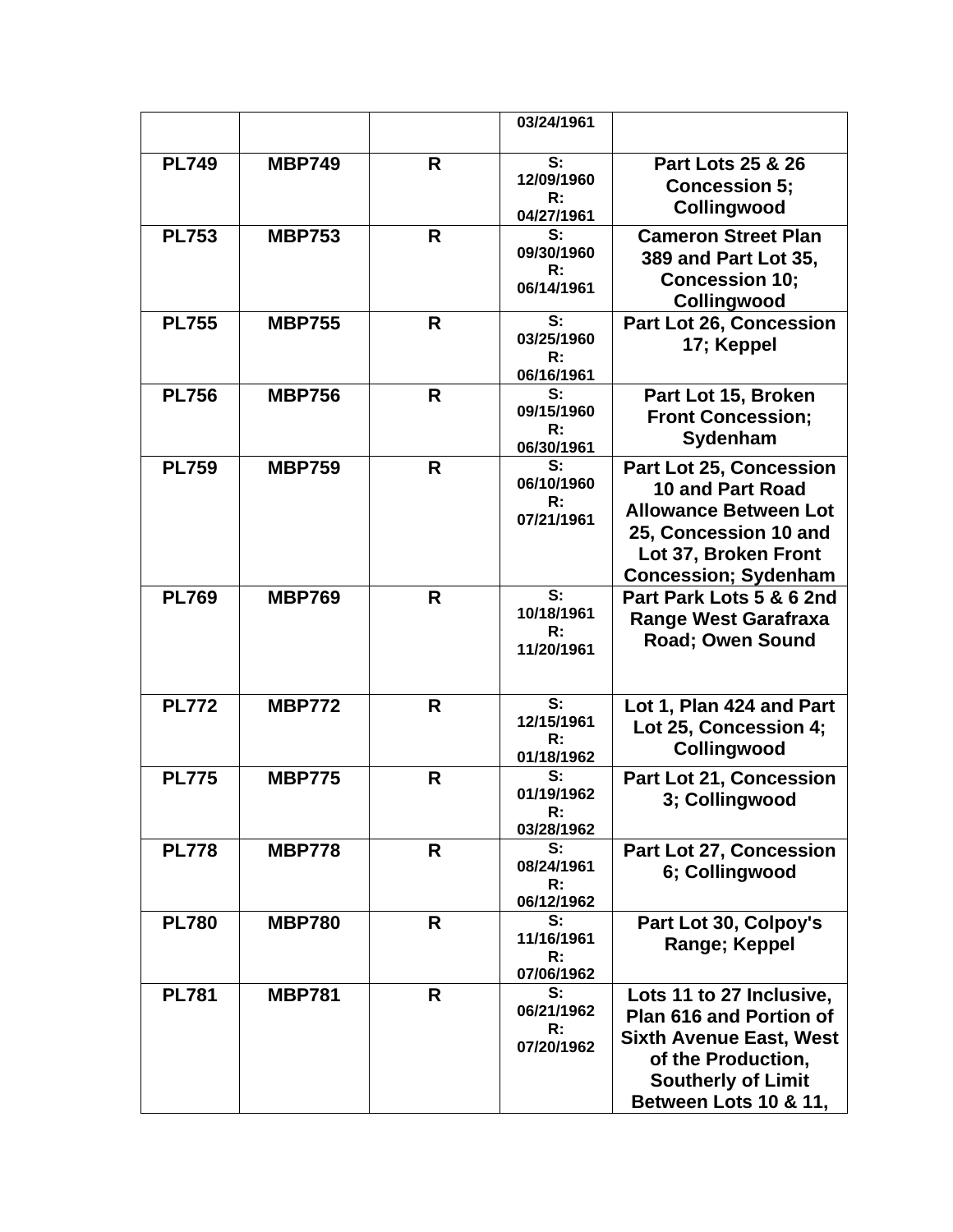|              |               |   |                                                  | Plan 616; Owen Sound                                                                 |
|--------------|---------------|---|--------------------------------------------------|--------------------------------------------------------------------------------------|
| <b>PL782</b> | <b>MBP782</b> | R | S:<br>03/31/1961<br>$\mathsf{R}$ :<br>07/20/1962 | <b>Part Lot 9, Concession</b><br>11; Sydenham                                        |
| <b>PL790</b> | <b>MBP790</b> | R | S:<br>11/23/1962<br>$\mathsf{R}$ :<br>01/02/1963 | <b>Part Lots 42 &amp; 43</b><br><b>Concession 3; Sarawak</b>                         |
| <b>PL799</b> | <b>MBP799</b> | R | S:<br>12/10/1963<br>R:<br>01/24/1964             | Part Lots 34 & 35,<br><b>Concession 1 North of</b><br><b>Centre Diagonal; Keppel</b> |
| <b>PL807</b> | <b>MBP807</b> | R | S:<br>04/18/1964<br>R:<br>05/27/1964             | Part Lot 17 & 18,<br><b>Concession 3:</b><br>Collingwood                             |
| <b>PL811</b> | <b>MBP811</b> | R | S:<br>07/01/1964<br>$\mathsf{R}$ :<br>09/18/1964 | Part Block B, Plan 772<br>and Part Lot 25,<br><b>Concession 4;</b><br>Collingwood    |
| <b>PL819</b> | <b>MBP819</b> | R | S:<br>02/10/1965<br>R:<br>03/09/1965             | Part Park Lot 5, Range 2<br><b>West of River; Owen</b><br><b>Sound</b>               |
| <b>PL822</b> | <b>MBP822</b> | R | S:<br>04/30/1965<br>R:<br>05/25/1965             | Part Lot 22, Concession<br>3; Collingwood                                            |
| <b>PL823</b> | <b>MBP823</b> | R | S:<br>11/10/1964<br>R:<br>06/28/1965             | <b>Part Lot 21, Concession</b><br>4; Sullivan                                        |
| <b>PL824</b> | <b>MBP824</b> | R | S:<br>06/02/1965<br>R:<br>07/12/1965             | <b>Part Lot 19, Concession</b><br>2 and Part Lot 6, Plan<br>501; Collingwood         |
| <b>PL825</b> | <b>MBP825</b> | R | S:<br>12/30/1964<br>R:<br>07/24/1965             | <b>Part Lots 26 &amp; 27</b><br><b>Concession 18; Keppel</b>                         |
| <b>PL828</b> | <b>MBP828</b> | R | S:<br>07/05/1965<br>R:<br>08/20/1965             | Part Lot 13 & 14,<br><b>Concession 2; Derby</b>                                      |
| <b>PL830</b> | <b>MBP830</b> | R | S:<br>08/20/1965<br>R:<br>09/29/1965             | Part Lot 27, Concession<br>17 and Lot 1, Plan 755;<br><b>Keppel</b>                  |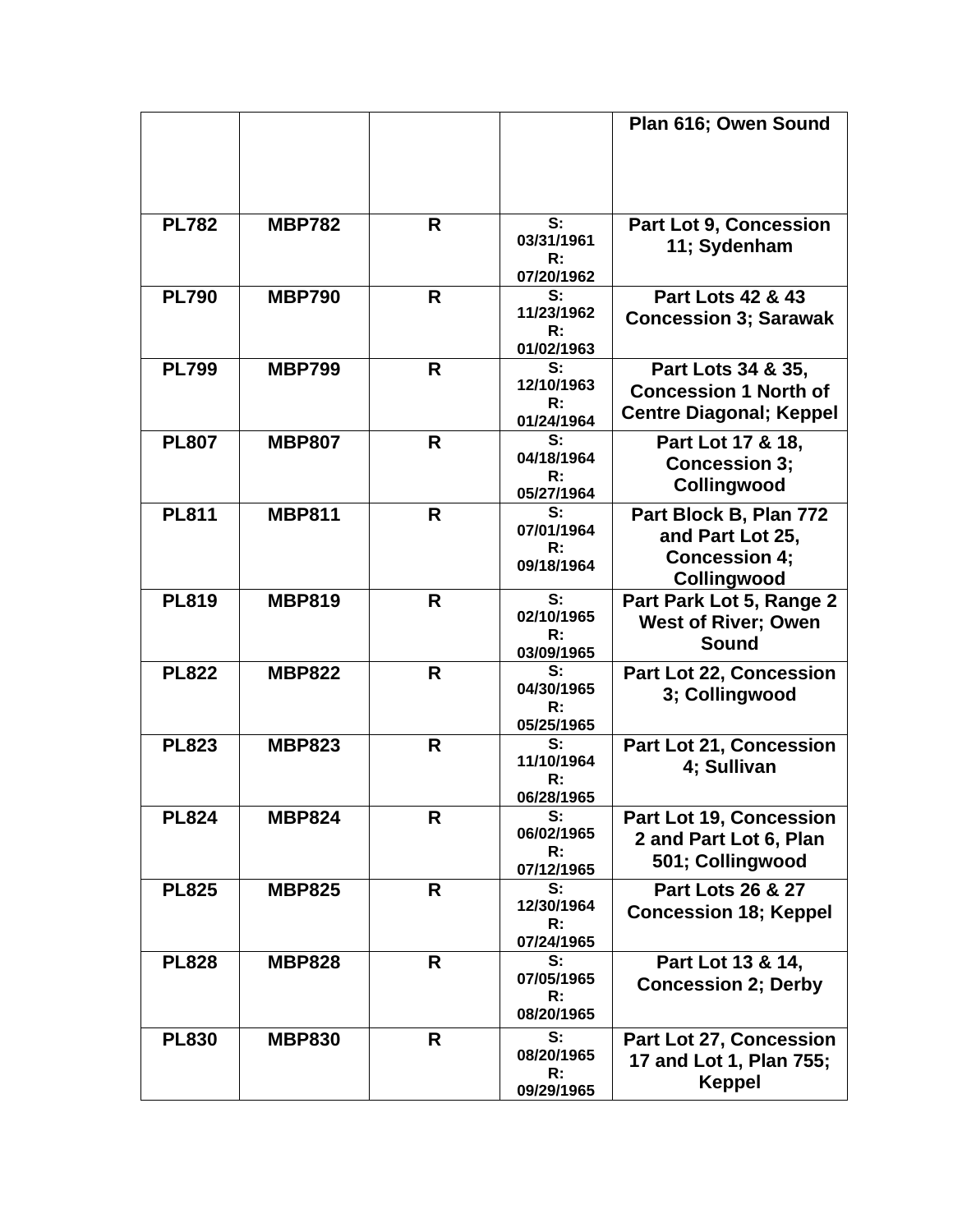| <b>PL834</b> | <b>MBP834</b> | R | S:<br>07/08/1965<br>R:<br>12/21/1965                        | Part Lot 1 & 2, Georgian<br>Range; Keppel                                                                                                                                                                                                                                                                                                                                                                                                                                                                             |
|--------------|---------------|---|-------------------------------------------------------------|-----------------------------------------------------------------------------------------------------------------------------------------------------------------------------------------------------------------------------------------------------------------------------------------------------------------------------------------------------------------------------------------------------------------------------------------------------------------------------------------------------------------------|
| <b>PL835</b> | <b>MBP835</b> | R | S:<br>10/26/1965<br>R:<br>12/22/1965                        | Lot 51, Plan 309;<br><b>Meaford</b>                                                                                                                                                                                                                                                                                                                                                                                                                                                                                   |
| <b>PL838</b> | <b>MBP838</b> | R | S:<br>09/13/1965<br>R:<br>01/27/1966                        | Park Lots 20 to 29, Bay<br><b>Shore Range, Part Road</b><br><b>Shore Allowance, Part</b><br>Lands in front of said<br>Lots, Part 28th Street<br><b>East; Owen Sound</b>                                                                                                                                                                                                                                                                                                                                               |
| <b>PL839</b> | <b>MBP839</b> | R | $\overline{\mathsf{s}}$ :<br>11/24/1965<br>R:<br>01/27/1966 | Lots 1 to 7 East of West<br>Street, Lots 9 to 14, Part<br>Lots 7 & 8 South of Bury<br>Street, Lots 8 to 13, Part<br>Lots 6 & 7 North of<br><b>Violet Street, Lots 7 to</b><br><b>13 South of Violet</b><br>Street, Plan 27, Lots 7 to<br>14 and Part Lot 6 North<br>of Paynter Street, Plan<br>4. Part Lot 11 East of<br><b>West Street and North</b><br>of Frost Street South of<br><b>Bury Street and Willow</b><br>and Violet Streets and<br><b>Lanes West of Stevens</b><br>Street, Plan 27; Owen<br><b>Sound</b> |
| <b>PL850</b> | <b>MBP850</b> | R | S:<br>R:<br>05/03/1966                                      | Lots 1 to 6 East of<br><b>Poulett Street, Lots 1 to</b><br><b>6 West of Scrope Street;</b><br><b>Owen Sound</b>                                                                                                                                                                                                                                                                                                                                                                                                       |
| <b>PL857</b> | <b>MBP857</b> | R | S:<br>06/10/1966<br>R:<br>07/27/1966                        | <b>Village of Shallow Lake,</b><br><b>Parts of South Half of</b><br><b>Lots 20 to 22</b><br><b>Concession 2 South of</b><br><b>Centre Diagonal, Lot 8</b><br><b>Concession 8, Part Lots</b><br>8 & 9 Concession 7, Lot<br>10 Concession 7, Part<br><b>Shallow Lake Grant;</b><br><b>Keppel</b>                                                                                                                                                                                                                        |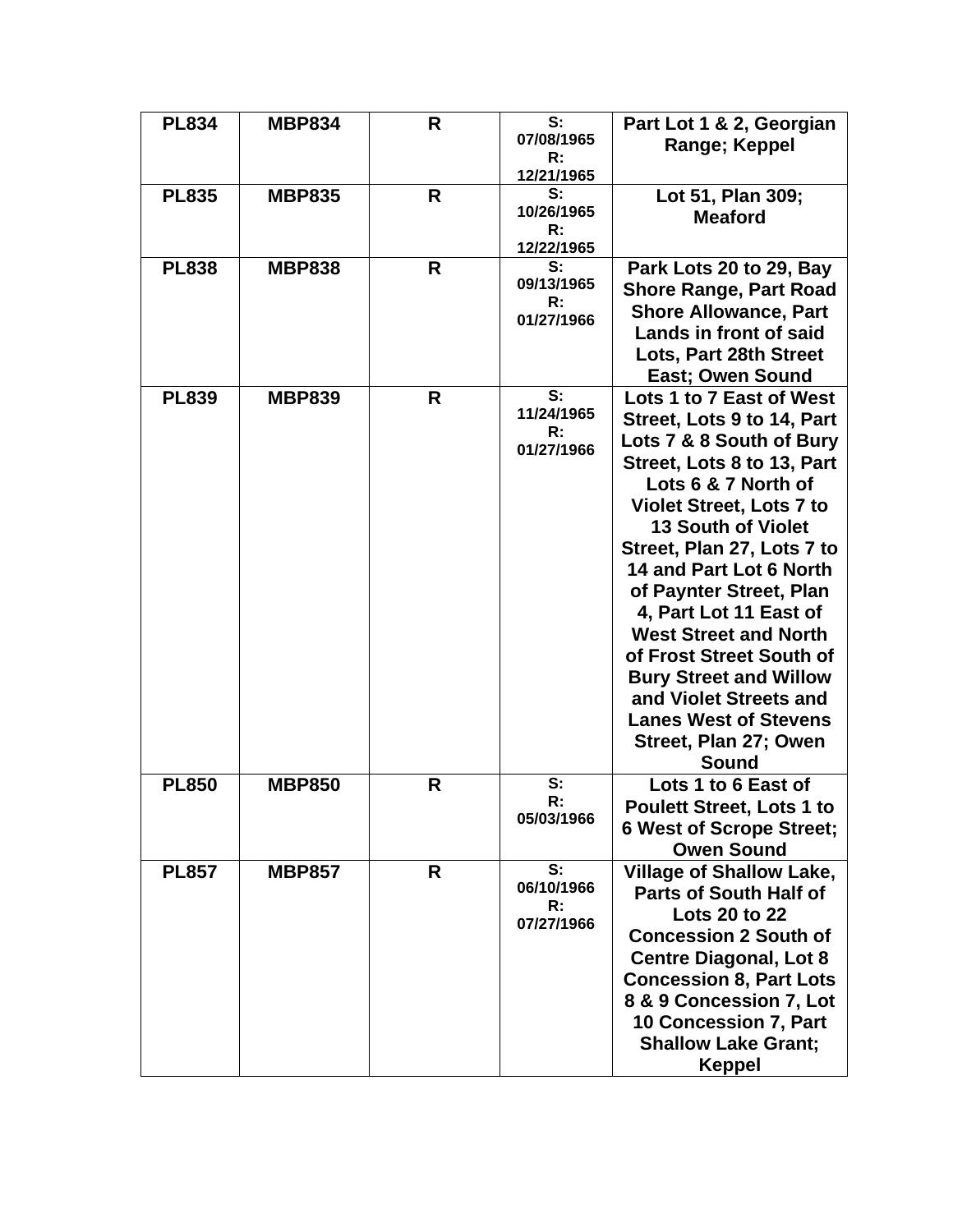| <b>PL880</b> | <b>MBP880</b> | R | S:<br>08/27/1966<br>R:<br>12/15/1966             | Part Lot 23, Concession<br>4; Collingwood                                                                                                                                                                                          |
|--------------|---------------|---|--------------------------------------------------|------------------------------------------------------------------------------------------------------------------------------------------------------------------------------------------------------------------------------------|
| <b>PL883</b> | <b>MBP883</b> | R | S:<br>01/16/1967<br>R:<br>01/25/1967             | Part Park Lot 2, Range 5<br><b>East of Garafraxa Road;</b><br><b>Owen Sound</b>                                                                                                                                                    |
| <b>PL884</b> | <b>MBP884</b> | R | S:<br>02/09/1967<br>R:<br>03/16/1967             | East Part 1st 2nd & 3rd<br><b>Divisions Lot 4, East</b><br>Part of 1st & 2nd<br>Divisions Lot 5,<br><b>Concession 1 West of</b><br><b>Garafraxa Road and</b><br>Lots L, M & N, Part Lots<br>O & 11, Plan 144;<br><b>Chatsworth</b> |
| <b>PL896</b> | <b>MBP896</b> | R | S:<br>04/21/1967<br>R:<br>05/01/1967             | <b>Part Lot 22, Concession</b><br>3; Collingwood                                                                                                                                                                                   |
| <b>PL897</b> | <b>MBP897</b> | R | S:<br>05/24/1967<br>$\mathsf{R}$ :<br>06/12/1967 | Part Park Lot 5, Range 2<br><b>West of River; Owen</b><br>Sound                                                                                                                                                                    |
| <b>PL900</b> | <b>MBP900</b> | R | S:<br>06/26/1967<br>R:<br>07/12/1967             | Lots 12 & 13,<br><b>Concessions 7 &amp; 8;</b><br><b>Sullivan</b>                                                                                                                                                                  |
| <b>PL903</b> | <b>MBP903</b> | R | S:<br>11/01/1967<br>R:<br>11/27/1967             | <b>Part Lots 25 &amp; 26</b><br><b>Concession 5;</b><br>Collingwood                                                                                                                                                                |
| <b>PL908</b> | <b>MBP908</b> | R | S:<br>02/24/1967<br>R:<br>02/16/1968             | <b>Part Lot 32 Colpoy's</b><br>Range; Keppel                                                                                                                                                                                       |
| <b>PL910</b> | <b>MBP910</b> | R | S:<br>01/05/1968<br>R:<br>04/22/1968             | Part Lots 10 & 11,<br><b>Concession 3:</b><br>Collingwood                                                                                                                                                                          |
| <b>PL912</b> | <b>MBP912</b> | R | S:<br>01/08/1968<br>R:<br>05/05/1968             | Lot 489, Part Lot 490,<br>Plan 309; Meaford                                                                                                                                                                                        |
| <b>PL914</b> | <b>MBP914</b> | R | S:<br>04/05/1968<br>R:<br>07/23/1968             | Part Lot 75, Plan 828;<br><b>Derby</b>                                                                                                                                                                                             |
| <b>PL915</b> | <b>MBP915</b> | R | S:<br>01/22/1968<br>R:<br>09/05/1968             | Part Lots 16 & 17,<br><b>Concession 2;</b><br>Collingwood                                                                                                                                                                          |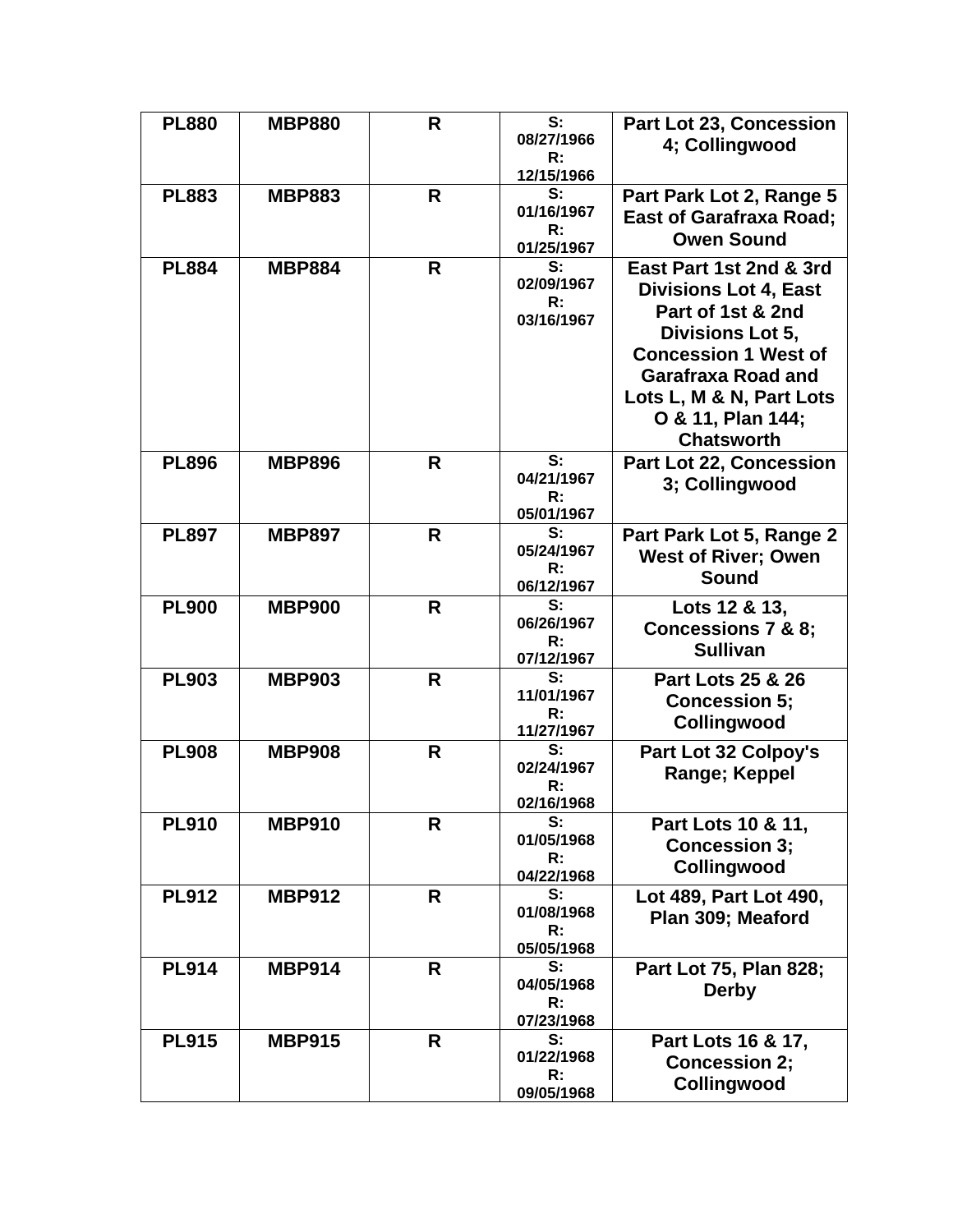| <b>PL918</b> | <b>MBP918</b> | R  | S:<br>05/01/1968<br>R:<br>04/15/1969             | Lots 7 to 12 East of<br><b>Water Street, Lots 7 to</b><br>12 West of Bay Street;<br><b>Owen Sound</b>                                                                       |
|--------------|---------------|----|--------------------------------------------------|-----------------------------------------------------------------------------------------------------------------------------------------------------------------------------|
| <b>PL919</b> | <b>MBP919</b> | R  | S:<br>03/24/1969<br>R:<br>07/28/1969             | Part Lot 23, Concession<br>3; Sarawak                                                                                                                                       |
| <b>PL920</b> | <b>MBP920</b> | R  | S:<br>12/08/1969<br>R:<br>12/10/1969             | Lots 6 to 8, Part Lot 9 &<br>10, Range 7 East of<br><b>Garafraxa Road, Part</b><br>Lots 6 to 10, Range 6<br><b>East of Garafraxa Road;</b><br><b>Owen Sound</b>             |
| <b>PL921</b> | <b>MBP921</b> | R  | S:<br>12/08/1969<br>R:<br>12/16/1969             | Blocks D, G & I, Lots 32<br>to 44, Lots 52 to 67,<br><b>Osler Lane, Flintlock</b><br>Lane, Kionontio Trail,<br><b>Part Northmouth</b><br>Crescent, Plan 910;<br>Collingwood |
| <b>PL922</b> | <b>MBP922</b> | R. | S:<br>01/20/1970<br>R:<br>04/27/1970             | Part Lots 26 & 27,<br><b>Concession 6; St.</b><br><b>Vincent</b>                                                                                                            |
| <b>PL923</b> | <b>MBP923</b> | R  | S:<br>06/01/1970<br>R:<br>06/08/1970             | Lots 17 to 41, Lots 48 to<br>63, Plan 883; Owen<br><b>Sound</b>                                                                                                             |
| <b>PL925</b> | <b>MBP925</b> | R  | S:<br>09/16/1970<br>R:<br>10/20/1970             | Part Lot 28,<br>Concessions 7 & 8;<br>Collingwood                                                                                                                           |
| <b>PL926</b> | <b>MBP926</b> | R  | S:<br>03/03/1969<br>R:<br>03/15/1971             | <b>Part Lot 7, Concession</b><br>12; Sydenham                                                                                                                               |
| <b>PL928</b> | <b>MBP928</b> | R  | S:<br>06/09/1969<br>R:<br>05/24/1971             | Part Park Lot 9, Range<br>3, West Of River; Owen<br><b>Sound</b>                                                                                                            |
| <b>PL930</b> | <b>MBP930</b> | R  | S:<br>04/29/1972<br>$\mathsf{R}$ :<br>09/10/1972 | Part Park Lot 1, Range 2<br><b>West of River; Owen</b><br><b>Sound</b>                                                                                                      |
| <b>PL931</b> | <b>MBP931</b> | O  | S:<br>02/19/1968<br>R:<br>05/30/1973             | Part Lot 37, Concession<br>11, Original Road<br><b>Allowance Between</b><br>Lots 36 & 37,<br><b>Concession 11, Lot D</b><br>Plan 115, Lake Drive                            |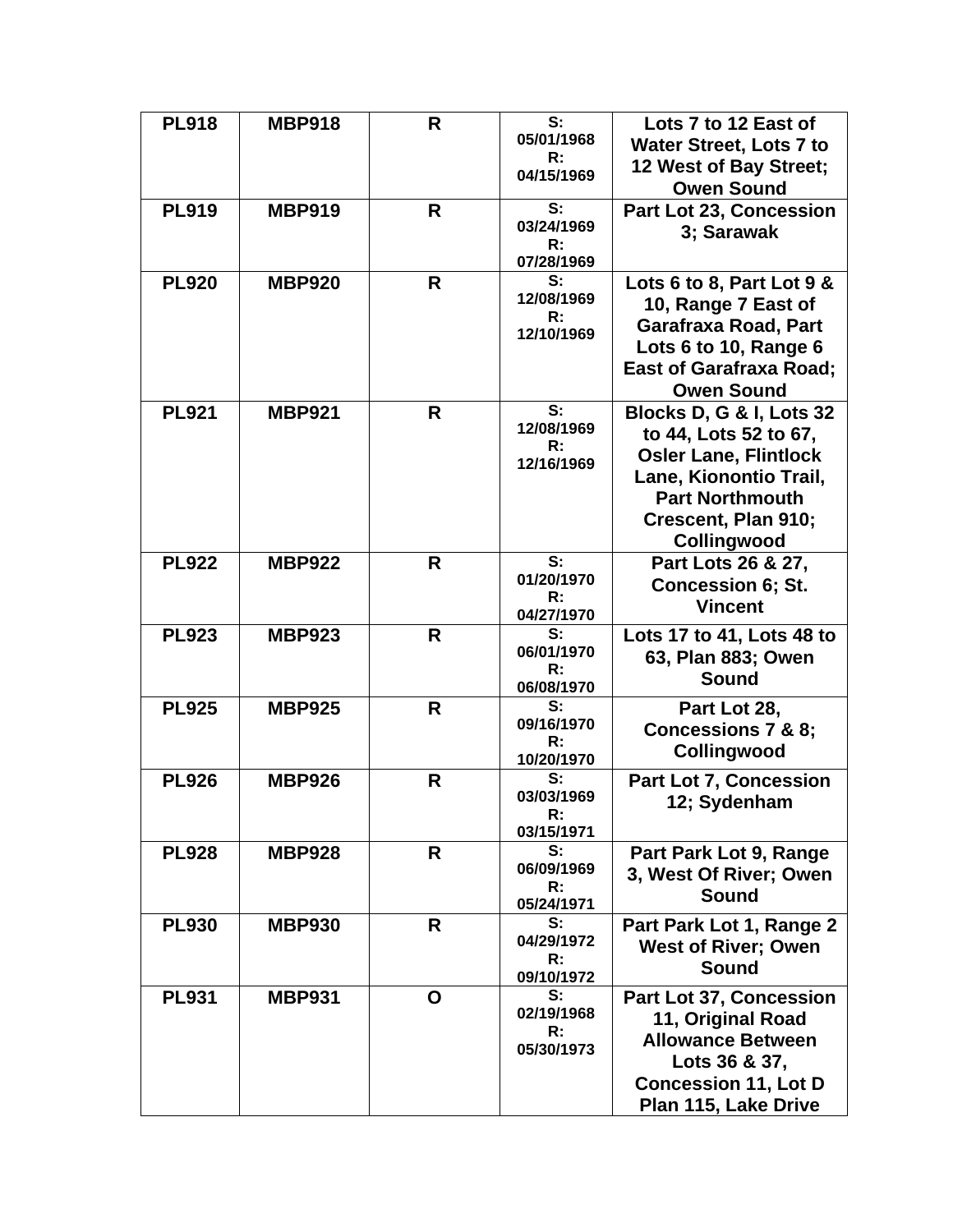|              |               |    |                                                  | Plan 346; Collingwood                                                                                                                                                                            |
|--------------|---------------|----|--------------------------------------------------|--------------------------------------------------------------------------------------------------------------------------------------------------------------------------------------------------|
| <b>PL932</b> | <b>MBP932</b> | R  | S:<br>04/13/1967<br>R:<br>05/13/1973             | Part Lots 6 & 7, Lots 8 &<br>9, East of Newburn<br>Street, Plan 1; Owen<br><b>Sound</b>                                                                                                          |
| <b>PL933</b> | <b>MBP933</b> | R  | S:<br>07/06/1973<br>R:<br>07/31/1973             | Part Lots 7 & 8,<br><b>Concession 5, Part Lots</b><br>1 to 5, Mclean Street<br>Plan 168; Euphrasia                                                                                               |
| <b>PL934</b> | <b>MBP934</b> | R. | S:<br>03/22/1973<br>$\mathsf{R}$ :<br>10/16/1973 | Whitelaws, Part Lot 10,<br><b>Concession 5; St.</b><br><b>Vincent</b>                                                                                                                            |
| <b>PL935</b> | <b>MBP935</b> | R. | S:<br>03/16/1973<br>R:<br>01/28/1974             | <b>Collingview 1, Part Lot</b><br>6, Concession 1; St.<br><b>Vincent</b>                                                                                                                         |
| <b>PL936</b> | <b>MBP936</b> | R  | S:<br>03/16/1973<br>R:<br>01/28/1974             | Part Lot 7, Concession<br>3; St. Vincent                                                                                                                                                         |
| <b>PL937</b> | <b>MBP937</b> | R  | S:<br>07/13/1973<br>R:<br>02/12/1974             | <b>Part Lot 23, Concession</b><br>4; Collingwood                                                                                                                                                 |
| <b>PL938</b> | <b>MBP938</b> | R  | S:<br>01/07/1974<br>R:<br>03/06/1974             | Lots 1 to 10, 12 to 139,<br>142 to 165, Plan 922; St.<br><b>Vincent</b>                                                                                                                          |
| <b>PL946</b> | <b>MBP946</b> | R  | S:<br>04/13/1972<br>R:<br>07/11/1974             | Part Park Lot 4, Range 1<br><b>West of Garafraxa Road;</b><br><b>Owen Sound</b>                                                                                                                  |
| <b>PL954</b> | <b>MBP954</b> | R  | S:<br>10/30/1974<br>R:<br>05/21/1975             | Part Park Lot 6, North<br><b>East Side of Napier</b><br><b>Street, Part Park Lots 6</b><br>& 7, Southwest Side of<br><b>Alfred Street, Part Lot</b><br>16, Lots 17 to 26, Plan<br>104; Thornbury |
| <b>PL955</b> | <b>MBP955</b> | R  | S:<br>08/05/1974<br>R:<br>05/27/1975             | <b>Part Lot 3, Concession</b><br>1; St. Vincent                                                                                                                                                  |
| <b>PL957</b> | <b>MBP857</b> | R  | S:<br>07/29/1975<br>R:<br>09/18/1975             | Part Park Lots 1 to 3,<br>Range 2 West of<br>Garafraxa Road; Owen                                                                                                                                |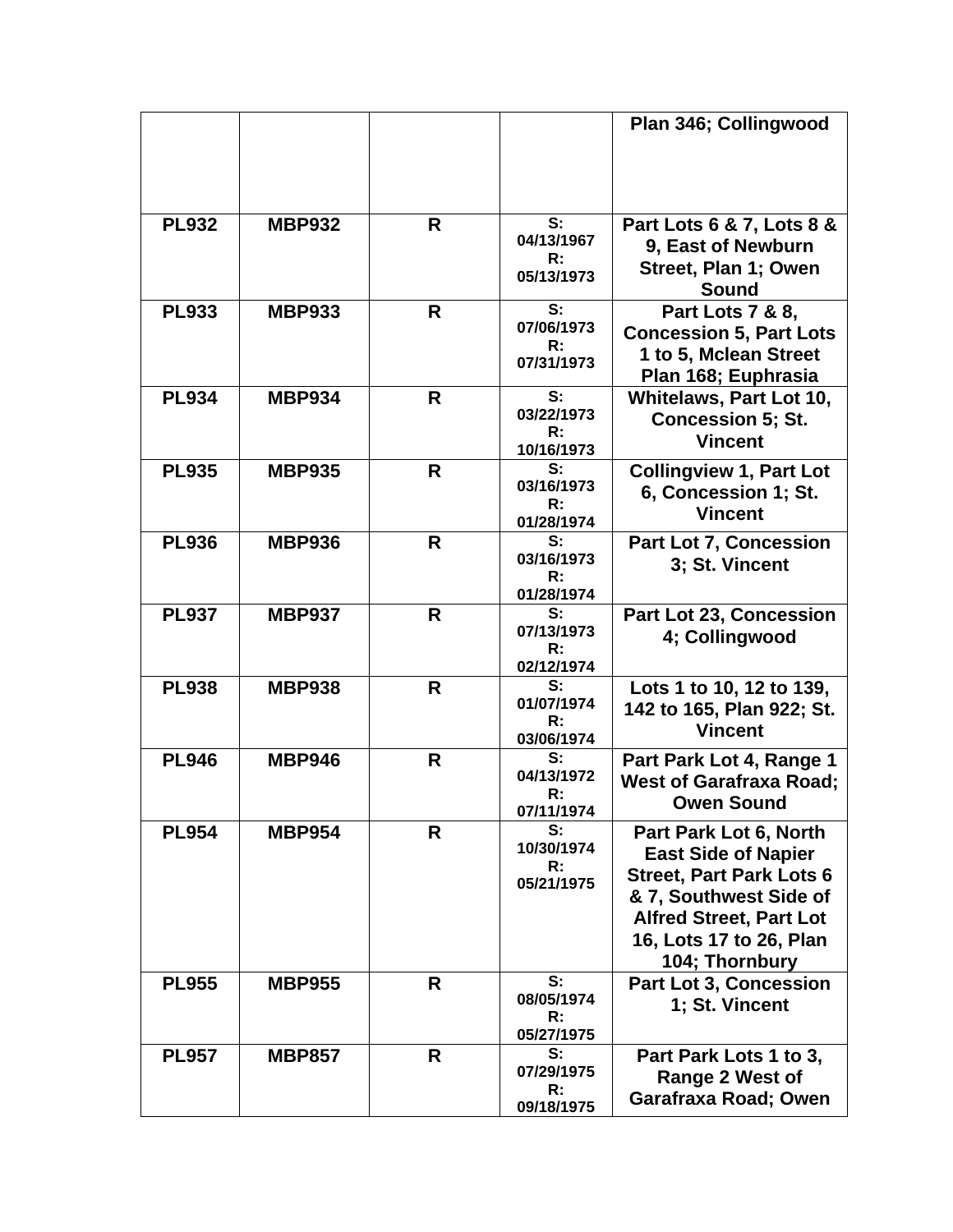|               |                |   |                                                             | Sound                                                                                                       |
|---------------|----------------|---|-------------------------------------------------------------|-------------------------------------------------------------------------------------------------------------|
| <b>PL958</b>  | <b>MBP958</b>  | R | S:<br>10/28/1975<br>R:<br>11/25/1975                        | Part Park Lot 3, Range 1<br><b>West of Garafraxa Road;</b><br><b>Owen Sound</b>                             |
| <b>PL959</b>  | <b>MBP959</b>  | R | S:<br>08/19/1975<br>R:<br>02/02/1979                        | Part Lot 486, Plan 309;<br><b>Meaford</b>                                                                   |
| <b>PL961</b>  | <b>MBP961</b>  | R | S:<br>01/25/1976<br>R:<br>03/31/1976                        | <b>Part Lot 1, Concession</b><br>5, Part Lots 1 & 2,<br><b>Concession 6;</b><br><b>Euphrasia</b>            |
| <b>PL962</b>  | <b>MBP962</b>  | R | S:<br>11/06/1975<br>R:<br>05/05/1976                        | Part Lot 581 Plan 309,<br>Part Lot 2, Lot 3 Plan<br>400; Meaford                                            |
| <b>PL963</b>  | <b>MBP963</b>  | R | S:<br>12/22/1975<br>R:<br>05/12/1976                        | Part Lot 150 Plan 529;<br>Collingwood                                                                       |
| <b>PL965</b>  | <b>MBP965</b>  | R | $\overline{\mathbf{s}}$ :<br>01/22/1976<br>R:<br>07/19/1976 | Part Lot 21, Concession<br>3; Collingwood                                                                   |
| <b>PL966</b>  | <b>MBP966</b>  | R | S:<br>06/09/1976<br>R:<br>08/17/1976                        | Part Lots 91 & 92 Plan<br>309; Meaford                                                                      |
| <b>PL975</b>  | <b>MBP975</b>  | R | S:<br>11/07/1975<br>R:<br>10/22/1976                        | Part Lots 29 & 30,<br><b>Concession 1 Northeast</b><br>of Toronto Sydenham<br>Road; Holland                 |
| <b>PL1020</b> | <b>MBP1020</b> | R | S:<br>01/16/1976<br>R:<br>01/19/1977                        | Part Park Lot 2, Range 2<br><b>West of River; Owen</b><br><b>Sound</b>                                      |
| <b>PL1021</b> | <b>MBP1021</b> | R | S:<br>06/25/1976<br>R:<br>01/25/1977                        | Part Lots 511 & 513, Lot<br>512, Plan 309; Meaford                                                          |
| <b>PL1022</b> | <b>MBP1022</b> | C | S:<br>11/03/1977<br>R:<br>11/13/1977                        | Blocks A & B, Lots 9 &<br>10 Plan 616, Part Park<br>Lot 3, Range 2 West of<br>Garafraxa Road; Owen<br>Sound |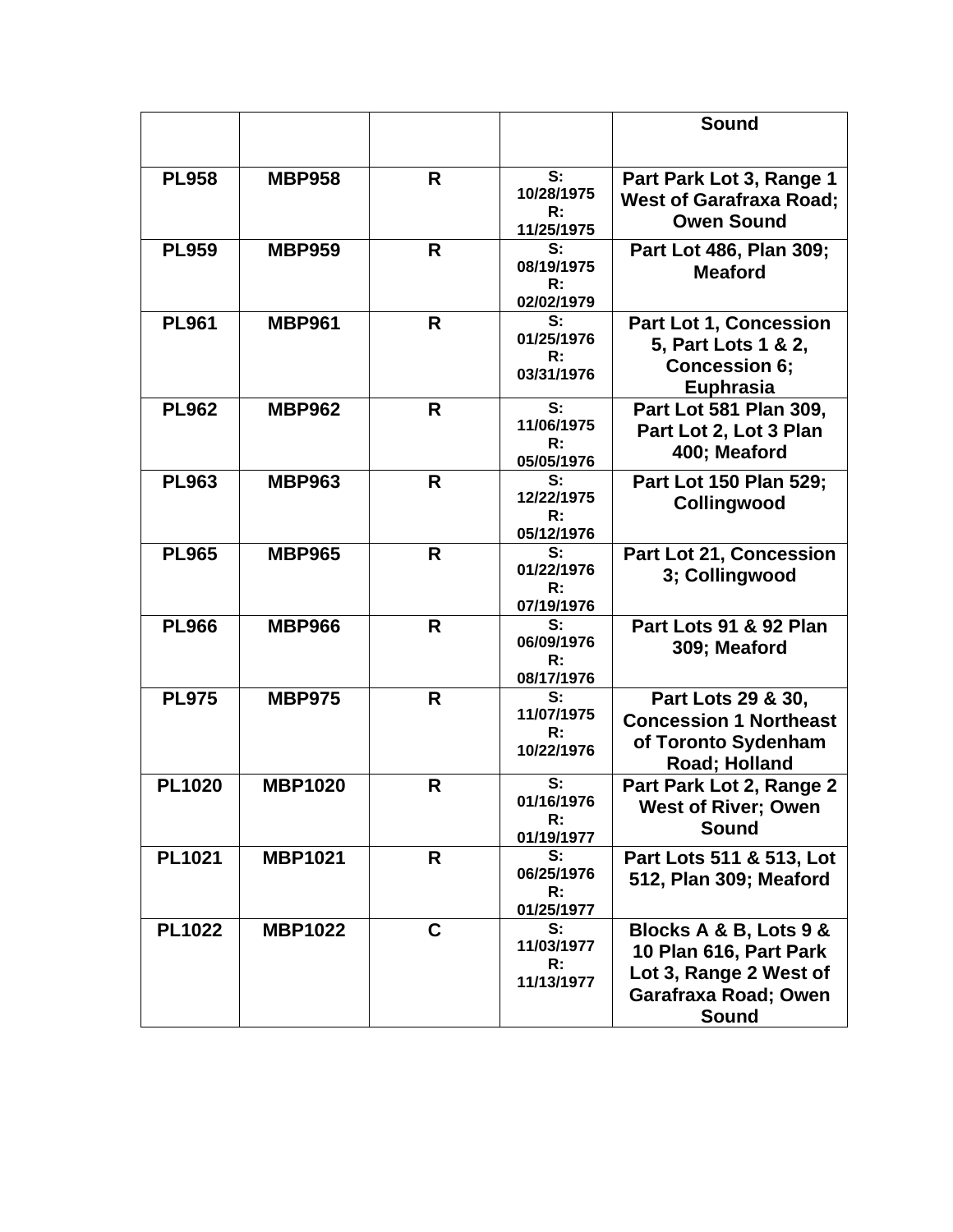| <b>PL1023</b> | <b>MBP1023</b> | C | S:         | <b>Mill Site Block &amp; Part</b>    |
|---------------|----------------|---|------------|--------------------------------------|
|               |                |   | 12/07/1977 | <b>Mill Reserve Between</b>          |
|               |                |   | R:         | <b>Georgian Bay and Mill</b>         |
|               |                |   | 01/03/1978 | <b>Site Block Patented to</b>        |
|               |                |   |            | Hon. W. B. Robinson,                 |
|               |                |   |            | <b>Part Bay Street, Part</b>         |
|               |                |   |            | <b>Alice Street, Gore Lot</b>        |
|               |                |   |            | <b>Northwest Elgin Street</b>        |
|               |                |   |            | & Southwest Alice                    |
|               |                |   |            | <b>Street, Park Lot 2</b>            |
|               |                |   |            | <b>Northeast Alice Street,</b>       |
|               |                |   |            | <b>Park Lot 1 Southwest</b>          |
|               |                |   |            | Louisa Street, Lots 15 to            |
|               |                |   |            | <b>18 Northeast Louisa</b>           |
|               |                |   |            | <b>Street, Part Arthur</b>           |
|               |                |   |            | Street, Park Lots 20 to              |
|               |                |   |            | 23 Southwest King                    |
|               |                |   |            | <b>Street, Park Lot 3</b>            |
|               |                |   |            | <b>Northeast Alice Street,</b>       |
|               |                |   |            | Park Lots 2 & 3                      |
|               |                |   |            | <b>Southwest of Alice</b>            |
|               |                |   |            | <b>Street, Park Lot 2 &amp; Part</b> |
|               |                |   |            | <b>Park Lot 3 Northeast</b>          |
|               |                |   |            | <b>Alfred Street, Park Lots</b>      |
|               |                |   |            | 1 to 3 Southwest Alfred              |
|               |                |   |            | <b>Street, Park Lot 1</b>            |
|               |                |   |            | <b>Northeast Napier Street,</b>      |
|               |                |   |            | Part Mill Street, All on             |
|               |                |   |            | <b>Town Plot Thornbury;</b>          |
|               |                |   |            | Lots 1 to 6 South Bridge             |
|               |                |   |            | <b>Street East of River Plan</b>     |
|               |                |   |            | <b>101, Lots 7 to 11 North</b>       |
|               |                |   |            | <b>Bridge Street East of</b>         |
|               |                |   |            | River Plan 101, Lots 12              |
|               |                |   |            | to 23 Northwest Mill                 |
|               |                |   |            | Street Plan 101, Lots 1              |
|               |                |   |            | to 3 South Bridge Street             |
|               |                |   |            | West of River Plan 101,              |
|               |                |   |            | Lots 4 to 8 East Bruce               |
|               |                |   |            | <b>Street South Bridge</b>           |
|               |                |   |            | Street Plan 101, Lots 9              |
|               |                |   |            | to 13 West Hester Street             |
|               |                |   |            | Plan 101, Lot 14 East                |
|               |                |   |            | <b>Hester Street or North</b>        |
|               |                |   |            | Louisa Street Plan 101,              |
|               |                |   |            | Lot 1 & Block A North                |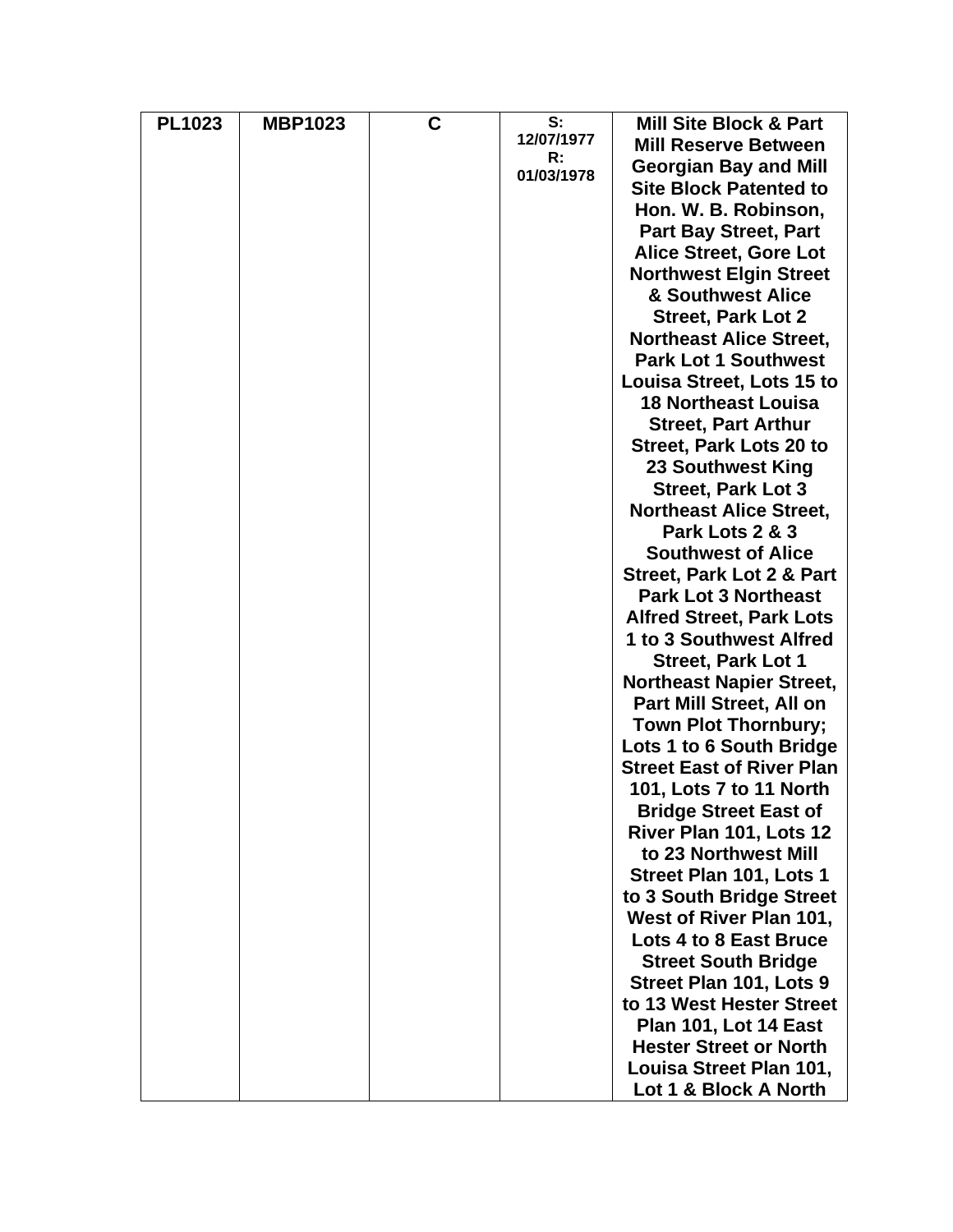|               |                |   |                                      | <b>Bridge Street West of</b><br>River Plan 102, Lots 2 to<br><b>7 Southeast Bruce</b><br><b>Street North Bridge</b><br><b>Street West of River</b><br>Plan 102, Lots 8 to 10<br><b>Southwest Louisa Street</b><br>Plan 103, Lots 4 to 10<br><b>Northeast Alfred Street</b><br>Plan 106, Lots 1 to 3<br><b>Northeast Napier Street</b><br>Plan 164; Thornbury |
|---------------|----------------|---|--------------------------------------|--------------------------------------------------------------------------------------------------------------------------------------------------------------------------------------------------------------------------------------------------------------------------------------------------------------------------------------------------------------|
|               |                |   |                                      |                                                                                                                                                                                                                                                                                                                                                              |
| <b>PL1024</b> | <b>MBP1024</b> | R | S:<br>05/17/1976<br>R:<br>03/23/1978 | Lots 5 to 24, Lots 27 to<br>54, Lots 61 to 72, Block<br><b>B &amp; Part Block A, Telfer</b><br><b>Street, Part Joseph</b><br><b>Street &amp; Alderman</b><br>Street, Plan 192; Owen<br>Sound                                                                                                                                                                 |
| <b>PL1025</b> | <b>MBP1025</b> | R | S:<br>12/09/1977<br>R:<br>05/08/1978 | Part Park Lot 3, Range 2<br><b>West of River; Owen</b><br><b>Sound</b>                                                                                                                                                                                                                                                                                       |
| <b>PL1026</b> | <b>MBP1026</b> | C | S:<br>06/26/1978<br>R:<br>07/06/1978 | Lot 11, Concession 3,<br><b>Part of Road Allowance</b><br>in Front of Lot 11,<br><b>Concession 3; Sarawak</b>                                                                                                                                                                                                                                                |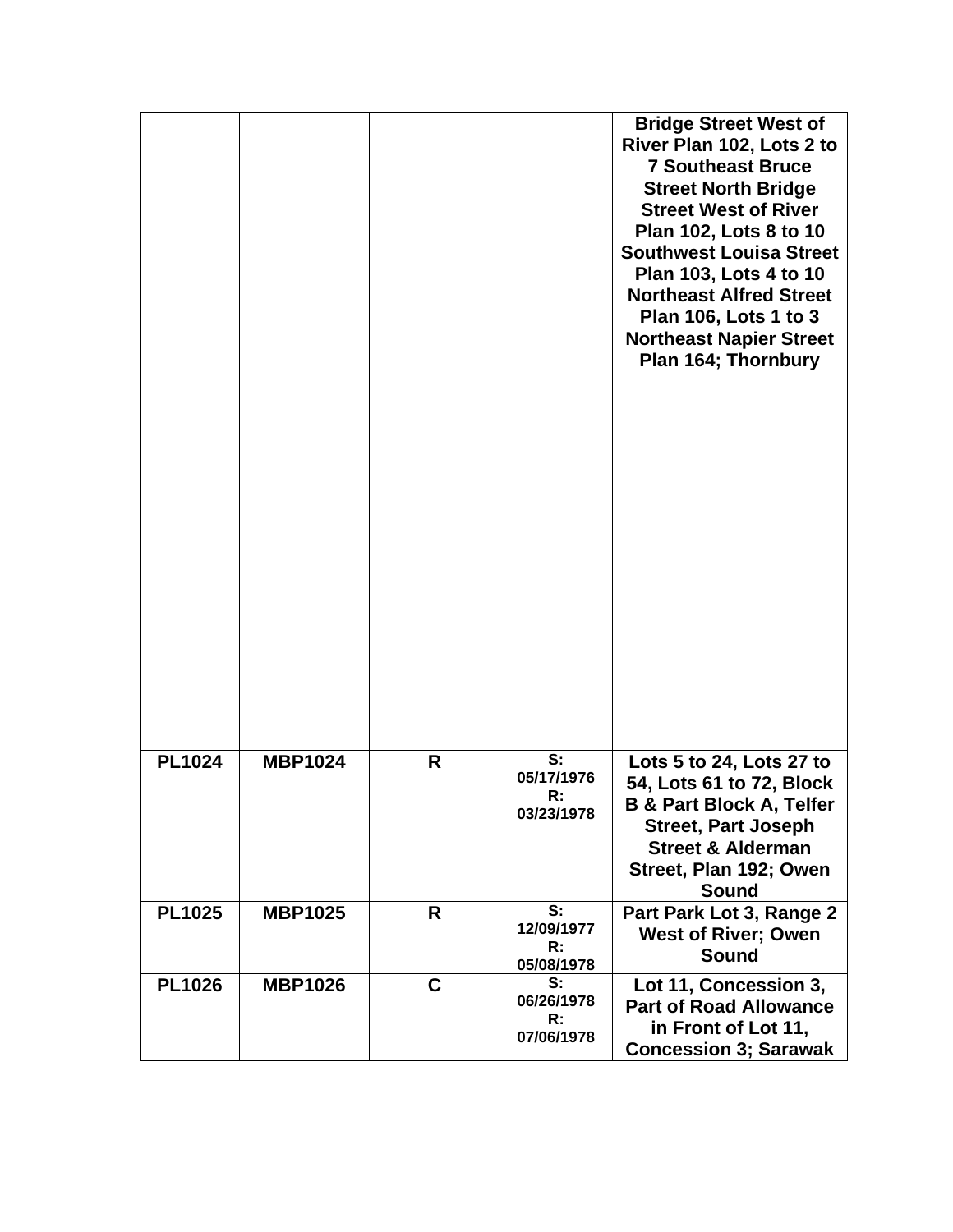| <b>PL1027</b> | <b>MBP1027</b> | R            | S:<br>01/04/1978<br>R:         | Part Lot D Plan 122, Part<br>of Second Division Lot             |
|---------------|----------------|--------------|--------------------------------|-----------------------------------------------------------------|
|               |                |              | 10/18/1978                     | 5, Concession 1 East of<br>Garafraxa Road;<br><b>Chatsworth</b> |
| <b>PL1028</b> | <b>MBP1028</b> | $\mathsf{R}$ | S:                             | Part Lot 10, Concession                                         |
|               |                |              | 08/01/1979<br>R:               | 7; Derby                                                        |
| <b>PL1029</b> | <b>MBP1029</b> | $\mathsf{R}$ | 09/13/1979<br>S:               | <b>Part Lot 24, Concession</b>                                  |
|               |                |              | 11/04/1978<br>R:<br>10/03/1979 | 8; Collingwood                                                  |
| <b>PL1030</b> | <b>MBP1030</b> | R            | S:                             | <b>Part of First Division Lot</b>                               |
|               |                |              | 03/20/1979<br>R:               | 4, Concession 1;<br><b>Sullivan</b>                             |
|               |                |              | 10/25/1979                     |                                                                 |
|               | <b>MBP1ART</b> | $\mathbf O$  |                                | <b>Artemesia</b>                                                |
|               | <b>MBP1BRO</b> | T            | 05/02/1862                     | <b>Brooke</b>                                                   |
|               | <b>MBP1BEN</b> | O            |                                | <b>Bentinck</b>                                                 |
|               | <b>MBP1CHA</b> | T            |                                | <b>Chatsworth</b>                                               |
|               | <b>MBP1THO</b> | T            | 05/11/1873                     | <b>Thornbury</b>                                                |
|               | <b>MBP2CHA</b> | T            | 10/31/1904                     | <b>Chatsworth</b>                                               |
|               | <b>MBP1COL</b> | $\mathbf O$  | 05/11/1873                     | Collingwood                                                     |
|               | <b>MBP1DER</b> | $\mathbf O$  | 05/11/1873                     | <b>Derby</b>                                                    |
|               | <b>MBP2DER</b> | O            |                                | <b>Derby</b>                                                    |
|               | <b>MBP2COL</b> | O            |                                | Collingwood                                                     |
|               | <b>MBP1HOL</b> | O            | 05/11/1873                     | <b>Holland</b>                                                  |
|               | <b>MBP1EUP</b> | O            |                                | Euphrasia                                                       |
|               | <b>MBP2EUP</b> | $\mathbf O$  | 05/11/1873                     | <b>Euphrasia</b>                                                |
|               | <b>MBP3EUP</b> | $\mathbf{o}$ |                                | <b>Egremont</b>                                                 |
|               | <b>MBP1GLE</b> | $\mathbf O$  |                                | Glenelg                                                         |
|               | <b>MBP2HOL</b> | $\mathbf O$  | 0/0/1853                       | <b>Holland</b>                                                  |
|               | <b>MBP1KEP</b> | $\mathbf O$  |                                | <b>Keppel</b>                                                   |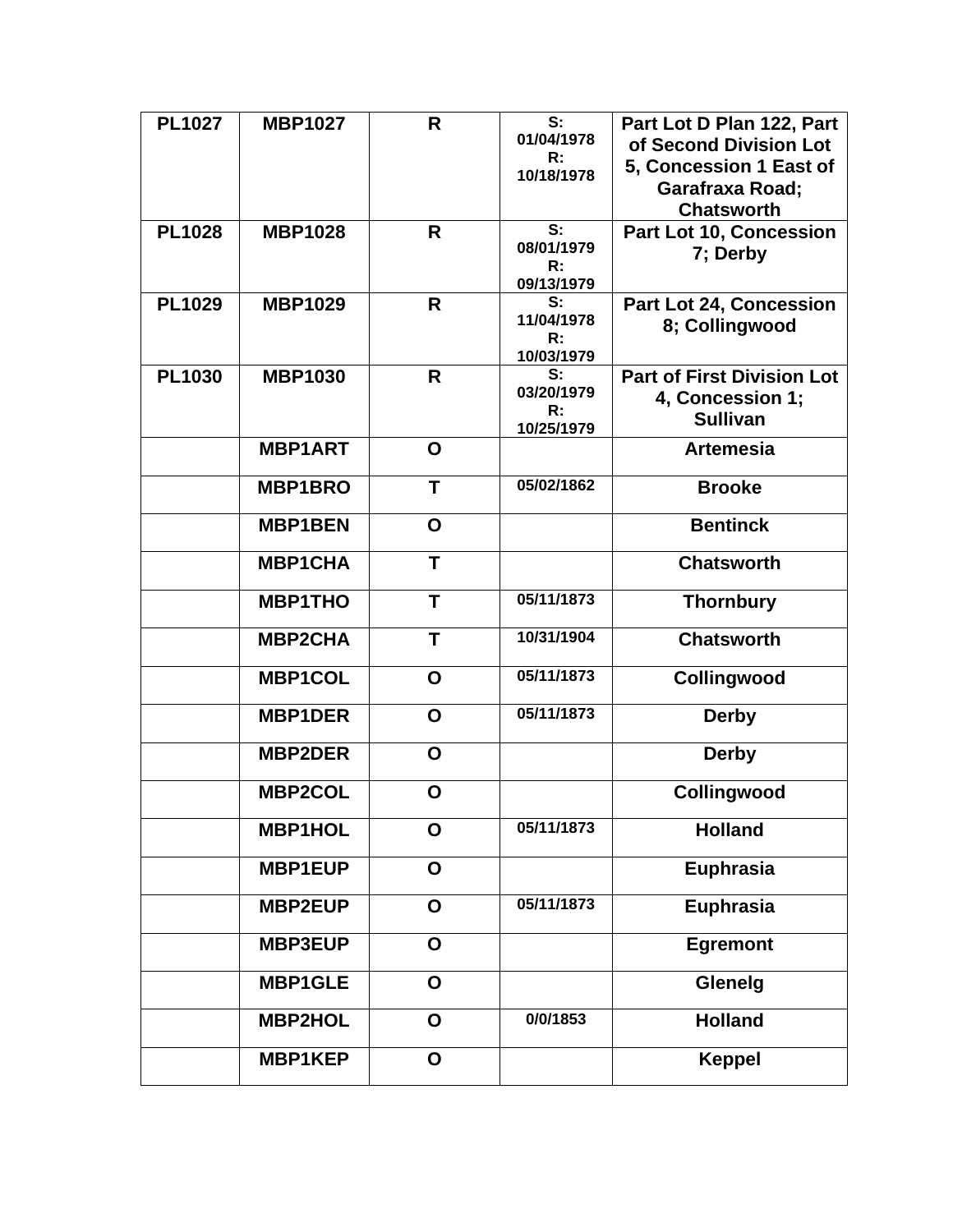|                              | <b>MBP1LEI</b>  | T            |                        | Leith                                       |
|------------------------------|-----------------|--------------|------------------------|---------------------------------------------|
|                              | <b>MBP1MEA</b>  | T            |                        | <b>Meaford</b>                              |
|                              | <b>MBP2MEA</b>  | T            |                        | <b>Meaford</b>                              |
|                              | <b>MBP1NOR</b>  | $\mathbf O$  | 10/08/1836             | <b>Normanby</b>                             |
|                              | <b>MBP1MILI</b> | $\mathbf O$  |                        | <b>Military Block, Owen</b><br><b>Sound</b> |
|                              | <b>MBP1OSP</b>  | O            | 0/0/1856               | <b>Osprey</b>                               |
|                              | <b>MBP1OWEN</b> | T            | 0/0/1856               | <b>Owen Sound</b>                           |
|                              | <b>MBP2OWEN</b> | T            |                        | <b>Owen Sound</b>                           |
|                              | <b>MBP1PRO</b>  | O            |                        | <b>Proton</b>                               |
|                              | <b>MBP1SAR</b>  | O            | 07/15/1862             | <b>Sarawak</b>                              |
|                              | <b>MBP2SAR</b>  | $\mathbf O$  | 9/23/1911              | <b>Sarawak</b>                              |
|                              | <b>MBP1SHA</b>  | $\mathsf{T}$ | 05/11/1873             | <b>Shallow Lake</b>                         |
|                              | <b>MBP1STV</b>  | O            |                        | <b>St. Vincent</b>                          |
|                              | <b>MBP2STV</b>  | $\mathbf O$  |                        | <b>St. Vincent</b>                          |
|                              | <b>MBP1SUL</b>  | O            | 05/11/1873             | <b>Sullivan</b>                             |
|                              | <b>MBP2SUL</b>  | O            | 0/0/1856               | <b>Sullivan</b>                             |
|                              | <b>MBP1SYD</b>  | $\mathbf O$  | 05/11/1873             | Sydenham                                    |
|                              | <b>MBP2SYD</b>  | T            |                        | Sydenham                                    |
|                              | <b>MBP2THO</b>  | т            | 04/30/1870             | <b>Thornbury</b>                            |
|                              | <b>MBP1WIL</b>  | T            |                        | Williamsford                                |
| <b>SOUTH</b><br><b>PLANS</b> |                 |              |                        |                                             |
| PLGS1                        | <b>MBP1GS</b>   | T            | S:<br>12/??/1853<br>R: | <b>Artemesia</b>                            |
| A                            | <b>MBP1A</b>    | O            |                        |                                             |
| PLGS2                        | <b>MBP2GS</b>   | Т            | S:<br>R:               | <b>Artemesia</b>                            |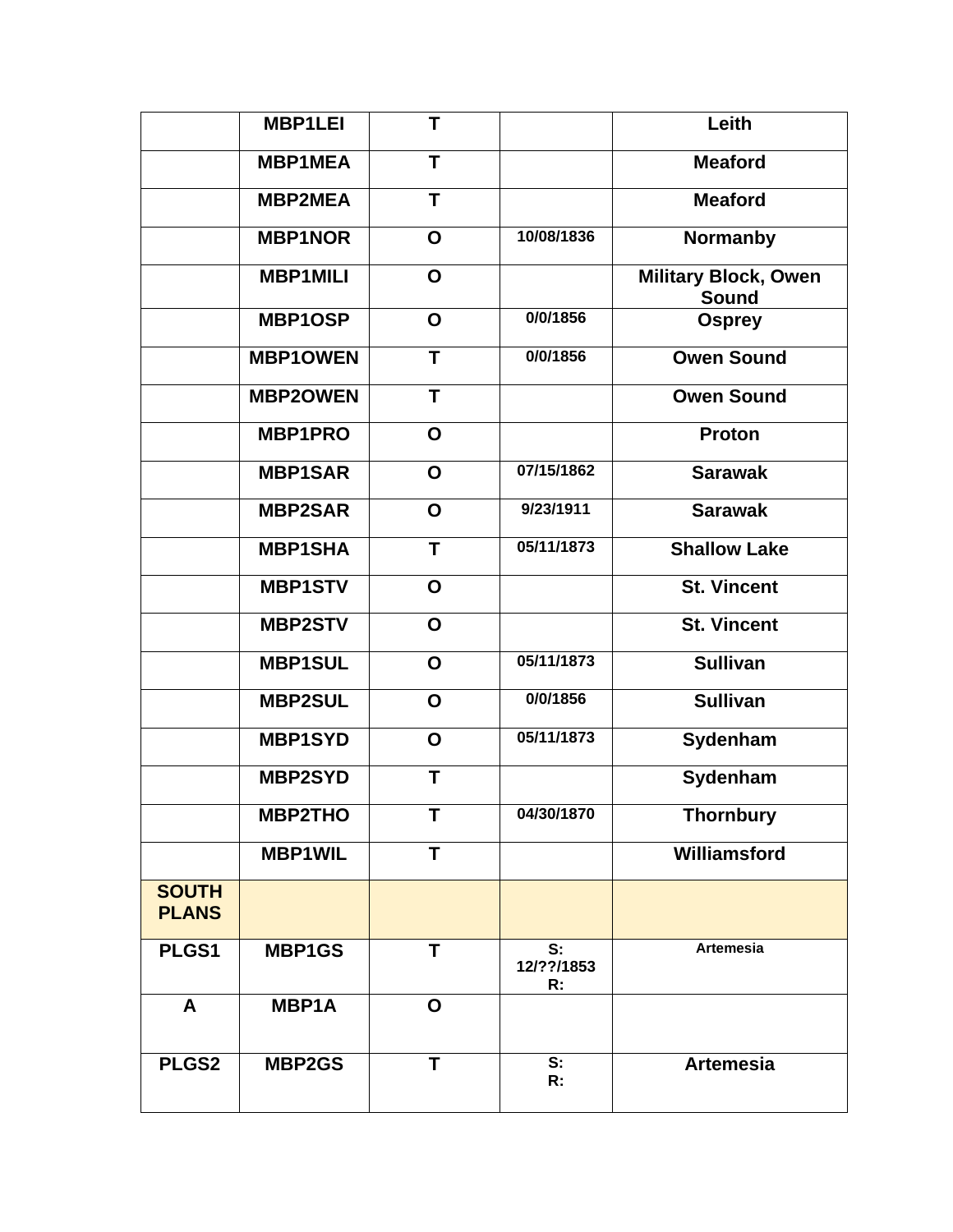| PLGS3  | MBP3GS  | $\mathbf C$  | S:<br>R:<br>05/04/1967                                      | <b>Part Lot 27 Concession</b><br>11; Artemesia                                                                                   |
|--------|---------|--------------|-------------------------------------------------------------|----------------------------------------------------------------------------------------------------------------------------------|
| PLGS10 | MBP10GS | T            | S:<br>R:                                                    | <b>Priceville</b>                                                                                                                |
| PLGS11 | MBP11GS | O            | S:<br>02/22/1864<br>R:                                      | <b>Map of the Mcdonald's</b><br><b>Survey; Priceville</b>                                                                        |
| PLGS12 | MBP12GS | R            | S:<br>04/??/1875<br>R:<br>05/07/1875                        | Lot 54 First Range<br>South Durham Road,<br><b>Priceville; Glenelg</b>                                                           |
| PLGS15 | MBP15GS | R            | S:12/??/1873<br>R:<br>10/17/1894                            | Part Village of Virginia,<br>Part Lot 151 3rd Range<br><b>Southwest Toronto</b><br><b>Sydenham Road;</b><br><b>Artemesia</b>     |
| PLGS16 | MBP16GS | R            | S:<br>06/30/1875<br>R:<br>02/07/1876                        | Part Village of Virginia,<br>Part Lot 151 3rd Range<br><b>Southwest Toronto</b><br>Sydenham Road;<br><b>Artemesia</b>            |
| PLGS17 | MBP17GS | R            | S:<br>04/??/1874<br>R:<br>11/12/1874                        | <b>Village of Walterville,</b><br>Part Lot 150 3rd Range<br><b>Southwest Toronto</b><br>Sydenham Road;<br><b>Artemesia</b>       |
| PLGS18 | MBP18GS | $\mathsf{R}$ | $\overline{\mathbf{s}}$ :<br>04/??/1874<br>R:<br>11/16/1874 | Lot A Village of<br><b>Walterville, Part Lot 150</b><br><b>3rd Range Southwest</b><br><b>Toronto Sydenham</b><br>Road; Artemesia |
| PLGS20 | MBP20GS | Τ            | S:<br>R:                                                    | Eugenia                                                                                                                          |
| PLGS21 | MBP21GS | R            | S:<br>09/15/1955<br>R:<br>11/30/1955                        | <b>Part Lot 30 Concession</b><br>9; Artemesia                                                                                    |
| PLGS22 | MBP22GS | R            | S:<br>10/03/1960<br>R:<br>10/18/1960                        | <b>West Half Lot 34</b><br><b>Concession 8;</b><br><b>Artemesia</b>                                                              |
| PLGS23 | MBP23GS | R            | S:<br>07/24/1975<br>R:<br>02/05/1976                        | <b>Beaver Valley Estates,</b><br>Part Lot 19, Lot 20<br><b>Concession 14;</b><br><b>Artemesia</b>                                |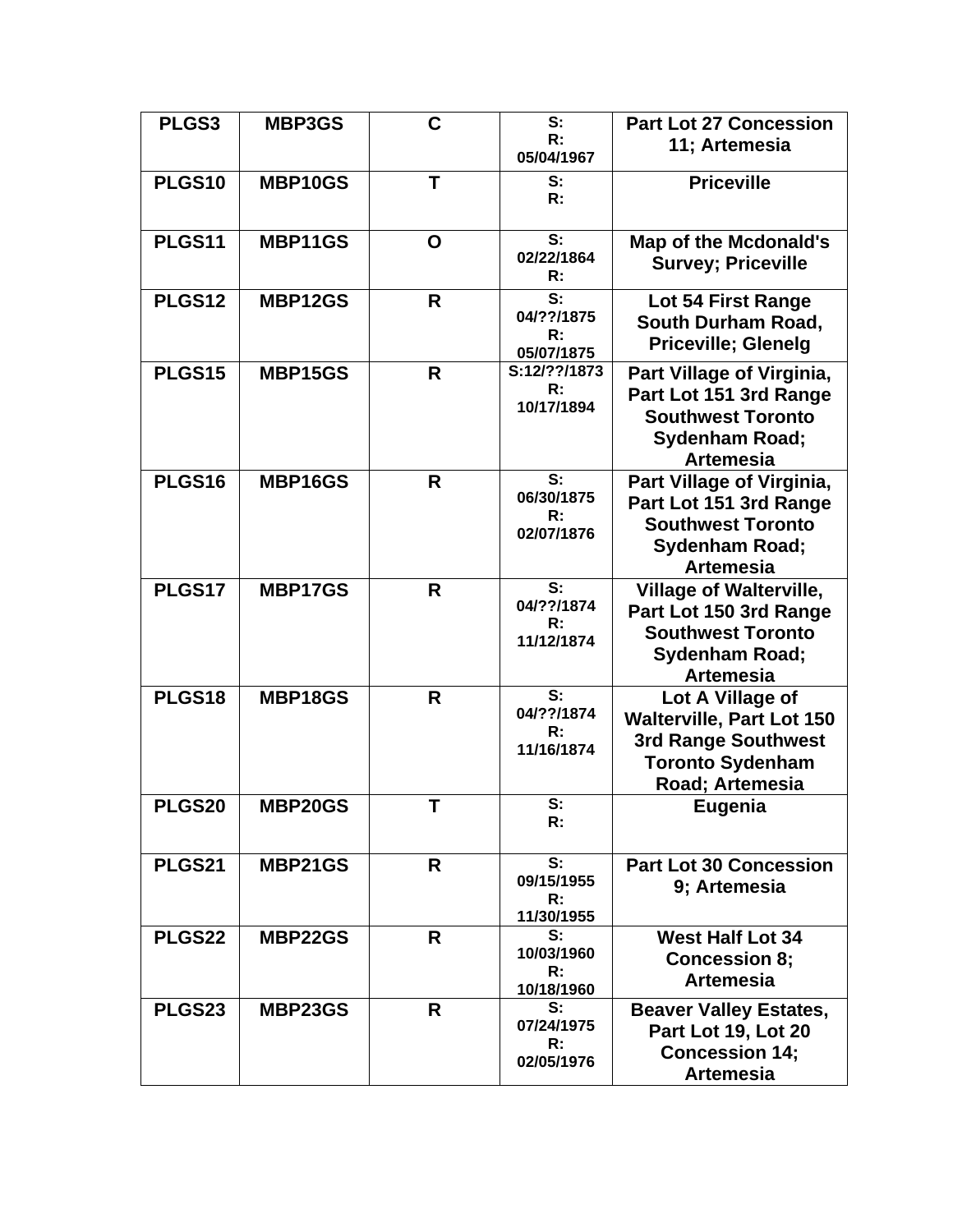| PLGS31 | MBP31GS        | R | S:               | Part Flesherton, Part Lot       |
|--------|----------------|---|------------------|---------------------------------|
|        |                |   | 08/08/1870       | 151 1st Range Northeast         |
|        |                |   | R:<br>03/08/1871 | <b>Toronto Sydenham</b>         |
|        |                |   |                  | Road; Artemesia                 |
| PLGS32 | <b>MBP32GS</b> | T | S:               | <b>Flesherton, Part Lots</b>    |
|        |                |   | R:               | 150 & 151 1st Range             |
|        |                |   |                  | <b>West Toronto</b>             |
|        |                |   |                  | <b>Sydenham Road;</b>           |
|        |                |   |                  | <b>Artemesia</b>                |
| PLGS33 | MBP33GS        | Τ | S:               | <b>Flesherton, Part Lots</b>    |
|        |                |   | 11/??/1860       | 150 & 151 1st Range             |
|        |                |   | R:               | <b>West Toronto</b>             |
|        |                |   | 05/25/1877       | <b>Sydenham Road;</b>           |
|        |                |   |                  | <b>Artemesia</b>                |
| PLGS34 | MBP34GS        | Τ | S:               | <b>Flesherton, Part Lots</b>    |
|        |                |   | 08/??/1879       | 148 to 151 1st Range            |
|        |                |   | R:               | <b>Southwest Toronto</b>        |
|        |                |   | 09/20/1879       | <b>Sydenham Road;</b>           |
|        |                |   |                  | <b>Artemesia</b>                |
| PLGS35 | MBP35GS        | R | S:               | MK Flesher, Part Lot 151        |
|        |                |   | 08/18/1890       | <b>Concession 1</b>             |
|        |                |   | R:               | <b>Southwest Toronto</b>        |
|        |                |   |                  | <b>Sydenham Road;</b>           |
|        |                |   |                  | <b>Artemesia</b>                |
| PLGS36 | MBP36GS        | T | S:               | <b>Flesherton, Part Lots</b>    |
|        |                |   | R:               | 148 to 151 1st Range            |
|        |                |   | 06/14/1899       | <b>Southwest Toronto</b>        |
|        |                |   |                  | Sydenham Road;                  |
|        |                |   |                  | <b>Artemesia</b>                |
| PLGS37 | MBP37GS        | Т | S:               | <b>Flesherton, Part Lot 152</b> |
|        |                |   | 04/??/1879       | <b>1st Range Southwest</b>      |
|        |                |   | R:               | <b>Toronto Sydenham</b>         |
|        |                |   | 02/14/1886       | Road; Artemesia                 |
| PLGS38 | MBP38GS        | T | S:               | Park Lot 1 in A.G.              |
|        |                |   | 10/??/1885       | <b>Campbell Town Lot B</b>      |
|        |                |   | R:               | Alice Street in W.K.            |
|        |                |   | 10/09/1886       | <b>Flesher's Survey of</b>      |
|        |                |   |                  | <b>Flesherton, Part Lots</b>    |
|        |                |   |                  | 151 & 152 1st Range             |
|        |                |   |                  | <b>Southwest Toronto</b>        |
|        |                |   |                  | <b>Sydenham Road;</b>           |
|        |                |   |                  | <b>Artemesia</b>                |
| PLGS39 | MBP39GS        | T | S:               | Flesherton, Lots 146 to         |
|        |                |   | 12/??/1870       | 150 1st Range East              |
|        |                |   | R:<br>03/20/1871 | <b>Toronto Sydenham</b>         |
|        |                |   |                  |                                 |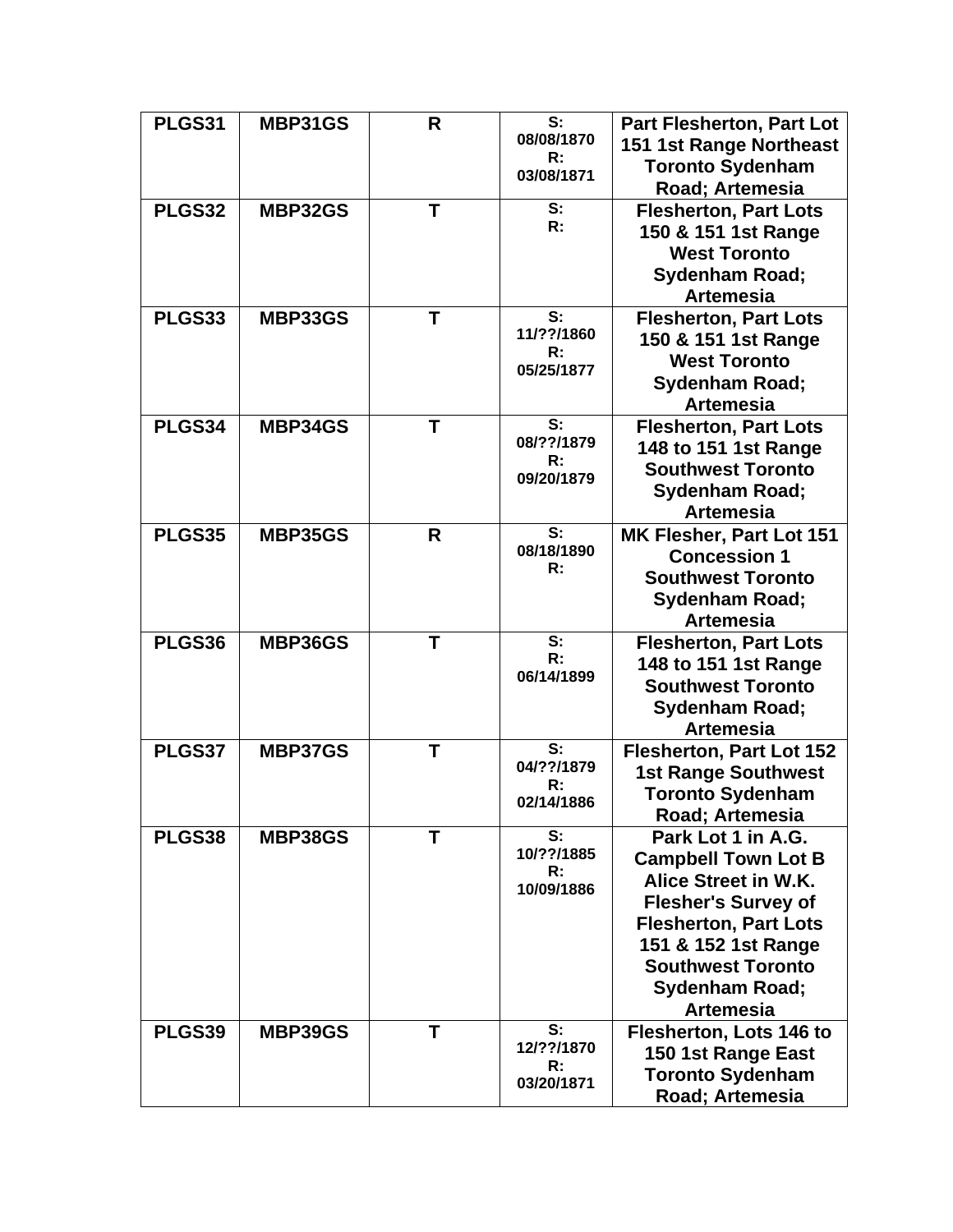| PLGS40         | MBP40GS         | $\mathsf{T}$ | S:<br>R:                             | <b>Flesherton Village</b>                                                                                                                |
|----------------|-----------------|--------------|--------------------------------------|------------------------------------------------------------------------------------------------------------------------------------------|
| PLGS41         | MBP41GS         | R            | S:<br>05/17/1968<br>R:<br>02/27/1969 | <b>Highland Heights, Part</b><br>Lot 153 Concession 1<br><b>Northeast Toronto</b><br><b>Sydenham Road;</b><br><b>Flesherton</b>          |
| PLGS51         | MBP51GS         | T            | 11/??/1846                           | <b>Part of Bentinck</b>                                                                                                                  |
| PLGS52         | MBP52GS         | T            | S:<br>06/25/1850<br>R:               | <b>Bentinck</b>                                                                                                                          |
| PLGS53         | MBP53GS         | $\mathsf{R}$ | S:<br>03/25/1953<br>R:<br>07/15/1953 | Lots 25 to 37<br><b>Concession 1 North</b><br>Durham Road, Lots 25<br>to 37 Concession 1<br><b>South Durham Road;</b><br><b>Bentinck</b> |
| <b>PLGS55</b>  | <b>MBP55GS</b>  | R            | S:<br>12/19/1955<br>R:<br>04/26/1956 | <b>Lots 1 to 3 Concession</b><br>2 North Durham Road,<br><b>Lot 1 Concession 3</b><br><b>North Durham Road;</b><br><b>Bentinck</b>       |
| PLGS70         | <b>MBP70GS</b>  | R            | S:<br>06/11/1868<br>R:<br>06/13/1868 | <b>Part 1st Division Lot 1</b><br><b>Concession 1; Bentinck</b>                                                                          |
| PLGS80         | MBP80GS         | T            | S:<br>02/13/1875<br>R:<br>07/26/1876 | <b>Part of Elmwood, Part</b><br>Lot 1 Concession 10,<br>Lot 1 Concession 11;<br><b>Bentinck</b>                                          |
| PLGS81         | MBP81GS         | T            | S:<br>R:<br>01/19/1884               | <b>Extension of Elmwood,</b><br>Part Lot 1, West Half Lot<br>2 Concession 11;<br><b>Bentinck</b>                                         |
| PLGS82         | <b>MBP82GS</b>  | R.           | S:<br>01/24/1887<br>R:<br>01/31/1887 | Park Lot 72 Elmwood,<br>Lot 1 Concession 11;<br><b>Bentinck</b>                                                                          |
| PLGS83         | MBP83GS         | T            | S:<br>11/26/1887<br>R:<br>12/06/1887 | <b>Part Elmwood, Part Lot</b><br>1 Concession 10;<br><b>Bentinck</b>                                                                     |
| <b>PLGS101</b> | <b>MBP101GS</b> | T            | 12/20/1854                           | <b>Egremont</b>                                                                                                                          |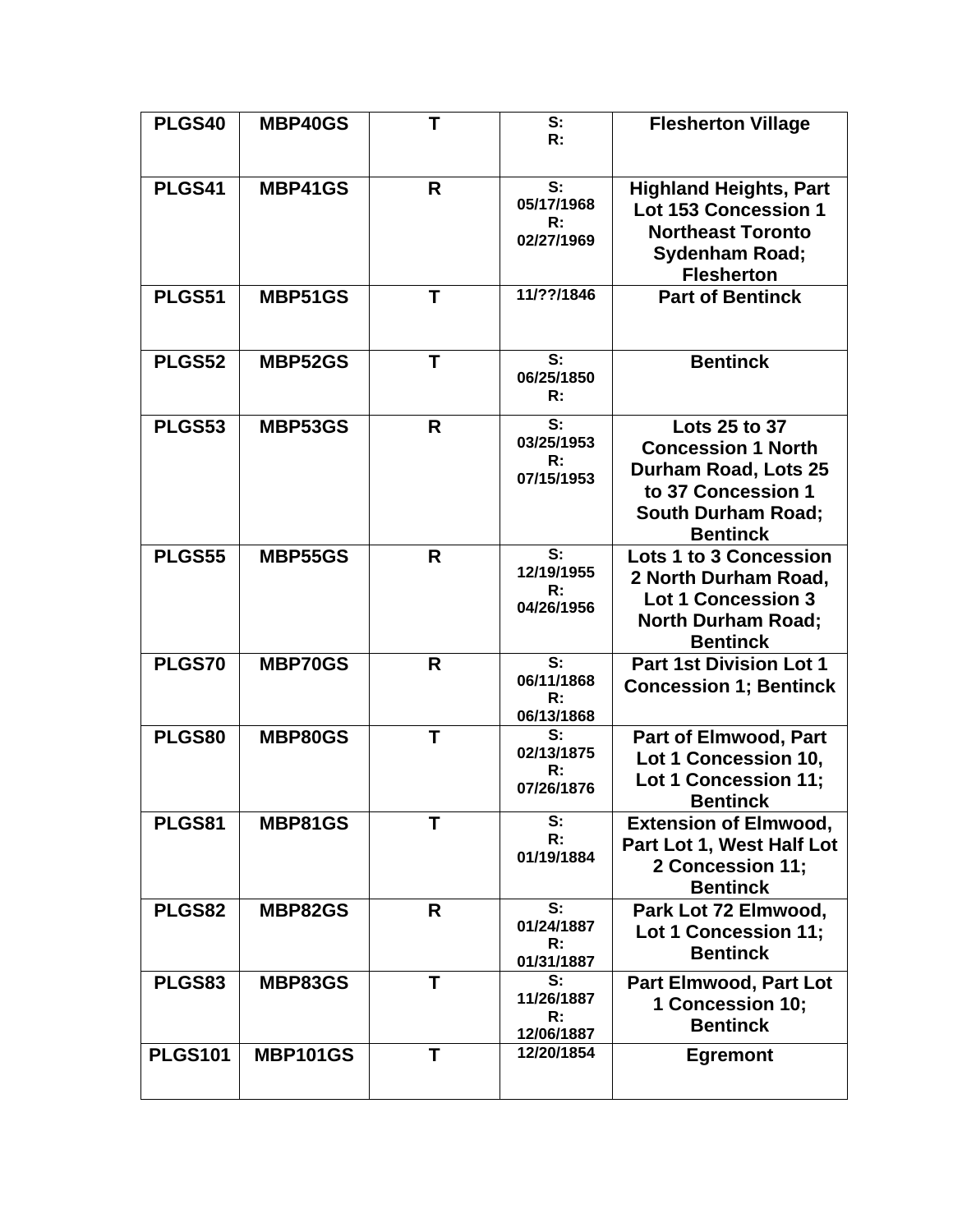| <b>PLGS102</b> | <b>MBP102GS</b> | $\mathsf{T}$ | S:<br>R:                             | <b>Egremont</b>                                                                            |
|----------------|-----------------|--------------|--------------------------------------|--------------------------------------------------------------------------------------------|
| <b>PLGS110</b> | <b>MBP110GS</b> | T            | S:<br>09/23/1880<br>R:<br>10/15/1880 | Holstein, Part Lots 39 to<br>42 Concession 2 & 3;<br><b>Egremont</b>                       |
| <b>PLGS111</b> | <b>MBP111GS</b> | T            | S:<br>04/14/1906<br>R:<br>06/05/1906 | <b>Addition to Holstein,</b><br>Part Lots 39 to 42<br>Concession 2 & 3;<br><b>Egremont</b> |
| <b>PLGS120</b> | <b>MBP120GS</b> | T            | S:<br>01/01/1859<br>R:<br>05/06/1862 | Orchardville, Part 2nd &<br>3rd Division Lot 13<br><b>Concession 1;</b><br><b>Egremont</b> |
| <b>PLGS121</b> | <b>MBP121GS</b> | Τ            | S:<br>??/??/1858<br>R:<br>02/15/1876 | Orchardville, Part 2nd &<br>3rd Division Lot 13<br><b>Concession 1:</b><br><b>Egremont</b> |
| <b>PLGS130</b> | <b>MBP130GS</b> | T            | 12/??/1846                           | <b>Part of Glenelg</b>                                                                     |
| <b>PLGS131</b> | <b>MBP131GS</b> | T            | 12/20/1854                           | Glenelg                                                                                    |
| <b>PLGS151</b> | <b>MBP151GS</b> | T            | 12/??/1847                           | <b>Part of Normanby</b>                                                                    |
| <b>PLGS152</b> | <b>MBP152GS</b> | T            | 05/20/1854                           | <b>Part of Normanby</b>                                                                    |
| <b>PLGS153</b> | <b>MBP153GS</b> | T            | 04/16/1856                           | <b>Ayton</b>                                                                               |
| <b>PLGS154</b> | <b>MBP154GS</b> | T            | S:<br>11/30/1903<br>R:<br>03/29/1905 | Part of Ayton;<br><b>Normanby</b>                                                          |
| <b>PLGS155</b> | <b>MBP155GS</b> | O            | S:<br>06/14/1856<br>R:<br>06/19/1856 | Part Building Lots, Lot 3<br><b>Concession 1;</b><br><b>Normanby</b>                       |
| <b>PLGS161</b> | <b>MBP161GS</b> | Т            | S:<br>11/01/1859<br>R:<br>03/14/1860 | <b>Village of Neustadt, Part</b><br><b>Lots 1 to 3 Concession</b><br>13; Normanby          |
| <b>PLGS162</b> | <b>MBP162GS</b> | Т            | S:<br>R:                             | <b>Village of Neustadt, Part</b><br><b>Lots 1 to 3 Concession</b><br>13; Normanby          |
| <b>PLGS163</b> | <b>MBP163GS</b> | T            | S:<br>01/16/1868<br>R:               | <b>Extension of Neustadt,</b><br>Lot 2 Concession 14;                                      |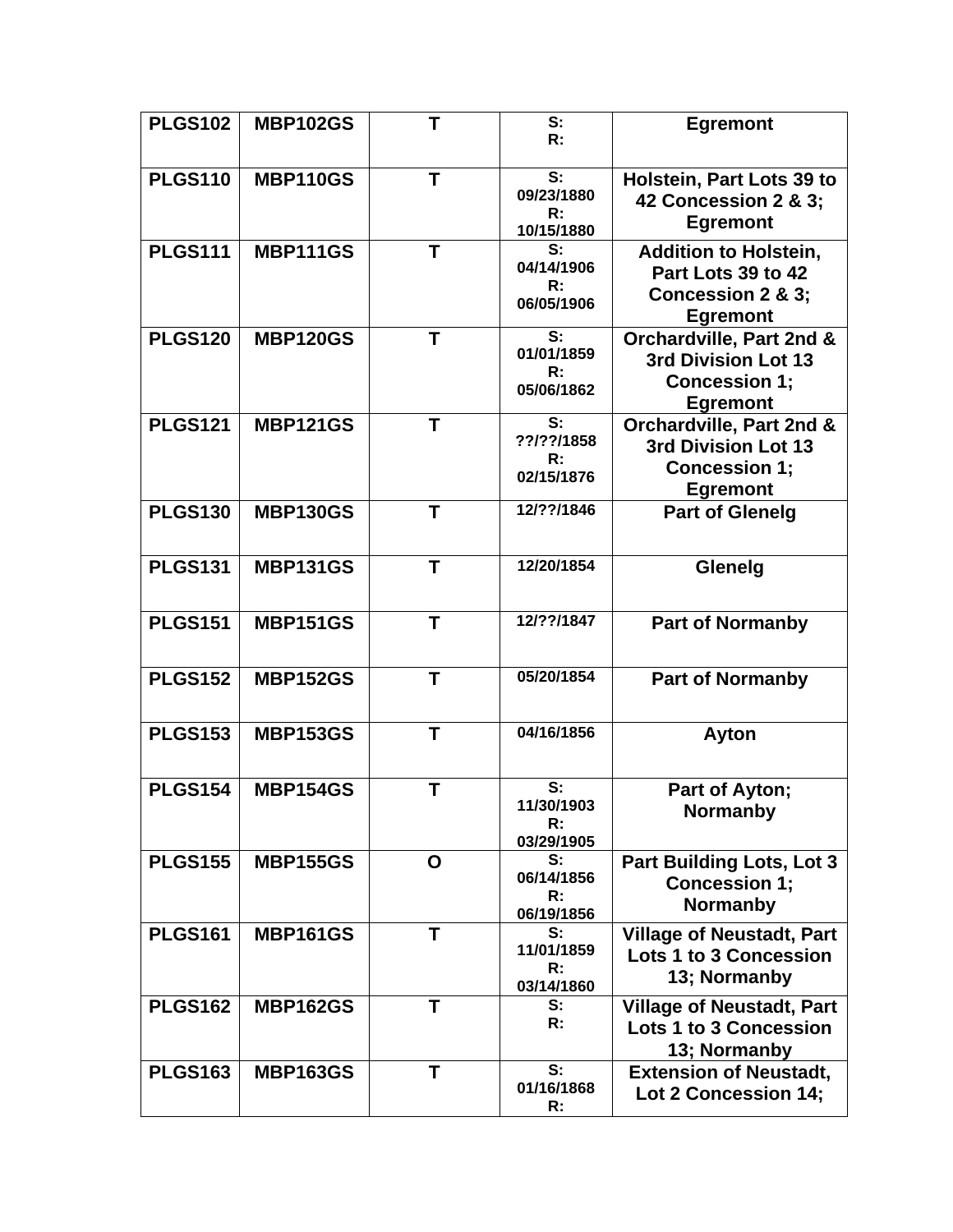|                |                 |              | 11/04/1869                   | <b>Normanby</b>                         |
|----------------|-----------------|--------------|------------------------------|-----------------------------------------|
|                |                 |              |                              |                                         |
| <b>PLGS164</b> | <b>MBP164GS</b> | R            | S:                           | <b>Part Lot 3 Concession</b>            |
|                |                 |              | 03/12/1877<br>$\mathsf{R}$ : | 14; Normanby                            |
| <b>PLGS165</b> | <b>MBP165GS</b> | R            | S:                           | <b>Lots 90 &amp; 91 North</b>           |
|                |                 |              | 03/08/1882                   | <b>William Street; Neustadt</b>         |
|                |                 |              | R:                           |                                         |
|                |                 |              | 04/23/1882<br>12/??/1853     |                                         |
| <b>PLGS201</b> | <b>MBP201GS</b> | Τ            |                              | <b>Ospry</b>                            |
| <b>PLGS202</b> | <b>MBP202GS</b> | Т            | S:                           | <b>Ospery, Concessions 13</b>           |
|                |                 |              | 05/23/1869<br>R:             | & 14                                    |
| <b>PLGS203</b> | <b>MBP203GS</b> | $\mathsf{R}$ | S:                           | <b>Beaver-Heights, Part</b>             |
|                |                 |              | 10/08/1974                   | Lots 16 & 17                            |
|                |                 |              | R:                           | <b>Concession 9; Osprey</b>             |
| <b>PLGS232</b> | <b>MBP232GS</b> | T            | 11/05/1974<br>S:             |                                         |
|                |                 |              | 04/13/1875                   | Part of Village of                      |
|                |                 |              | R:                           | <b>Feversham; Osprey</b>                |
|                |                 |              | 07/27/1878                   |                                         |
| <b>PLGS241</b> | <b>MBP241GS</b> | T            | S:<br>04/??/1875             | <b>Part of Feversham;</b>               |
|                |                 |              | R:                           | <b>Osprey</b>                           |
| <b>PLGS242</b> | <b>MBP242GS</b> | Τ            | S:                           | <b>Feversham; Osprey</b>                |
|                |                 |              | R:                           |                                         |
| <b>PLGS251</b> | <b>MBP251GS</b> | Τ            | S:                           | Singhampton, Lot 18                     |
|                |                 |              | ??/??/1856<br>R:             | <b>Concession 12;</b>                   |
|                |                 |              | 03/21/1863                   | Nottawasaga                             |
| <b>PLGS252</b> | <b>MBP252GS</b> | T            | S:                           | <b>Alteration to</b>                    |
|                |                 |              | R:                           | Singhampton                             |
| <b>PLGS261</b> | <b>MBP261GS</b> | T            | 12/02/1880<br>S:             | <b>Kelvin</b>                           |
|                |                 |              | 06/03/1856                   |                                         |
|                |                 |              | R:                           |                                         |
|                |                 |              | 11/07/1856                   |                                         |
| <b>PLGS262</b> | <b>MBP262GS</b> | Ť            | S:<br>R:                     | <b>Charlestown, Part Lot</b>            |
|                |                 |              | 08/14/1866                   | 11 Concession 7;                        |
|                |                 | T            | 12/??/1855                   | <b>Osprey</b>                           |
| <b>PLGS301</b> | <b>MBP301GS</b> |              |                              | <b>Part of Proton</b>                   |
| <b>PLGS302</b> | <b>MBP302GS</b> | T            | 09/02/1856                   | Proton                                  |
| <b>PLGS303</b> | <b>MBP303GS</b> | T            | S:                           | <b>Part of Proton</b>                   |
|                |                 |              | R:                           |                                         |
|                |                 | R            | 12/31/1853<br>S:             |                                         |
| <b>PLGS304</b> | <b>MBP304GS</b> |              | 04/20/1887                   | <b>Deviation of Road, Lots</b>          |
|                |                 |              | R:                           | 10 & 11 Concession 19;<br><b>Proton</b> |
|                |                 |              | 06/22/1887                   |                                         |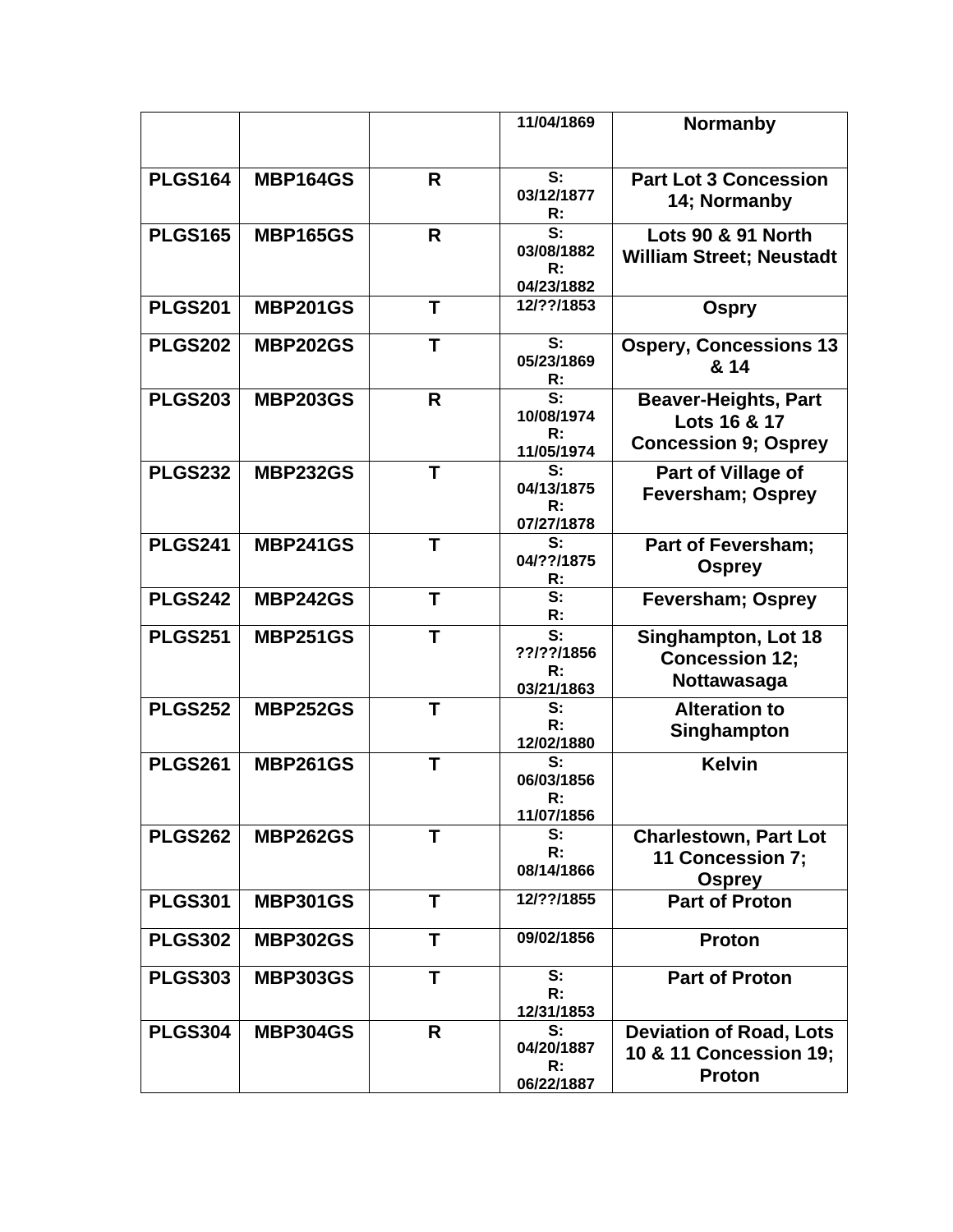| <b>PLGS311</b> | <b>MBP311GS</b> | Т | S:<br>??/??/1874<br>R:<br>05/05/1875                        | Cedarville, Lot 4<br><b>Concesion 5; Proton</b>                                                                                        |
|----------------|-----------------|---|-------------------------------------------------------------|----------------------------------------------------------------------------------------------------------------------------------------|
| <b>PLGS321</b> | <b>MBP321GS</b> | Τ | S:<br>02/26/1877<br>R:<br>03/03/1877                        | <b>Hopeville, Part Lots 12</b><br>& 13 Concession 12;<br><b>Proton</b>                                                                 |
| <b>PLGS331</b> | <b>MBP331GS</b> | Т | S:<br>03/??/1889<br>R:<br>01/31/1890                        | Proton, Part Lot 191 2nd<br><b>Range Southwest</b><br><b>Toronto Sydenham</b><br>Road; Proton                                          |
| <b>PLGS400</b> | <b>MBP400GS</b> | Τ | S:<br>02/10/1872<br>R:<br>06/13/1872                        | Dundalk, Lots 228 to<br>230 2nd Range<br><b>Southwest Toronto</b><br><b>Sydenham Road; Proton</b>                                      |
| <b>PLGS401</b> | <b>MBP401GS</b> | R | S:<br>08/13/1974<br>R:<br>11/22/1974                        | <b>Part Lot 228 Concession</b><br><b>11 Southwest Toronto</b><br><b>Sydenham Road; Proton</b>                                          |
| <b>PLGS402</b> | <b>MBP402GS</b> | R | S:<br>08/14/1974<br>R:<br>03/24/1975                        | <b>Part Lot 230 Concession</b><br><b>1 Southwest Toronto</b><br>Sydenham Road;<br><b>Dundalk</b>                                       |
| <b>PLGS410</b> | <b>MBP410GS</b> | O | S:<br>07/24/1875<br>R:<br>02/09/1876                        | <b>Building Lots, Dundalk;</b><br><b>Proton</b>                                                                                        |
| <b>PLGS420</b> | <b>MBP420GS</b> | T | S:<br>07/??/1875<br>R:<br>07/14/1876                        | <b>Part of Dundalk, Part</b><br>Lots 228 to 230 2nd<br><b>Range Southwest</b><br><b>Toronto Sydenham</b><br>Road; Proton               |
| <b>PLGS430</b> | <b>MBP430GS</b> | Т | S:<br>R:<br>06/13/1882                                      | <b>Addition to Dundalk,</b><br>Part Lots 227 to 230<br><b>Concession 2</b><br><b>Southwest Toronto</b><br><b>Sydenham Road; Proton</b> |
| <b>PLGS437</b> | <b>MBP437GS</b> | R | S:<br>02/24/1951<br>R:<br>03/13/1951                        | <b>Part Lots 71 &amp; 72</b><br><b>Concession 1 South</b><br><b>Durham Road; Brant</b><br>(Bruce County)                               |
| <b>PLGS440</b> | <b>MBP440GS</b> | Т | $\overline{\mathbf{s}}$ :<br>03/24/1882<br>R:<br>06/13/1882 | <b>Additions to Dundalk,</b><br>Part Lots 228 & 229 2nd<br><b>Range Southwest</b><br><b>Toronto Sydenham</b><br>Road; Proton           |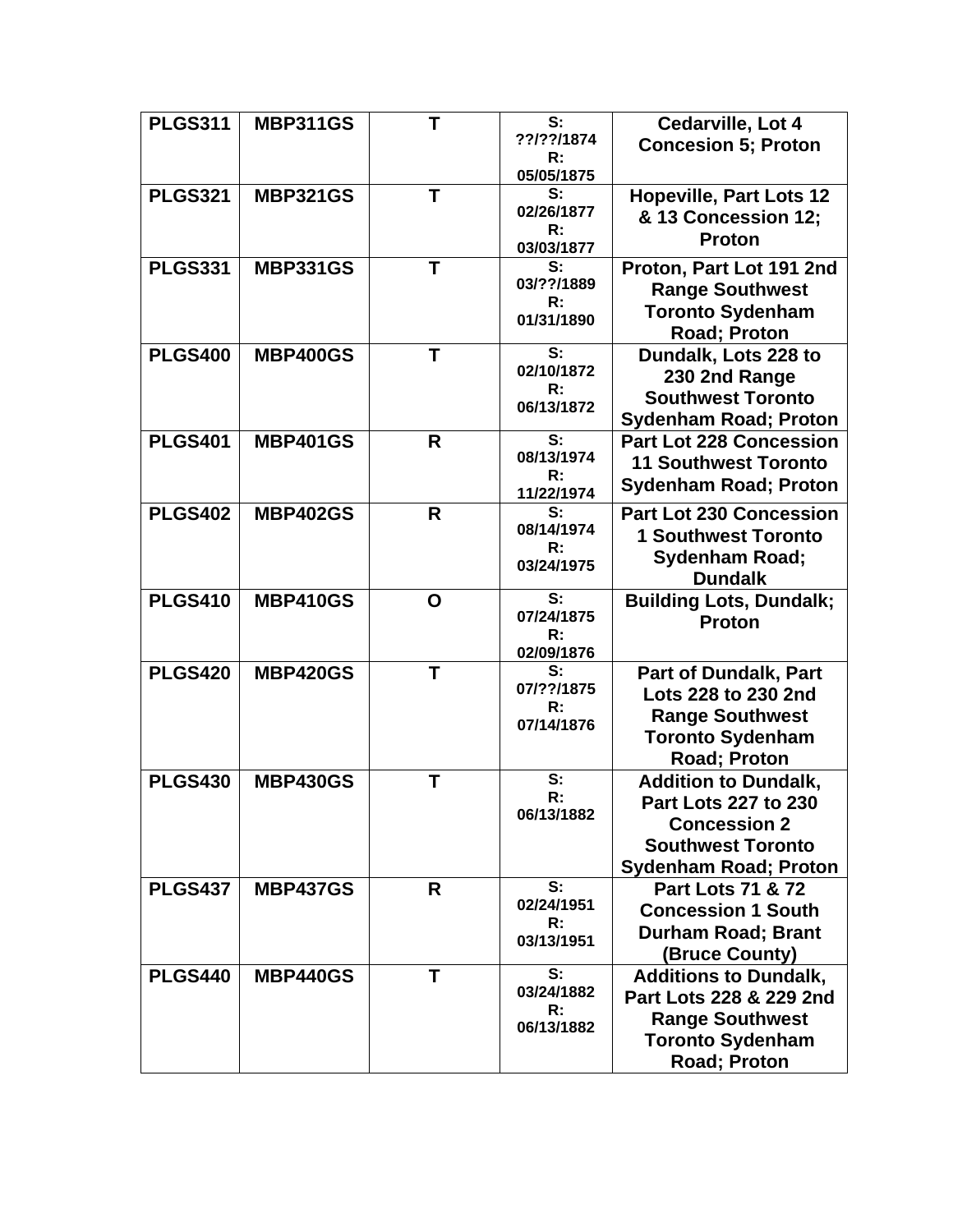| <b>PLGS450</b> | <b>MBP450GS</b> | Т | S:               | <b>Part of Dundalk, Part</b>  |
|----------------|-----------------|---|------------------|-------------------------------|
|                |                 |   | 12/??/1883<br>R: | <b>Lot 232 Concession 2</b>   |
|                |                 |   | 11/04/1884       | <b>Southwest Toronto</b>      |
|                |                 |   |                  | <b>Sydenham Road; Proton</b>  |
| <b>PLGS460</b> | <b>MBP460GS</b> | T | S:               | <b>Part of Dundalk, Part</b>  |
|                |                 |   | 06/13/1881       | Lot 231 Concession 1          |
|                |                 |   | R:<br>07/05/1881 | <b>West Toronto</b>           |
|                |                 |   |                  | <b>Sydenham Road; Proton</b>  |
| <b>PLGS470</b> | <b>MBP470GS</b> | Т | S:               | <b>Part of Dundalk, Part</b>  |
|                |                 |   | 07/13/1888       | <b>Lot 231 Concession 2</b>   |
|                |                 |   | R:<br>09/10/1888 | <b>Southwest Toronto</b>      |
|                |                 |   |                  | <b>Sydenham Road; Proton</b>  |
| <b>PLGS480</b> | <b>MBP480GS</b> | т | S:               | Dundalk, Lots 230 & 231       |
|                |                 |   | 10/25/1893       | <b>Concession 1, Lots 228</b> |
|                |                 |   | R:               | to 232 Concession 2           |
|                |                 |   | 10/28/1893       | <b>Southwest Toronto</b>      |
|                |                 |   |                  | <b>Sydenham Road; Proton</b>  |
| <b>PLGS490</b> | <b>MBP490GS</b> | Τ | S:               | Part of Dundalk, Block Y      |
|                |                 |   | 09/28/1893       | <b>Plan of Dundalk</b>        |
|                |                 |   | R:               |                               |
|                |                 |   | 04/07/1903       |                               |
| <b>PLGS500</b> | <b>MBP500GS</b> | T | 12/04/1849       | <b>Durham</b>                 |
|                |                 |   |                  |                               |
|                |                 |   |                  |                               |
|                | MBP500GSC       |   | 12/04/1849       | <b>Durham Crown Land</b>      |
|                |                 |   |                  |                               |
|                |                 |   |                  |                               |
|                | MBP147AC        |   | 02/01/1846       | <b>Town Reserve of</b>        |
|                |                 |   |                  | Sydenham (copy)               |
|                |                 |   | 02/01/1846       |                               |
|                | <b>MBP147A</b>  |   |                  | <b>Town Reserve of</b>        |
|                |                 |   |                  | Sydenham                      |
|                |                 |   |                  |                               |
|                | <b>MBP1VIN</b>  |   |                  | <b>St. Vincent, County of</b> |
|                |                 |   |                  | <b>Grey</b>                   |
|                |                 |   | 12/13/1879       | <b>West Halves of Lots 13</b> |
|                | MBP81GN         |   |                  |                               |
|                |                 |   |                  | and 14 in Concession 5        |
|                |                 |   |                  | of St. Vincent into Park      |
|                |                 |   |                  | <b>Lots; Town of Meaford</b>  |
|                | <b>MBP1HAN</b>  |   | 3/25/1942        | Plan of Hanover,              |
|                |                 |   |                  | compiled                      |
|                |                 |   |                  |                               |
| <b>PLGS501</b> |                 |   |                  |                               |
|                | <b>MBP501GS</b> | T | 07/19/1853       | <b>Town of Durham</b>         |
|                |                 |   |                  |                               |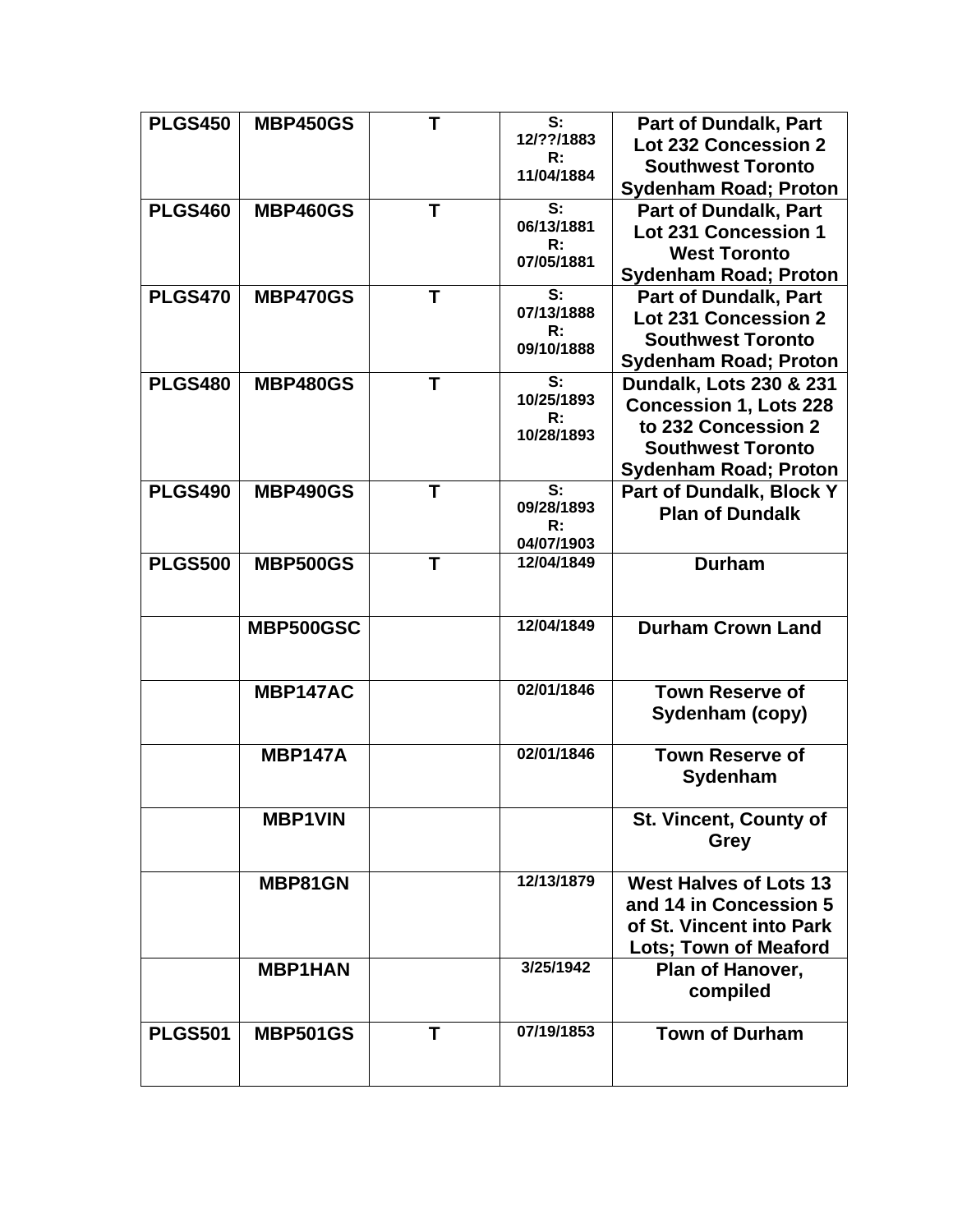| <b>PLGS502</b> | <b>MBP502GS</b> | Т | S:<br>07/??/1854<br>R:<br>08/24/1855 | Part of Durham, Lot 25<br><b>Concession 1; Glenelg</b>                                                         |
|----------------|-----------------|---|--------------------------------------|----------------------------------------------------------------------------------------------------------------|
| <b>PLGS503</b> | <b>MBP503GS</b> | т | S:<br>07/??/1854<br>R:<br>08/24/1855 | Part of Durham, Lot 25<br><b>Concession 1; Glenelg</b>                                                         |
| <b>PLGS504</b> | <b>MBP504GS</b> | O | S:<br>07/03/1853<br>R:<br>08/08/1885 | <b>Building Lots, 3rd</b><br><b>Division Lot 27</b><br><b>Concession 1; Glenelg</b>                            |
| <b>PLGS505</b> | <b>MBP505GS</b> | O | S:<br>07/??/1853<br>R:<br>08/09/1853 | <b>Building and Park Lots,</b><br>2nd Division Lot 27<br><b>Concession 1; Glenelg</b>                          |
| <b>PLGS506</b> | <b>MBP506GS</b> | O | S:<br>07/??/1855<br>R:<br>08/08/1855 | <b>Building Lots, 1st</b><br><b>Division Lot 27</b><br>concession 1; Bentinck                                  |
| <b>PLGS507</b> | <b>MBP507GS</b> | O | S:<br>07/??/1855<br>R:<br>08/08/1855 | <b>Building Lots, 2nd</b><br><b>Division Lot 27</b><br><b>Concession 1; Glenelg</b>                            |
| <b>PLGS508</b> | <b>MBP508GS</b> | O | S:<br>01/23/1856<br>R:<br>02/25/1856 | Park & Building Lots,<br>2nd & 3rd Division Lot<br>24 Concession 1;<br><b>Bentinck</b>                         |
| <b>PLGS509</b> | <b>MBP509GS</b> | O | S:<br>02/26/1856<br>R:<br>03/01/1856 | Park & Building Lots,<br>3rd Division Lot 22, 1st<br><b>Division Lot 24</b><br><b>Concession 1; Bentinck</b>   |
| <b>PLGS510</b> | <b>MBP510GS</b> | O | S:<br>10/04/1856<br>R:<br>11/23/1857 | <b>Building Lots, 1st</b><br><b>Division Lot 27</b><br>concession 1; Glenelg                                   |
| <b>PLGS511</b> | <b>MBP511GS</b> | O | S:<br>06/??/1890<br>R:               | <b>Road Deviation, Lot 13</b><br><b>North Side Lampton</b><br><b>Street West, Part Lot 6;</b><br><b>Durham</b> |
| <b>PLGS512</b> | <b>MBP512GS</b> | T | S:<br>11/04/1874<br>R:<br>??/??/???? | <b>Durham</b>                                                                                                  |
| <b>PLGS513</b> | <b>MBP513GS</b> | T | S:<br>05/14/1908<br>R:<br>??/??/???? | <b>Town of Durham</b>                                                                                          |
| <b>PLGS514</b> | <b>MBP514GS</b> | R | S:<br>07/??/1865<br>R:<br>09/25/1865 | <b>Part of Presbyterian</b><br><b>Cemetary Lot; Durham</b>                                                     |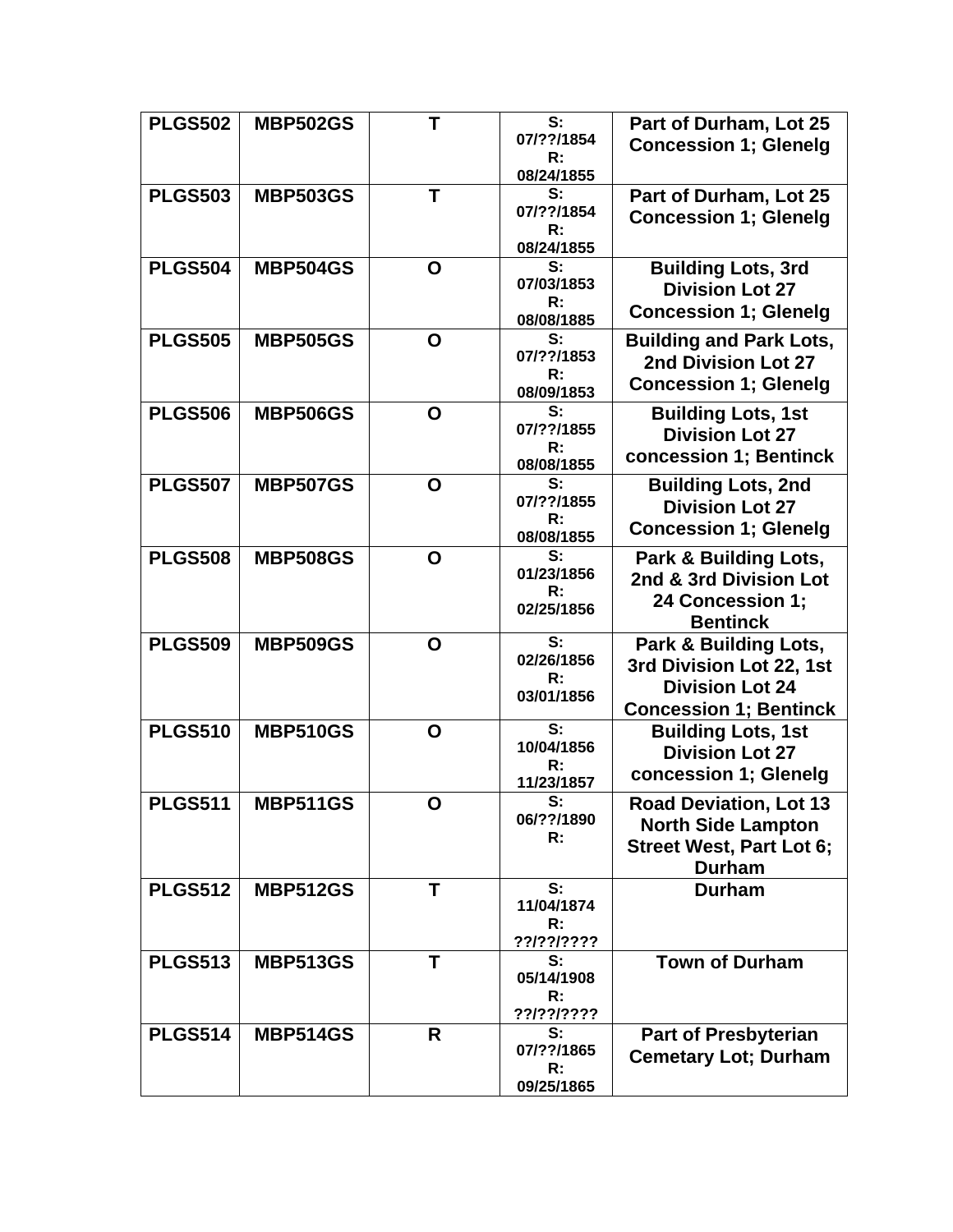| <b>PLGS515</b> | <b>MBP515GS</b> | R            | S:<br>R:                             | <b>Public Cemetary, Part</b><br><b>Lot 56 Concession 2</b><br><b>West Garafraxa Road;</b><br><b>Bentinck</b>                              |
|----------------|-----------------|--------------|--------------------------------------|-------------------------------------------------------------------------------------------------------------------------------------------|
| <b>PLGS516</b> | <b>MBP516GS</b> | T            | S:<br>01/31/1962<br>R:<br>02/14/1962 | <b>Town of Durham</b>                                                                                                                     |
| <b>PLGS550</b> | <b>MBP550GS</b> | T            | S:<br>03/02/1875<br>R:<br>03/06/1876 | <b>Cornabuss, Part Lot 100</b><br><b>Concession 1</b><br><b>Southwest Toronto</b><br><b>Sydenham Road;</b><br><b>Glenelg</b>              |
| <b>PLGS551</b> | <b>MBP551GS</b> | R            | S:<br>07/??/1869<br>R:<br>03/16/1887 | <b>Part Lot 101 Concession</b><br><b>1 East Toronto</b><br><b>Sydenham Road;</b><br><b>Artemesia</b>                                      |
| <b>PLGS552</b> | <b>MBP552GS</b> | Τ            | S:<br>06/14/1866<br>R:<br>06/24/1866 | <b>Village of Markdale, Lot</b><br>101 1st Range<br><b>Southwest &amp; Northeast</b><br><b>Toronto Sydenham</b><br><b>Road</b>            |
| <b>PLGS560</b> | <b>MBP560GS</b> | T            | S:<br>07/??/1886<br>R:<br>10/13/1886 | Part of Village of<br><b>Markdale, Part Lots 100</b><br>& 101 1st Range<br><b>Northeast Toronto</b><br>Sydenham Road;<br><b>Artemesia</b> |
| <b>PLGS561</b> | <b>MBP561GS</b> | Т            | S:<br>03/??/1874<br>R:<br>05/16/1874 | Part Town of Markdale,<br>Part Lot 101 1st Range<br><b>Northeast Toronto</b><br>Sydenham Road;<br><b>Artemesia</b>                        |
| <b>PLGS562</b> | <b>MBP562GS</b> | T            | S:<br>01/??/1884<br>R:<br>04/29/1884 | Markdale, Part Lot 101<br><b>1st Range Southwest</b><br><b>Toronto Sydenham</b><br>Road; Glenelg                                          |
| <b>PLGS570</b> | <b>MBP570GS</b> | R            | S:<br>11/23/1882<br>R:<br>12/15/1882 | <b>Part Lot 100 Southwest</b><br><b>Toronto Sydenham</b><br>Road; Glenelg                                                                 |
| <b>PLGS571</b> | <b>MBP571GS</b> | $\mathsf{T}$ | S:<br>12/14/1872<br>R:<br>01/07/1873 | Markdale, Part Lot 101<br><b>1st Range Southwest</b><br><b>Toronto Sydenham</b><br>Road; Glenelg                                          |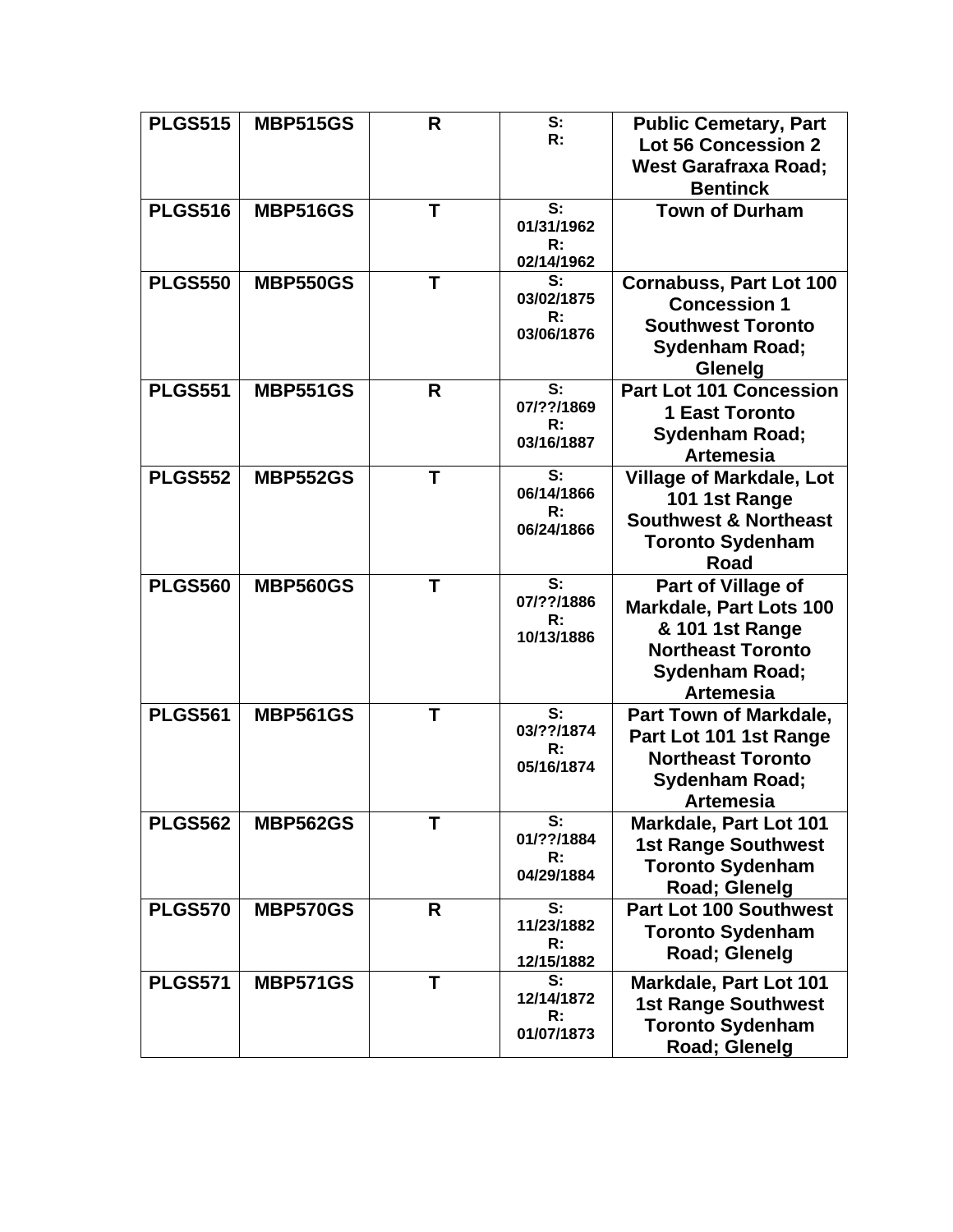| <b>PLGS572</b> | <b>MBP572GS</b> | Τ | S:               | Part of Village of             |
|----------------|-----------------|---|------------------|--------------------------------|
|                |                 |   | 12/13/1875       | <b>Markdale, Part Lot 100</b>  |
|                |                 |   | R:<br>05/30/1881 | <b>1st Range Northeast</b>     |
|                |                 |   |                  | <b>Toronto Sydenham</b>        |
|                |                 |   |                  | Road; Artemesia                |
| <b>PLGS580</b> | <b>MBP580GS</b> | T | S:               | Part of Village of             |
|                |                 |   | 09/28/1875       | <b>Markdale, Part Lot 99</b>   |
|                |                 |   | R:               | <b>1st Range Northeast</b>     |
|                |                 |   | 02/21/1877       | <b>Toronto Sydenham</b>        |
|                |                 |   |                  | Road; Artemesia                |
| <b>PLGS581</b> | <b>MBP581GS</b> | T | S:               | Part of Markdale, Part         |
|                |                 |   | 12/15/1886       | Lots 101 & 102 1st             |
|                |                 |   | R:               | <b>Range Southwest</b>         |
|                |                 |   | 01/14/1887       | <b>Toronto Sydenham</b>        |
|                |                 |   |                  | Road; Glenelg                  |
| <b>PLGS582</b> | <b>MBP582GS</b> | Т | S:               | <b>Village of Markdale,</b>    |
|                |                 |   | 10/??/1893       | Lots 98 to 104                 |
|                |                 |   | R:               | <b>Concession 1 Northeast</b>  |
|                |                 |   | 10/28/1893       | <b>Toronto Sydenham</b>        |
|                |                 |   |                  | Road; Artemesia                |
|                |                 |   |                  | Lots 98 to 104                 |
|                |                 |   |                  | <b>Concession 1, Lots 98</b>   |
|                |                 |   |                  | to 102 Concession 2            |
|                |                 |   |                  | <b>Southwest Toronto</b>       |
|                |                 |   |                  | Sydenham                       |
|                |                 |   |                  | Road; Glenelg                  |
| <b>PLGS590</b> | <b>MBP590GS</b> | Т | S:               | Part of Village of             |
|                |                 |   | 10/28/1893       | Markdale, Lot 6 Block G        |
|                |                 |   | R:               | <b>Plan 582</b>                |
|                |                 |   | 08/11/1905       |                                |
| <b>PLGS591</b> | <b>MBP591GS</b> | Τ | S:<br>03/07/1906 | <b>Addition to Block B in</b>  |
|                |                 |   | $\mathsf{R}$ :   | Markdale, Part Lot 100         |
|                |                 |   | 03/09/1906       | <b>Concession 1 Northeast</b>  |
|                |                 |   |                  | <b>Toronto Sydenham</b>        |
|                |                 |   |                  | <b>Road</b>                    |
| <b>PLGS592</b> | <b>MBP592GS</b> | R | S:               | Lot 36 Block B Plan 591,       |
|                |                 |   | 08/14/1957<br>R: | <b>Part Lot 100 Concession</b> |
|                |                 |   | 12/06/1957       | <b>1 Northeast Toronto</b>     |
|                |                 |   |                  | <b>Sydenham Road;</b>          |
|                |                 |   |                  | <b>Markdale</b>                |
| <b>PLGS593</b> | <b>MBP593GS</b> | R | S:               | <b>Part Lot 101 Concession</b> |
|                |                 |   | 04/26/1961<br>R: | <b>1 Northeast Toronto</b>     |
|                |                 |   | 10/24/1961       | <b>Sydenham Road;</b>          |
|                |                 |   |                  | <b>Markdale</b>                |
| <b>PLGS594</b> | <b>MBP594GS</b> | R | S:               | <b>Part Lot 100 Concession</b> |
|                |                 |   | 07/17/1970       | <b>1 Northeast Toronto</b>     |
|                |                 |   | R:               | <b>Sydenham Road, Lot 47</b>   |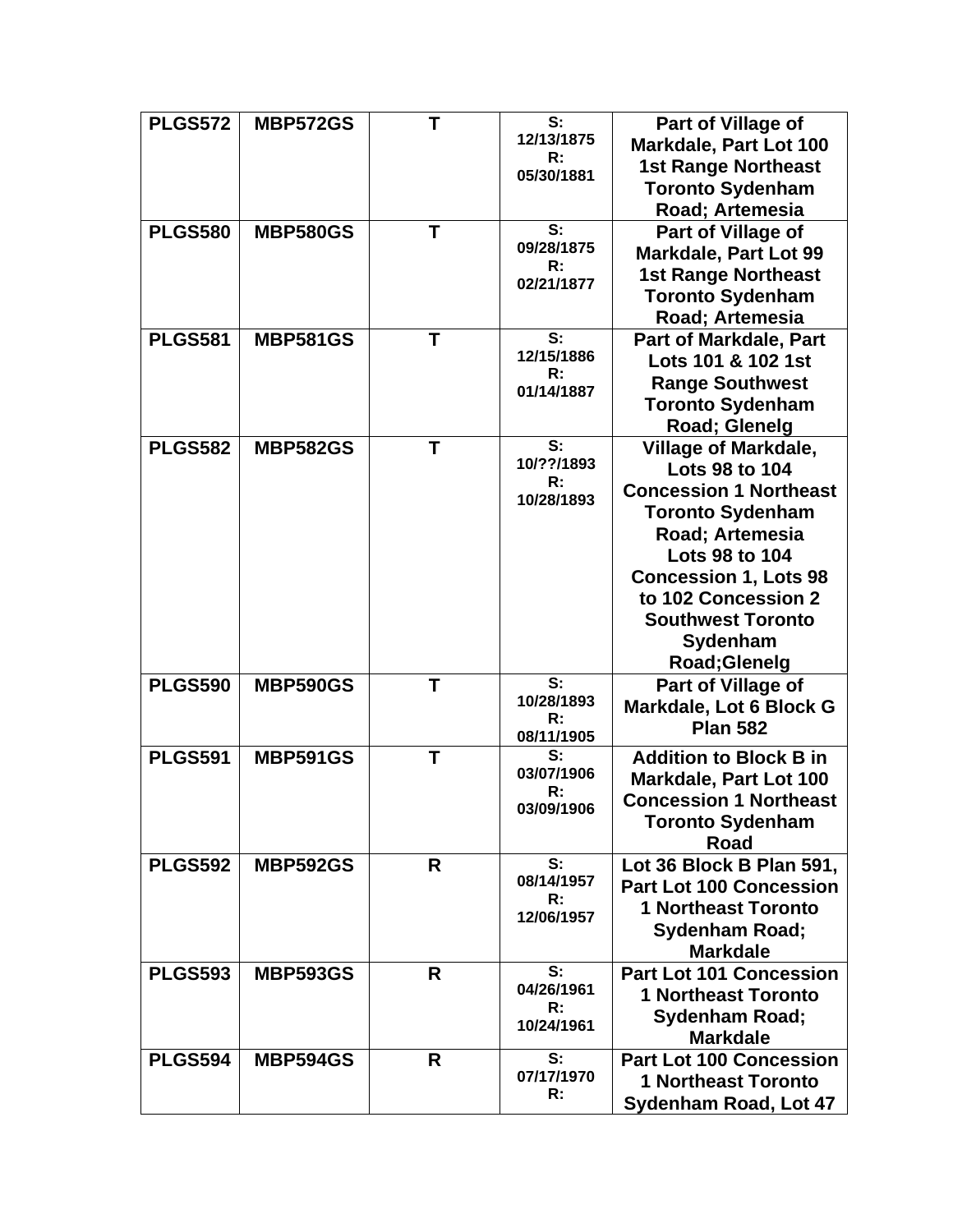|                |                 |   | 03/26/1971                           | Plan 592; Markdale                                                                                                                                                                                               |
|----------------|-----------------|---|--------------------------------------|------------------------------------------------------------------------------------------------------------------------------------------------------------------------------------------------------------------|
|                |                 |   |                                      |                                                                                                                                                                                                                  |
| <b>PLGS595</b> | <b>MBP595GS</b> | R | S:<br>06/21/1976<br>R:<br>08/23/1976 | <b>Part Lot 102 Concession</b><br><b>1 Southwest Toronto</b><br><b>Sydenham Road;</b>                                                                                                                            |
|                |                 |   |                                      | <b>Markdale</b>                                                                                                                                                                                                  |
| <b>PLGS700</b> | <b>MBP700GS</b> | T | S:<br>R:<br>02/09/1858               | <b>Hanover, Part Lots 3 to</b><br><b>5 Concession 1 South</b><br><b>Durham Road; Bentinck</b>                                                                                                                    |
| <b>PLGS701</b> | <b>MBP701GS</b> | T | S:<br>??/??/1860<br>R:<br>03/13/1861 | Part of Village of Hanover,                                                                                                                                                                                      |
| <b>PLGS702</b> | <b>MBP702GS</b> | O | S:<br>10/20/1870<br>R:<br>08/28/1871 | <b>Alteration of Adams</b><br><b>Survey in Hanover, Lots</b><br>71 to 75 & 86 Closing<br><b>Adams Street Making</b><br>the Lots of the Same,<br><b>Also Making Two Lots</b><br>of a Part James Street<br>93 & 94 |
| <b>PLGS710</b> | <b>MBP710GS</b> | O | S:<br>07/11/1877<br>R:<br>07/16/1877 | <b>Extension of Part of</b><br><b>Adam's Survey;</b><br><b>Hanover</b>                                                                                                                                           |
| <b>PLGS711</b> | <b>MBP711GS</b> | O | S:<br>01/18/1878<br>R:<br>??/??/???? | <b>Extension of Part of</b><br><b>Adam's Survey;</b><br><b>Hanover</b>                                                                                                                                           |
| <b>PLGS712</b> | <b>MBP712GS</b> | T | S:<br>07/24/1880<br>R:<br>01/26/1881 | <b>Extension of Hanover,</b><br><b>Lot 6 Concession 1</b><br><b>South Durham Road;</b><br><b>Bentinck</b>                                                                                                        |
| <b>PLGS720</b> | <b>MBP720GS</b> |   | S:<br>02/20/1880<br>R:<br>09/10/1880 | Hollinger, Part Farm Lot<br><b>3 Concession 1 North</b><br><b>Durham Road; Bentinck</b>                                                                                                                          |
| <b>PLGS722</b> | <b>MBP722GS</b> | R | S:<br>11/26/1887<br>R:<br>09/28/1888 | <b>Part Lot 1 Concession 1</b><br><b>South Durham Road;</b><br><b>Bentinck</b>                                                                                                                                   |
| <b>PLGS730</b> | <b>MBP730GS</b> | R | S:<br>12/20/1887<br>R:<br>02/10/1888 | Part Lots 3 & 4<br><b>Concession 1 North</b><br><b>Durham Road; Bentinck</b>                                                                                                                                     |
| <b>PLGS731</b> | <b>MBP731GS</b> | T | S:<br>02/22/1887<br>R:<br>07/26/1887 | <b>Johnston's Survey, Part</b><br>of Village of Hanover                                                                                                                                                          |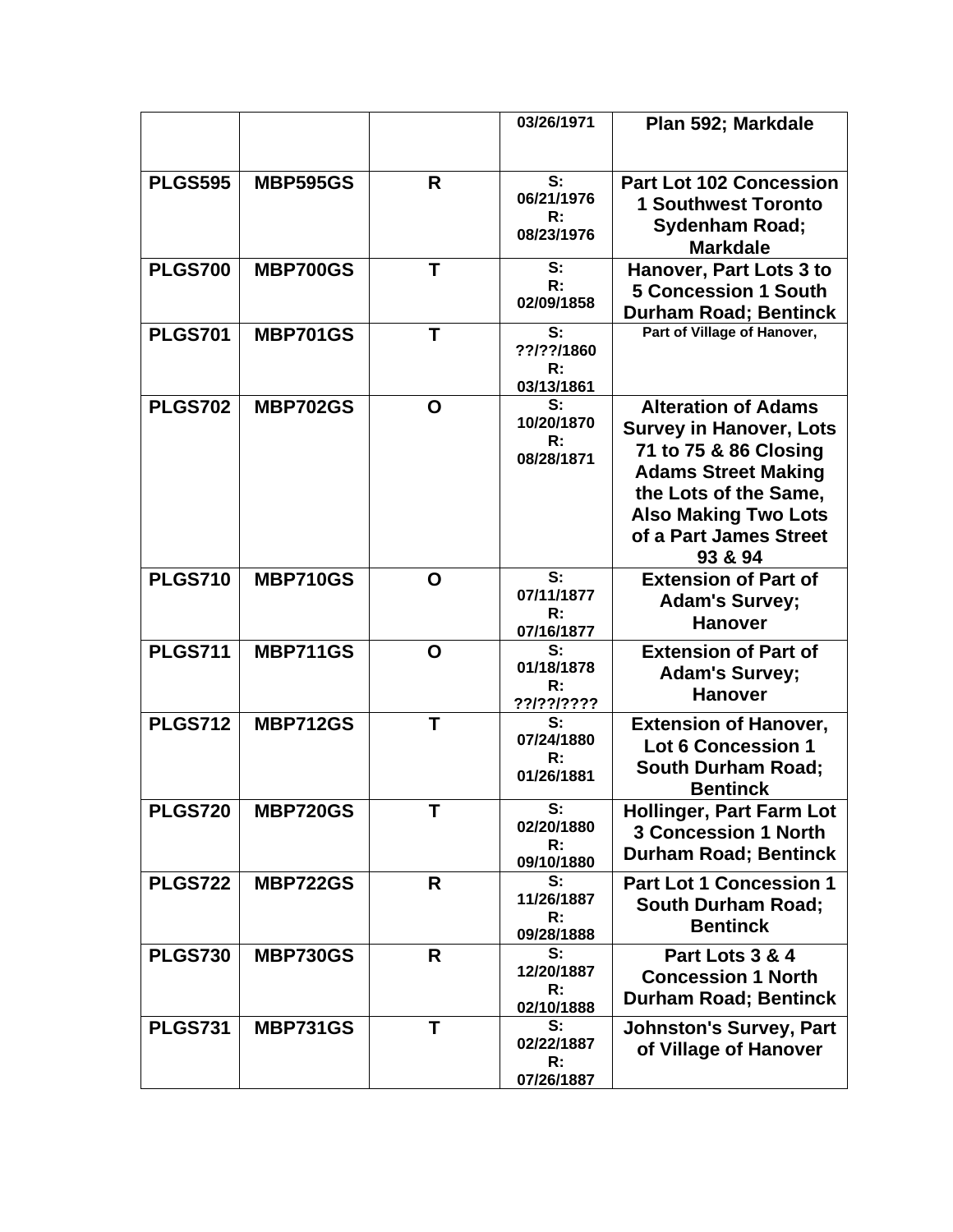| <b>PLGS732</b> | <b>MBP732GS</b> | R            | S:               | Part Lots 3 & 4                  |
|----------------|-----------------|--------------|------------------|----------------------------------|
|                |                 |              | 10/??/1868       | <b>Concession 1 North</b>        |
|                |                 |              | R:<br>12/30/1868 | <b>Durham Road; Bentinck</b>     |
| <b>PLGS740</b> | <b>MBP740GS</b> | R            | S:               | <b>Part Lot 5 Concession 1</b>   |
|                |                 |              | 12/08/1900       | <b>North Durham Road;</b>        |
|                |                 |              | R:<br>03/06/1901 | <b>Bentinck</b>                  |
| <b>PLGS741</b> | <b>MBP741GS</b> | $\mathsf{T}$ | S:               | Part of Village of               |
|                |                 |              | 02/14/1880       | Hanover, Part Lot 1              |
|                |                 |              | R:               | <b>Concession 1 South</b>        |
|                |                 |              | 02/18/1880       | <b>Durham Road; Bentinck</b>     |
| <b>PLGS742</b> | <b>MBP742GS</b> | $\mathbf T$  | S:               | Part of Village of               |
|                |                 |              | 04/19/1880       | Hanover, Lots 2 to 4             |
|                |                 |              | R:               | <b>Concession 1 South</b>        |
|                |                 |              |                  | <b>Durham Road; Bentinck</b>     |
| <b>PLGS743</b> | <b>MBP743GS</b> | R            | S:               | <b>Part Lot 2 Concession 1</b>   |
|                |                 |              | R:               | <b>North Durham Road;</b>        |
|                |                 |              | 04/24/1882       | <b>Bentinck</b>                  |
| <b>PLGS750</b> | <b>MBP750GS</b> | R            | S:               | <b>Part Lot 2 Concession 1</b>   |
|                |                 |              | 10/21/1898<br>R: | <b>North Durham Road;</b>        |
|                |                 |              | 02/24/1899       | <b>Bentinck</b>                  |
| <b>PLGS751</b> | <b>MBP751GS</b> | Τ            | S:               | <b>Part of Hanover, Part</b>     |
|                |                 |              | 12/20/1881       | <b>Lots 4 &amp; 5 Concession</b> |
|                |                 |              | R:<br>09/28/1881 | <b>14 South Durham Road;</b>     |
|                |                 |              |                  | <b>Bentinck</b>                  |
| <b>PLGS752</b> | <b>MBP752GS</b> | Т            | S:               | Part of Hanover, Part            |
|                |                 |              | 05/05/1913<br>R: | Park Lots 12 to 14               |
|                |                 |              | 10/09/1913       |                                  |
| <b>PLGS753</b> | <b>MBP753GS</b> | т            | S:               | <b>Part of Hanover, Part</b>     |
|                |                 |              | 11/22/1912       | South Half Lot 6                 |
|                |                 |              | R:<br>01/24/1913 | <b>Concession 1 North</b>        |
|                |                 |              |                  | Durham Road. Part Lot            |
|                |                 |              |                  | <b>A Miller's Subdivision</b>    |
|                |                 |              |                  | South Half Lot 5                 |
|                |                 |              |                  | <b>Concession 1 North</b>        |
|                |                 |              |                  | <b>Durham Road</b>               |
| <b>PLGS760</b> | <b>MBP760GS</b> | Τ            | S:<br>R:         | <b>Part of Hanover, Part</b>     |
|                |                 |              | 06/10/1916       | <b>Lot 74 Concession 1</b>       |
|                |                 |              |                  | <b>South Durham Road;</b>        |
|                |                 |              |                  | <b>Brant</b>                     |
| <b>PLGS761</b> | <b>MBP761GS</b> | Τ            | S:<br>10/13/1911 | <b>Part of Hanover, Park</b>     |
|                |                 |              | R:               | Lot 49, Lot 46 South             |
|                |                 |              | 11/13/1911       | <b>David Street</b>              |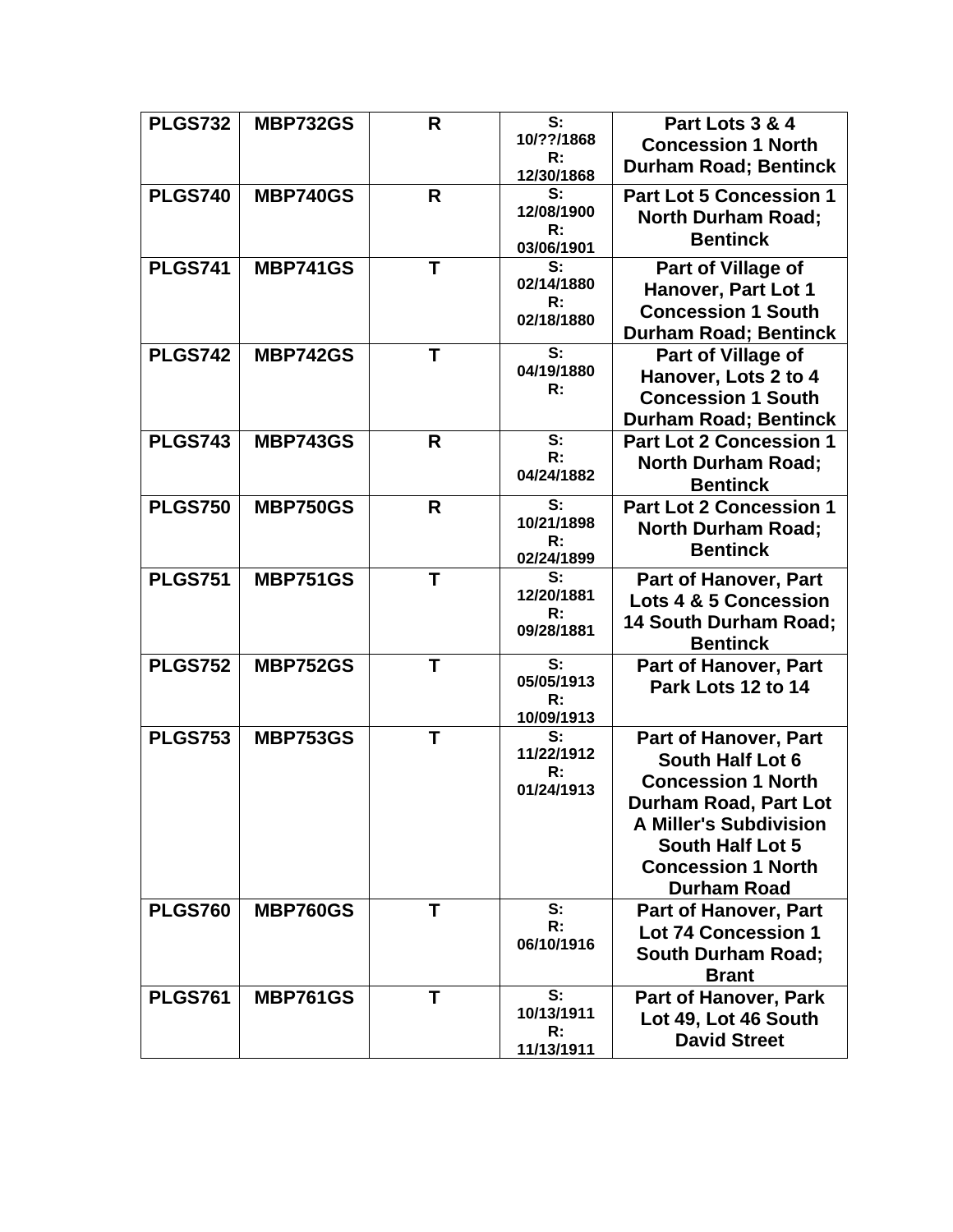| <b>PLGS762</b> | <b>MBP762GS</b> | Τ           | S:<br>12/16/1861 | Part of Village of             |
|----------------|-----------------|-------------|------------------|--------------------------------|
|                |                 |             | R:               | Hanover, Part Lot 2            |
|                |                 |             | 04/11/1862       | <b>South Durham Road;</b>      |
|                |                 |             |                  | <b>Bentinck</b>                |
| <b>PLGS763</b> | <b>MBP763GS</b> | $\mathbf O$ | S:               | <b>Building Lots of Block</b>  |
|                |                 |             | 10/28/1876       | of Land Formed by              |
|                |                 |             | R:<br>11/13/1876 | <b>Intersection of Sophia,</b> |
|                |                 |             |                  | George, David & Daniel         |
|                |                 |             |                  | <b>Streets</b>                 |
| <b>PLGS770</b> | <b>MBP770GS</b> | т           | S:               | Part of Village of             |
|                |                 |             | ??/??/1860       | Hanover,                       |
|                |                 |             | R:               |                                |
|                |                 |             | 05/01/1861       |                                |
| <b>PLGS771</b> | <b>MBP771GS</b> | T           | S:               | Part of Hanover,               |
|                |                 |             | 04/08/1910<br>R: | <b>Knetchel's Subdivision,</b> |
|                |                 |             | 08/01/1910       | Part Lots 1 & 2                |
|                |                 |             |                  | <b>Concession 1 North</b>      |
|                |                 |             |                  | <b>Durham Road; Bentinck</b>   |
| <b>PLGS772</b> | <b>MBP772GS</b> | O           | S:               | <b>Building Lots in</b>        |
|                |                 |             | 02/20/1862       | Hanover, Part Lots 73 &        |
|                |                 |             | R:<br>03/23/1866 | <b>74 Concession 1 South</b>   |
|                |                 |             |                  | Durham Road, Lot 73            |
|                |                 |             |                  | <b>North Durham Road;</b>      |
|                |                 |             |                  | <b>Brant</b>                   |
| <b>PLGS773</b> | <b>MBP773GS</b> | O           | S:               | Lots 13, 14 & 16, Part of      |
|                |                 |             | R:               | Lots 1 & 2 Block 6;            |
|                |                 |             | 03/22/1892       | <b>Hanover</b>                 |
| <b>PLGS780</b> | <b>MBP780GS</b> | T           | S:               | <b>Part of Village of</b>      |
|                |                 |             | 08/01/1894       | Hanover, Resurvey of           |
|                |                 |             | R:               | Lots A to H, Lots 13, 14       |
|                |                 |             | 12/10/1894       | & 16, Parts of 1 & 2           |
|                |                 |             |                  | Block 6, Part Lot 74           |
|                |                 |             |                  | <b>Concession 1 South</b>      |
|                |                 |             |                  |                                |
|                |                 |             | S:               | <b>Durham Road; Brant</b>      |
| <b>PLGS781</b> | <b>MBP781GS</b> | T           | 11/15/1900       | <b>Plan of Hanover</b>         |
|                |                 |             | R:               |                                |
|                |                 |             | 08/18/1904       |                                |
| <b>PLGS782</b> | <b>MBP782GS</b> | T           | S:               | <b>Part of Hanover, Brant</b>  |
|                |                 |             | 04/22/1904       |                                |
|                |                 |             | R:<br>08/18/1904 |                                |
| <b>PLGS790</b> | <b>MBP790GS</b> | R           | S:               | <b>Part Farm Lot 73</b>        |
|                |                 |             | 08/24/1946       | <b>Concession 1 South</b>      |
|                |                 |             | R:               |                                |
|                |                 |             | 10/10/1946       | Durham Road; Hanover           |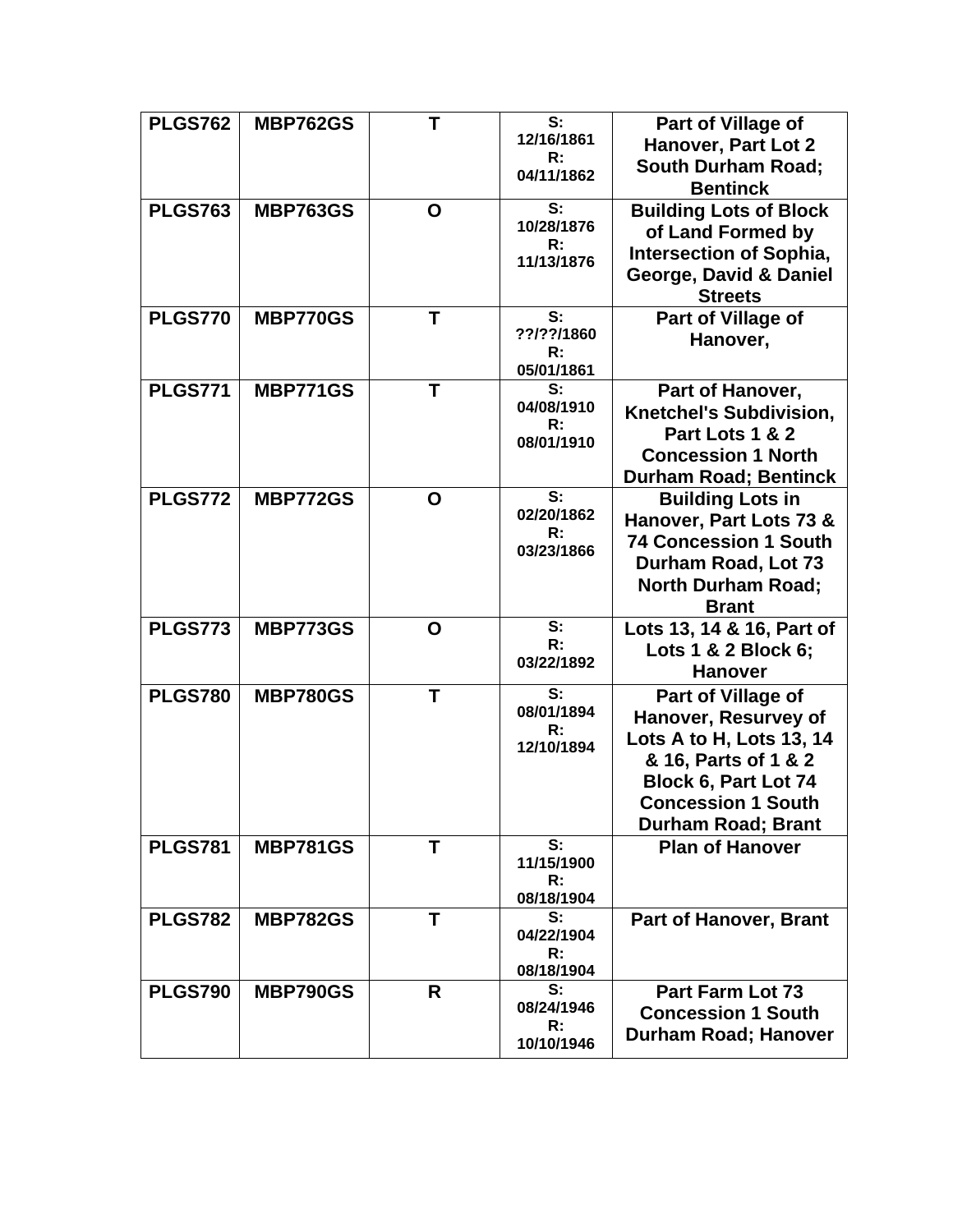| <b>PLGS791</b> | <b>MBP791GS</b> | R | S:<br>03/15/1949<br>R:<br>05/20/1949 | <b>Part Lot 1 Concession 1</b><br>South Durham Road,<br><b>Part Park Lot 1</b><br><b>Concession 1 South</b><br><b>Durham Road; Bentinck</b>                                                                                                                                                                                                                                                                                                                               |
|----------------|-----------------|---|--------------------------------------|---------------------------------------------------------------------------------------------------------------------------------------------------------------------------------------------------------------------------------------------------------------------------------------------------------------------------------------------------------------------------------------------------------------------------------------------------------------------------|
| <b>PLGS792</b> | <b>MBP792GS</b> | R | S:<br>07/14/1953<br>R:<br>12/21/1953 | <b>Part South Half Lot 6</b><br><b>Concession 1 North</b><br><b>Durham Road; Bentinck</b><br>Part Park Lot B & C,<br>Part Lots 7 & 8, Part<br><b>Moore Street on Miller's</b><br>Survey, Part Lot 1 on<br><b>Reuber's Survey</b><br><b>Concession 1 North</b><br><b>Durham Road; Bentinck</b><br><b>Part North Half Lot 5</b><br><b>Concession 1 North</b><br><b>Durham Road, North</b><br><b>Half Lot 6 Concession 1</b><br><b>North Durham Road;</b><br><b>Bentinck</b> |
| <b>PLGS793</b> | <b>MBP793GS</b> | R | S:<br>07/19/1960<br>R:<br>08/26/1960 | <b>Part Park Lot 17 East</b><br><b>Mary Street; Hanover</b>                                                                                                                                                                                                                                                                                                                                                                                                               |
| <b>PLGS794</b> | <b>MBP794GS</b> | R | S:<br>07/31/1960<br>R:<br>08/26/1960 | <b>Part Lot 73 Concession</b><br>1 South Durham Road;<br><b>Hanover</b>                                                                                                                                                                                                                                                                                                                                                                                                   |
| <b>PLGS795</b> | <b>MBP795GS</b> | R | S:<br>07/14/1959<br>R:<br>05/24/1961 | <b>Part Lot 4 Concession 1</b><br><b>North Durham Road,</b><br>Lots 62 to 68, Part Park<br><b>Street Plan 792;</b><br><b>Hanover</b>                                                                                                                                                                                                                                                                                                                                      |
| <b>PLGS796</b> | <b>MBP796GS</b> | R | S:<br>11/01/1959<br>R:<br>08/01/1962 | <b>Part Park Lot 11 South</b><br><b>David Street; Hanover</b>                                                                                                                                                                                                                                                                                                                                                                                                             |
| <b>PLGS797</b> | <b>MBP797GS</b> | R | S:<br>02/08/1963<br>R:<br>03/22/1693 | <b>Part Lot 6 Concession 1</b><br><b>North Durham Road;</b><br><b>Bentinck</b>                                                                                                                                                                                                                                                                                                                                                                                            |
| <b>PLGS798</b> | <b>MBP798GS</b> | R | S:<br>09/20/1963<br>R:<br>10/23/1963 | Lots 1 & 2, Part Lot 3<br><b>Philip Street Gottwal's</b><br><b>Survey, Part Lot 3 Philip</b><br><b>Street Gottwal's Survey;</b><br><b>Bentinck</b>                                                                                                                                                                                                                                                                                                                        |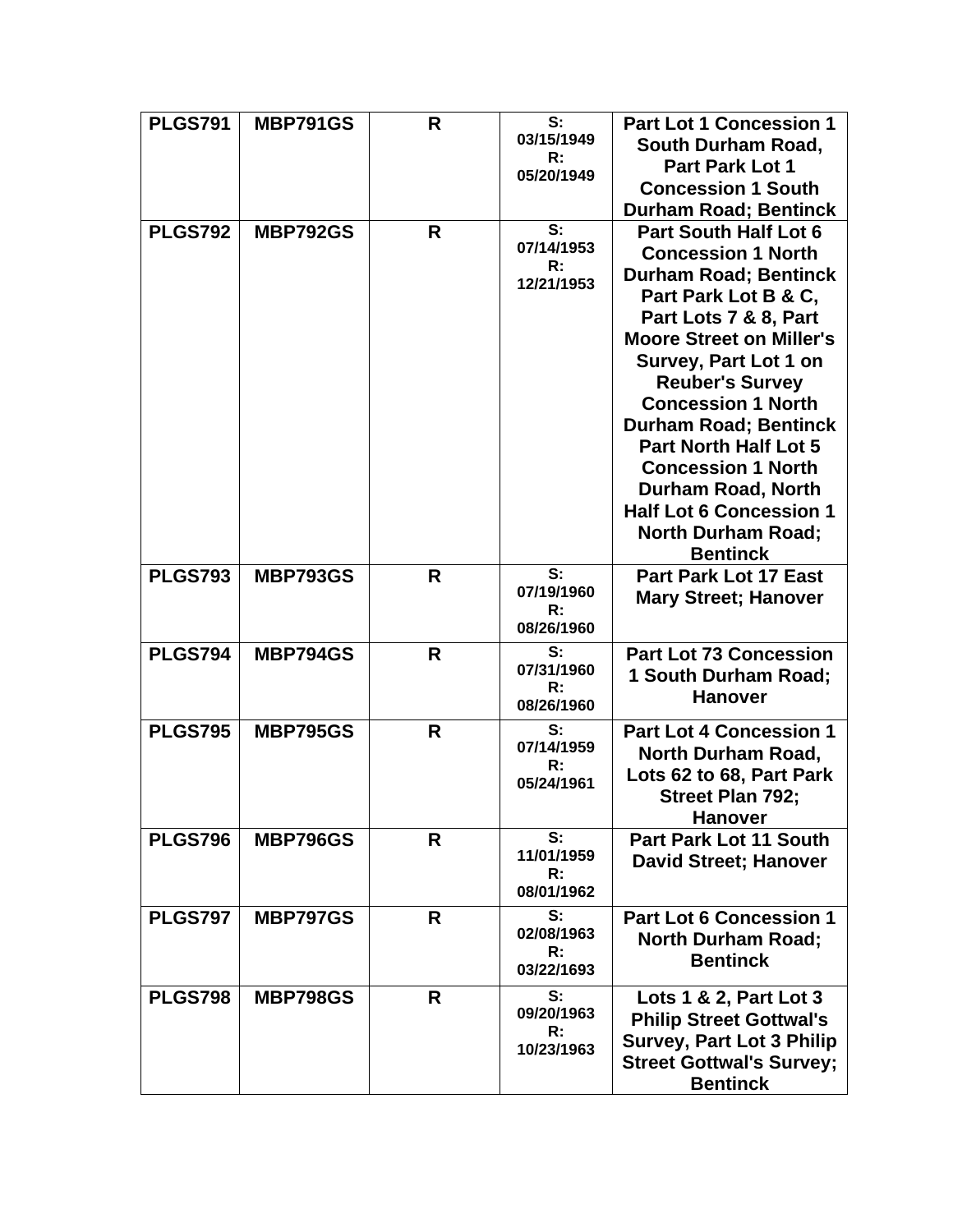| <b>PLGS799</b> | <b>MBP799GS</b> | R | S:               | Part Lots 7 & 8                                 |
|----------------|-----------------|---|------------------|-------------------------------------------------|
|                |                 |   | 09/19/1963       | <b>Concession 1 North</b>                       |
|                |                 |   | R:               | <b>Durham Road; Bentinck</b>                    |
|                |                 |   | 11/01/1963       |                                                 |
| <b>PLGS800</b> | <b>MBP800GS</b> | R | S:               | <b>Part Lot 74 Concession</b>                   |
|                |                 |   | 04/20/1964       | 1 South Durham Road;                            |
|                |                 |   | R:               | <b>Hanover</b>                                  |
|                |                 |   | 01/18/1965       | <b>Part Lot 73 Concession</b>                   |
|                |                 |   |                  | 1 South Durham Road;                            |
|                |                 |   |                  | <b>Brant</b>                                    |
| <b>PLGS801</b> | <b>MBP801GS</b> | R | S:               | <b>Part Park Lot 12 Plan</b>                    |
|                |                 |   | 11/06/1965       | <b>751 Gottwal's Survey</b>                     |
|                |                 |   | R:               | <b>South Sophia Street;</b>                     |
|                |                 |   | 01/20/1966       | <b>Hanover</b>                                  |
|                |                 |   | S:               |                                                 |
| <b>PLGS802</b> | <b>MBP802GS</b> | R | 02/02/1967       | Part Lots 14 & 15 South                         |
|                |                 |   | R:               | <b>Miller Street Plan 742</b>                   |
|                |                 |   | 06/16/1967       | <b>Gottwal's Survey;</b>                        |
|                |                 |   |                  | <b>Hanover</b>                                  |
| <b>PLGS803</b> | <b>MBP803GS</b> | R | S:<br>10/29/1969 | Lots 5 & 6, Part Lots 3 &                       |
|                |                 |   | R:               | 4 Philip Street, Gottwal's                      |
|                |                 |   | 11/21/1969       | Survey, Plan 751;                               |
|                |                 |   |                  | <b>Hanover</b>                                  |
| <b>PLGS804</b> | <b>MBP804GS</b> | R | S:               | Part Lots 7 & 8                                 |
|                |                 |   | 09/01/1970<br>R: | <b>Concession 1 North</b>                       |
|                |                 |   | 02/16/1971       | <b>Durham Road; Bentinck</b>                    |
| <b>PLGS805</b> | <b>MBP805GS</b> | R | S:               | Lots 7 to 9, Part Lot 10                        |
|                |                 |   | 09/30/1970       | <b>North Side Philip Street,</b>                |
|                |                 |   | R:               | <b>Gottwal's Survey, Plan</b>                   |
|                |                 |   | 02/22/1971       | 751; Hanover                                    |
| <b>PLGS806</b> | <b>MBP806GS</b> | R | S:               | Part Lot 19 East Side                           |
|                |                 |   | 01/24/1973       | <b>Mary Street, Gottwal's</b>                   |
|                |                 |   | R:               | Survey, Plan 742;                               |
|                |                 |   | 06/06/1973       | <b>Hanover</b>                                  |
| <b>PLGS807</b> | <b>MBP807GS</b> | R | S:               | <b>Part Lot 5 Concession 1</b>                  |
|                |                 |   | 12/13/1974       | <b>South Durham Road;</b>                       |
|                |                 |   | R:               | <b>Bentinck</b>                                 |
|                |                 |   | 06/23/1975       | <b>Part Lot 19 East Side</b>                    |
|                |                 |   |                  |                                                 |
|                |                 |   |                  | <b>Mary Street, Gottwal's</b>                   |
|                |                 |   |                  | Survey, Plan 742;                               |
|                |                 |   | S:               | <b>Hanover</b><br><b>Part Lot 73 Concession</b> |
| <b>PLGS808</b> | <b>MBP808GS</b> | R | 12/14/1974       |                                                 |
|                |                 |   | R: 07/081975     | 2 South Durham Road;                            |
|                |                 |   |                  | <b>Hanover</b>                                  |
| <b>PLGS809</b> | <b>MBP809GS</b> | R | S:<br>10/01/1976 | <b>Part Lots 71 &amp; 72</b>                    |
|                |                 |   | R:               | <b>Concession 1 South</b>                       |
|                |                 |   | 04/20/1979       | Durham Road; Hanover                            |